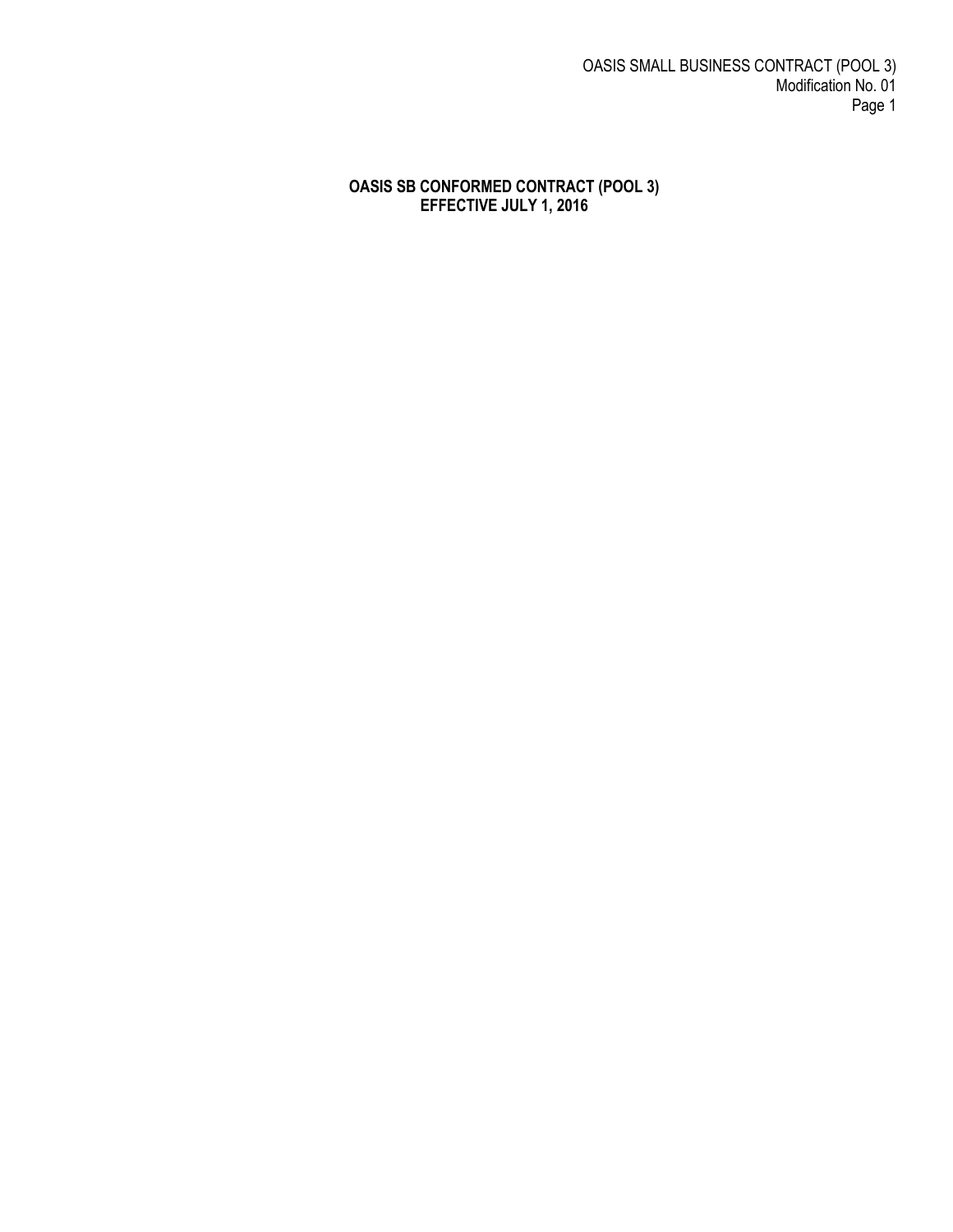# **OASIS SB TABLE OF CONTENTS**

| B.1.<br>B.1.1.<br>B.1.2. |                                                                 |  |
|--------------------------|-----------------------------------------------------------------|--|
| B.1.3.<br>B.1.4.         |                                                                 |  |
| B.1.5.<br>B.2.           |                                                                 |  |
| B.2.1.<br>B.2.2.         |                                                                 |  |
| B.2.3.<br>B.2.4.         |                                                                 |  |
| B.2.5.                   |                                                                 |  |
| B.3.                     |                                                                 |  |
| B.3.1.<br>B.3.2.         |                                                                 |  |
| B.3.3.<br>B.3.4.         |                                                                 |  |
| B.3.5.<br>B.3.6.         |                                                                 |  |
| B.3.7.                   | SECTION C - DESCRIPTION / SPECIFICATIONS / STATEMENT OF WORK 12 |  |
| $C.1$ .                  |                                                                 |  |
| C.2.                     |                                                                 |  |
| C.2.1.                   |                                                                 |  |
|                          |                                                                 |  |
|                          |                                                                 |  |
|                          |                                                                 |  |
|                          |                                                                 |  |
|                          |                                                                 |  |
|                          |                                                                 |  |
|                          |                                                                 |  |
|                          |                                                                 |  |
|                          |                                                                 |  |
|                          |                                                                 |  |
| C.3.                     |                                                                 |  |
| C.4.                     |                                                                 |  |
| C.5.                     |                                                                 |  |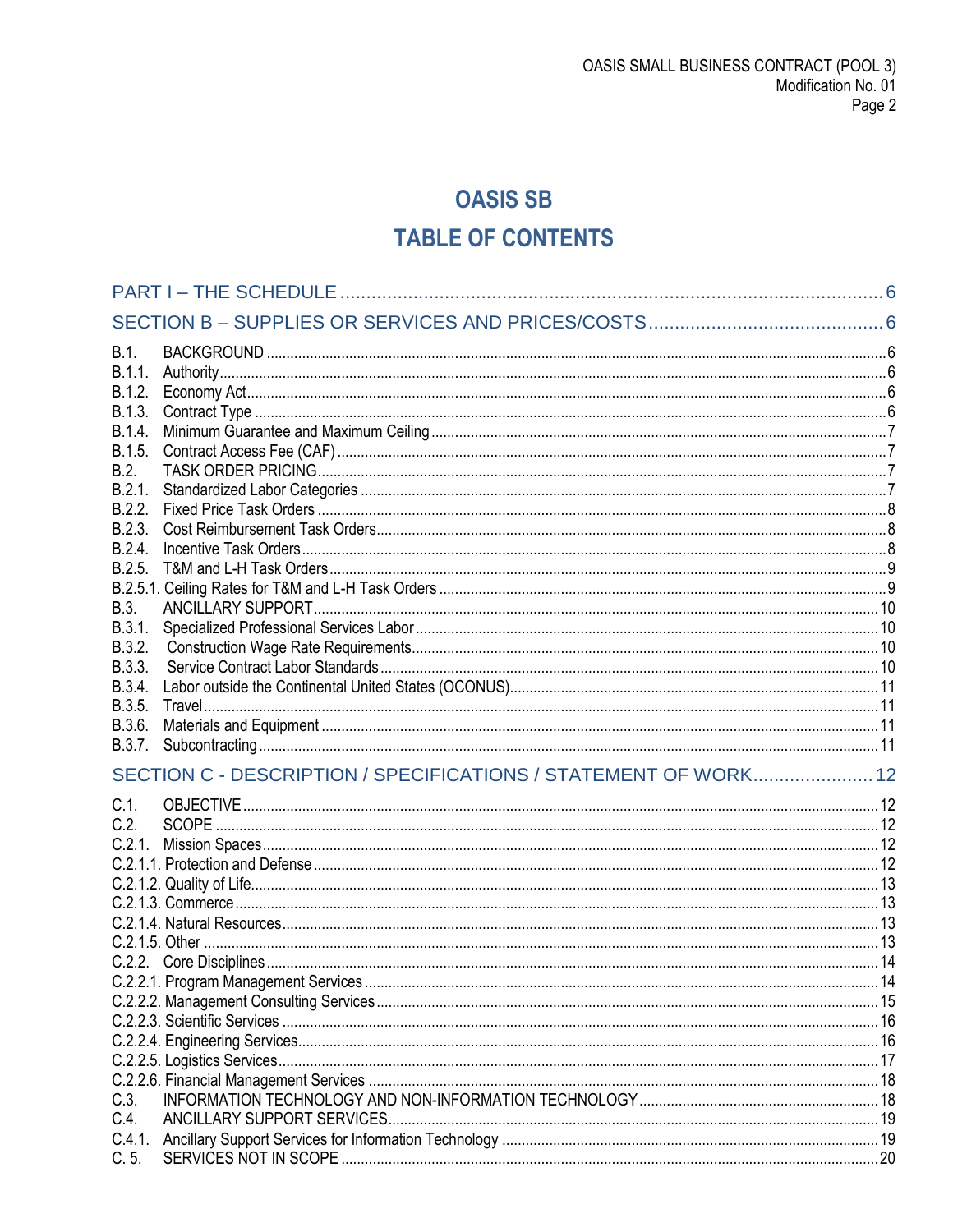| $D.1$ . |  |
|---------|--|
|         |  |
| $E.1$ . |  |
|         |  |
| F.1.    |  |
| F.2.    |  |
| F.3.    |  |
| F.4.    |  |
| F.4.1.  |  |
| F.4.2.  |  |
|         |  |
| $G.1$ . |  |
| G.2.    |  |
| G.2.1.  |  |
| G.2.2.  |  |
|         |  |
|         |  |
|         |  |
|         |  |
|         |  |
|         |  |
| G.3.    |  |
|         |  |
|         |  |
|         |  |
|         |  |
|         |  |
|         |  |
|         |  |
|         |  |
|         |  |
|         |  |
|         |  |
|         |  |
|         |  |
|         |  |
|         |  |
|         |  |
|         |  |
|         |  |
|         |  |
|         |  |
| G.4.    |  |
| G.5.    |  |
|         |  |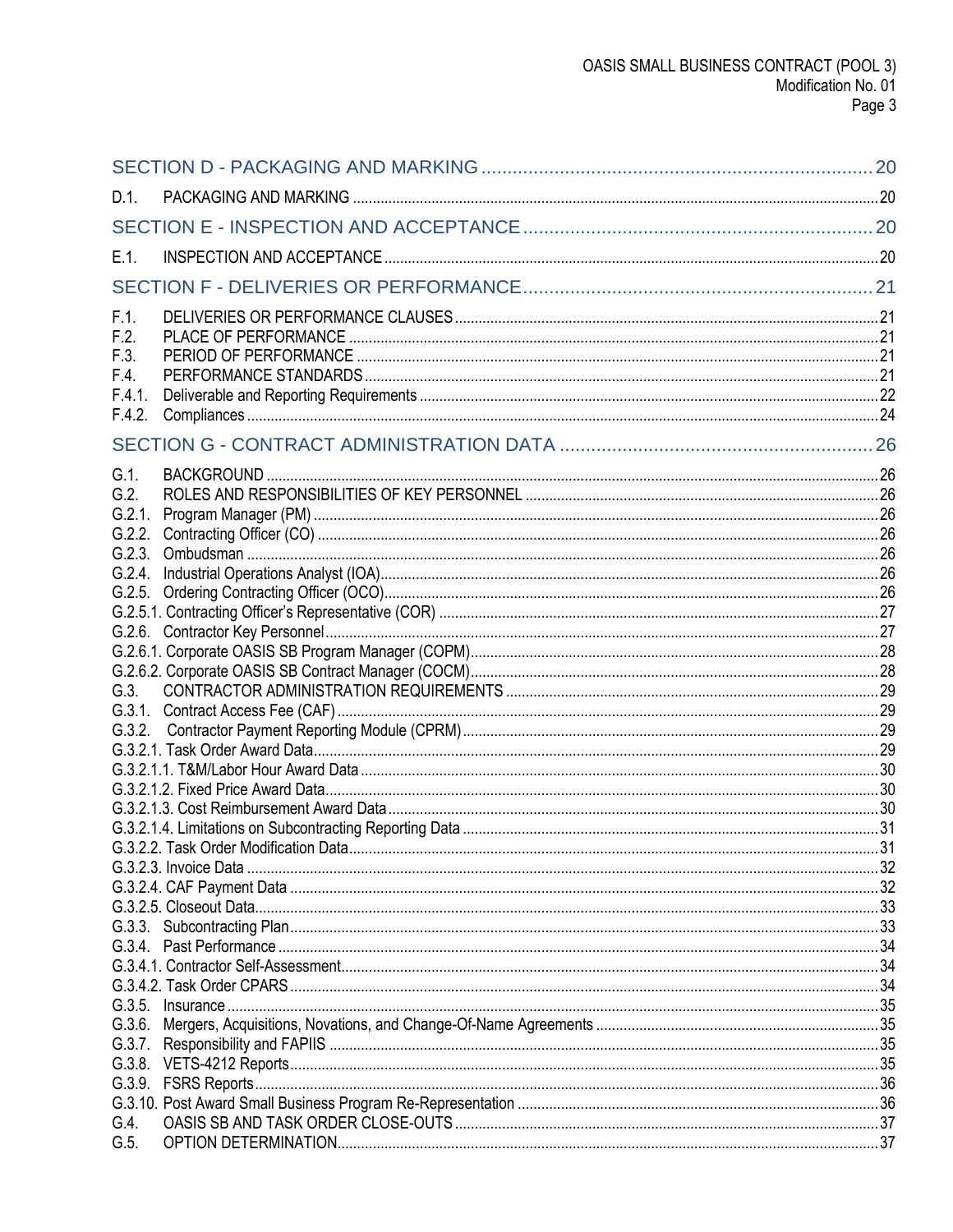| H.1.   |                                                                                                      |    |
|--------|------------------------------------------------------------------------------------------------------|----|
| H.2.   |                                                                                                      |    |
| H.3.   |                                                                                                      |    |
| H.3.1. |                                                                                                      |    |
| H.4.   |                                                                                                      |    |
| H.4.1. |                                                                                                      |    |
| H.4.2. |                                                                                                      |    |
| H.5.   |                                                                                                      |    |
| H.6.   |                                                                                                      |    |
| H.6.1. |                                                                                                      |    |
| H.6.2. |                                                                                                      |    |
| H.6.3. |                                                                                                      |    |
| H.6.4. | Forward Pricing Rate Agreements, Forward Pricing Rate Recommendations, and Approved Billing Rates 42 |    |
| H.6.5. |                                                                                                      |    |
| H.6.6. |                                                                                                      |    |
| H.6.7. |                                                                                                      |    |
| H.6.8. |                                                                                                      |    |
|        |                                                                                                      |    |
|        |                                                                                                      |    |
|        |                                                                                                      |    |
|        |                                                                                                      |    |
| H.7.   |                                                                                                      |    |
| H.7.1. |                                                                                                      |    |
|        |                                                                                                      |    |
| H.7.2. |                                                                                                      |    |
| H.7.3. |                                                                                                      |    |
| H.8.   |                                                                                                      |    |
| H.9.   |                                                                                                      |    |
| H.10.  |                                                                                                      |    |
| H.11.  |                                                                                                      |    |
|        |                                                                                                      |    |
|        |                                                                                                      |    |
|        |                                                                                                      |    |
|        | H.11.5. Minimum Task Order Awards or Estimated Value                                                 |    |
|        |                                                                                                      | 49 |
| H.12.  |                                                                                                      |    |
|        |                                                                                                      |    |
|        |                                                                                                      |    |
|        |                                                                                                      |    |
|        |                                                                                                      |    |
|        |                                                                                                      |    |
| H.14.  | <b>GOVERNMENT PROPERTY</b>                                                                           |    |
|        |                                                                                                      |    |
|        |                                                                                                      |    |
|        |                                                                                                      |    |
| H.15.  |                                                                                                      |    |
|        |                                                                                                      |    |
|        |                                                                                                      |    |
|        |                                                                                                      |    |
|        |                                                                                                      |    |
| H.16.  |                                                                                                      |    |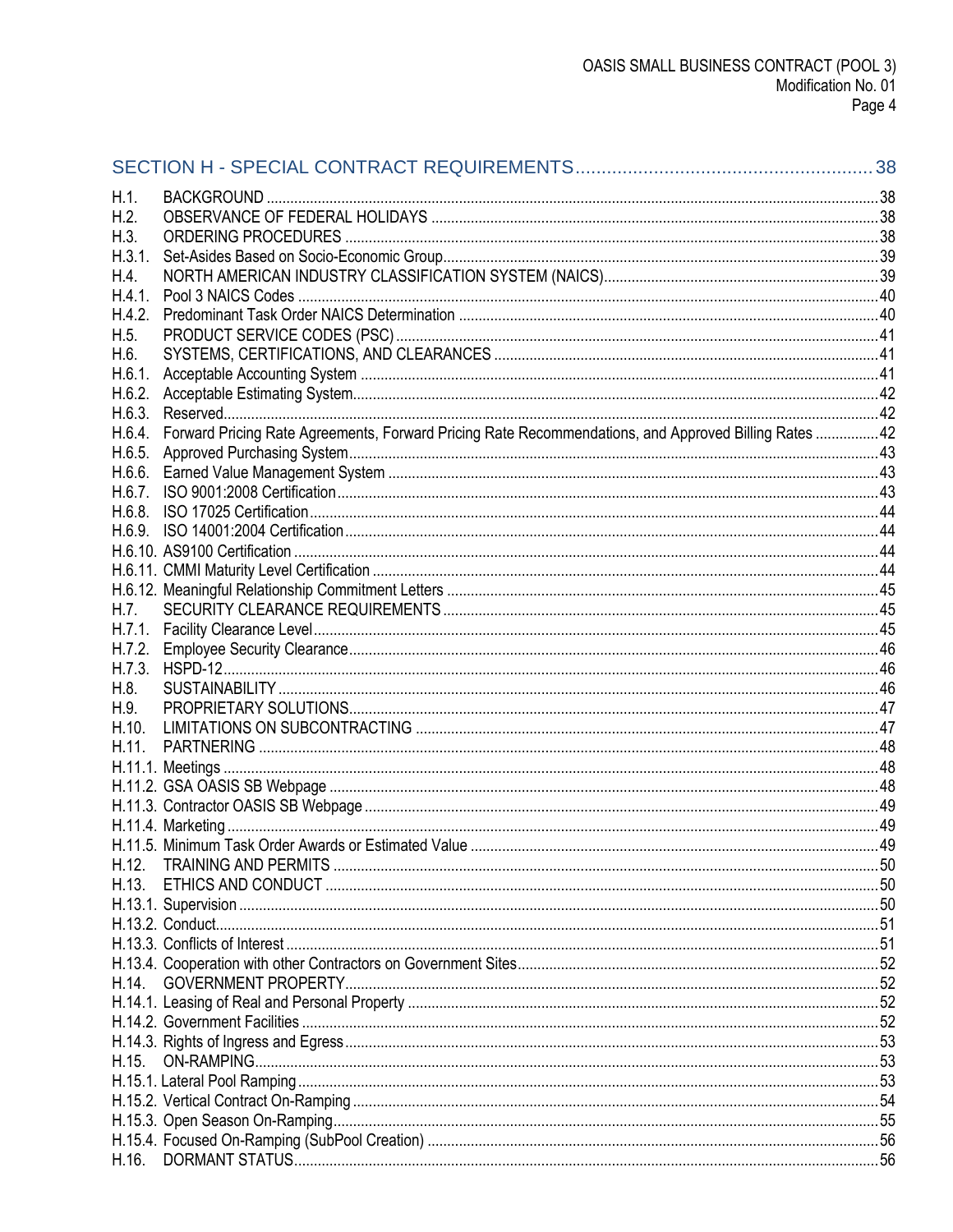| 1.1.<br>1.2.                        |                                                                                                          |  |
|-------------------------------------|----------------------------------------------------------------------------------------------------------|--|
| 1.2.1.<br>1.2.2.<br>1.3.            | GSAR 552.252-6 AUTHORIZED DEVIATIONS IN CLAUSES (DEVIATION FAR 52.252-6)(SEP 1999)59                     |  |
| $\mathsf{I}4$ .<br>1.4.1.<br>1.4.2. | FAR 52.209-9 Updates of Publicly Available Information Regarding Responsibility Matters (FEB 2012)61     |  |
| 1.4.3.<br>1.4.4.                    |                                                                                                          |  |
| 1.4.5.<br>1.4.6.<br>1.4.7.          | GSAR 52.232-99 Providing Accelerated Payment to Small Business Subcontractors (DEVIATION) (AUG 2012)  63 |  |
|                                     | PART III - LIST OF DOCUMENTS, EXHIBITS, AND OTHER ATTACHMENTS  64                                        |  |
|                                     |                                                                                                          |  |
| J.1.<br>J.2.                        | *PROPRIETARY CEILING RATES FOR SOLE-SOURCE T&M and L-H TASK ORDERS - Attachment (2)                      |  |
|                                     |                                                                                                          |  |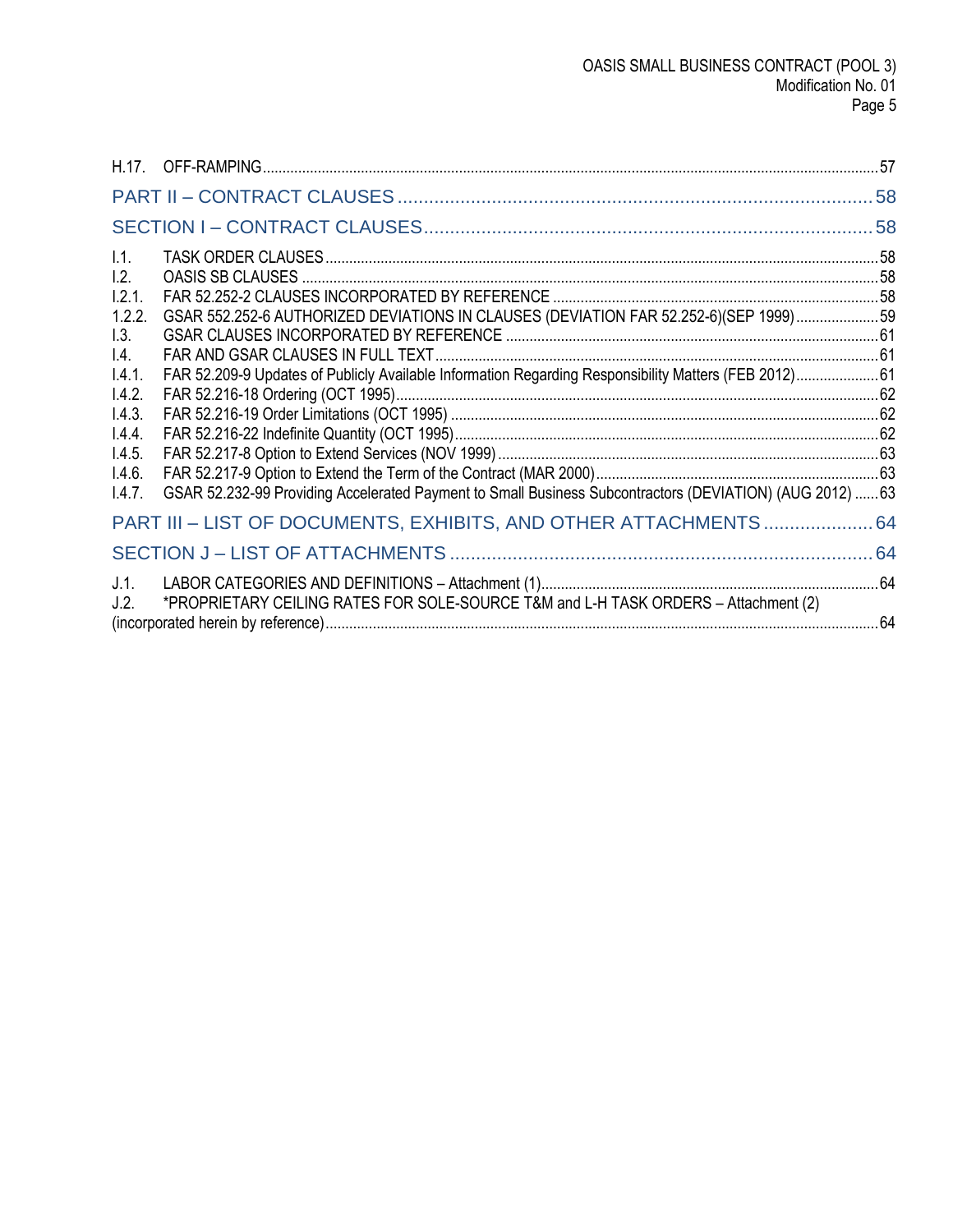# **PART I – THE SCHEDULE SECTION B – SUPPLIES OR SERVICES AND PRICES/COSTS**

# <span id="page-5-2"></span><span id="page-5-1"></span><span id="page-5-0"></span>B.1. BACKGROUND

One Acquisition Solution for Integrated Services – Small Business (OASIS SB) is designed to address agencies' need for a full range of service requirements that integrate multiple professional service disciplines and ancillary services/products with the flexibility for all contract types and pricing at the task order level.

OASIS SB is a family of 7 separate Government-wide Multiple Award, Indefinite Delivery, Indefinite Quantity (MA-IDIQ) task order contracts that span 28 North American Industry Classification System (NAICS) Codes and 6 NAICS Code Exceptions under the economic subsector 541, Professional, Scientific, and Technical Services.

Each of the 7 separate MA-IDIQ task order contracts will be individually referred to as "Pools" within OASIS SB. This OASIS SB MA-IDIQ task order contract falls under Pool 3 in accordance with Section H.4.1.

The services to be provided under OASIS SB are intended to meet the professional service mission requirements of all Federal agencies, including all organizations within the Department of Defense (DoD) and National Security Community.

The scope of professional services under OASIS SB is defined in Section C.

#### <span id="page-5-3"></span>B.1.1. Authority

The Administrator of the U.S. General Services Administration (GSA) is specifically authorized to purchase supplies and nonpersonal services on behalf of other agencies under the Federal Property and Administrative Services Act (40 U.S.C. 501).

The authority for the award and administration of OASIS SB and the delegation of authority for the award and administration of task orders under OASIS SB are defined in Section G.

Hereafter, the "OASIS SB Contracting Officer" will be referred to as the "OASIS SB CO" and the "Ordering Contracting Officer" at the task order level will be referred to as the "OCO".

#### <span id="page-5-4"></span>B.1.2. Economy Act

In accordance with FAR 17.502-2(b), the Economy Act does not apply to task orders awarded under OASIS SB under the authority of 40 U.S.C. 501.

## <span id="page-5-5"></span>B.1.3. Contract Type

OASIS SB is a family of Multiple Award, Indefinite Delivery, Indefinite Quantity (MA-IDIQ) task order contracts for Government-wide professional service based requirements which is available for use by all Federal agencies and other entities as listed in the current General Services Administration (GSA) Order, ADM 4800.2G, Eligibility to use GSA Sources and Supply, as amended.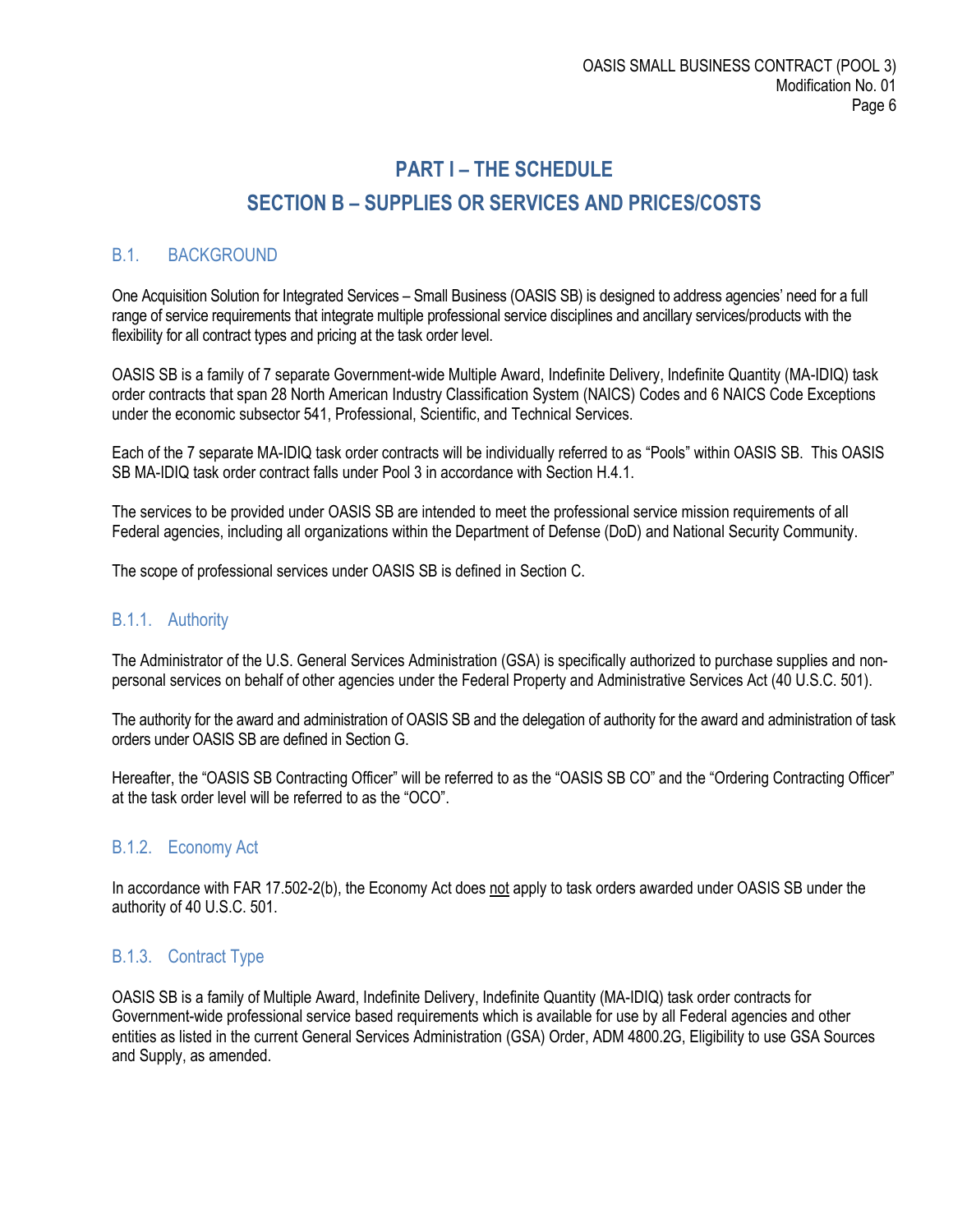OASIS SB allows for all contract types at the task order level (e.g., Cost-Reimbursement (all types), Fixed-Price (all types), Time-and-Materials, and Labor-Hour). Task orders may also combine more than one contract type (e.g., FFP/Cost, FFP/Labor Hour etc.). Additionally, task orders may include incentives, performance based measures, multi-year or option periods, and commercial or non-commercial items.

#### <span id="page-6-0"></span>B.1.4. Minimum Guarantee and Maximum Ceiling

The minimum guarantee is \$2,500 for each OASIS SB Contractor that does not obtain a task order award for the term of OASIS SB, including Option I, if exercised.

The minimum dollar limitation for an individual task order must exceed the Simplified Acquisition Threshold as defined in FAR Subpart 2.101, as amended. There is no maximum dollar ceiling for each individual task order placed under OASIS SB. An unlimited number of task orders may be placed under OASIS SB for the term of OASIS SB, including Option I, if exercised.

There is no maximum dollar ceiling for OASIS SB, including Option I, if exercised.

## <span id="page-6-1"></span>B.1.5. Contract Access Fee (CAF)

GSA operating costs associated with the management and administration of OASIS SB are recovered through a CAF. The CAF is a percentage of the total task order amount invoiced and the CAF percentage is set at the discretion of GSA. GSA maintains the unilateral right to change the percentage at any time. See Section G.3.1. for more details regarding CAF.

## <span id="page-6-2"></span>B.2. TASK ORDER PRICING

OASIS SB provides all Federal agencies the flexibility to determine fair and reasonable pricing tailored to the ordering agency's requirement dependent upon level of competition, risk, uncertainties, complexity, urgency, and contract type. The OCO has the authority and responsibility for the determination of cost or price reasonableness for their agency's task order requirements. Adequate price competition at the task order level, in response to an individual requirement, establishes the most accurate, fair, and reasonable pricing for that requirement.

The OCO must identify the applicable contract type for all CLINs in each OASIS SB task order.

#### <span id="page-6-3"></span>B.2.1. Standardized Labor Categories

OASIS SB provides standardized labor categories that correspond to the Office of Management and Budget's (OMB) Standard Occupational Classification (SOC) for which the Bureau of Labor Statistics (BLS) maintains compensation data.

In accordance with Section J.1., Attachment (1), all of the OASIS SB standardized labor categories are either an individual labor category that is mapped to a single SOC and functional description or a labor category group that is mapped to multiple SOC Numbers and functional descriptions. The OASIS SB labor category groups were established based upon BLS published data regarding similar direct labor compensation within a grouping of multiple SOC numbers and functional descriptions.

The OCO must specifically state in the task order solicitation if the standardized labor categories in Section J.1., Attachment (1) apply or do not apply. OCOs will be trained by GSA in the use of the SOC direct labor pricing estimates for their task order requirements, which incorporates pricing considerations for over 640 metropolitan and non-metropolitan areas in the CONUS and US territories.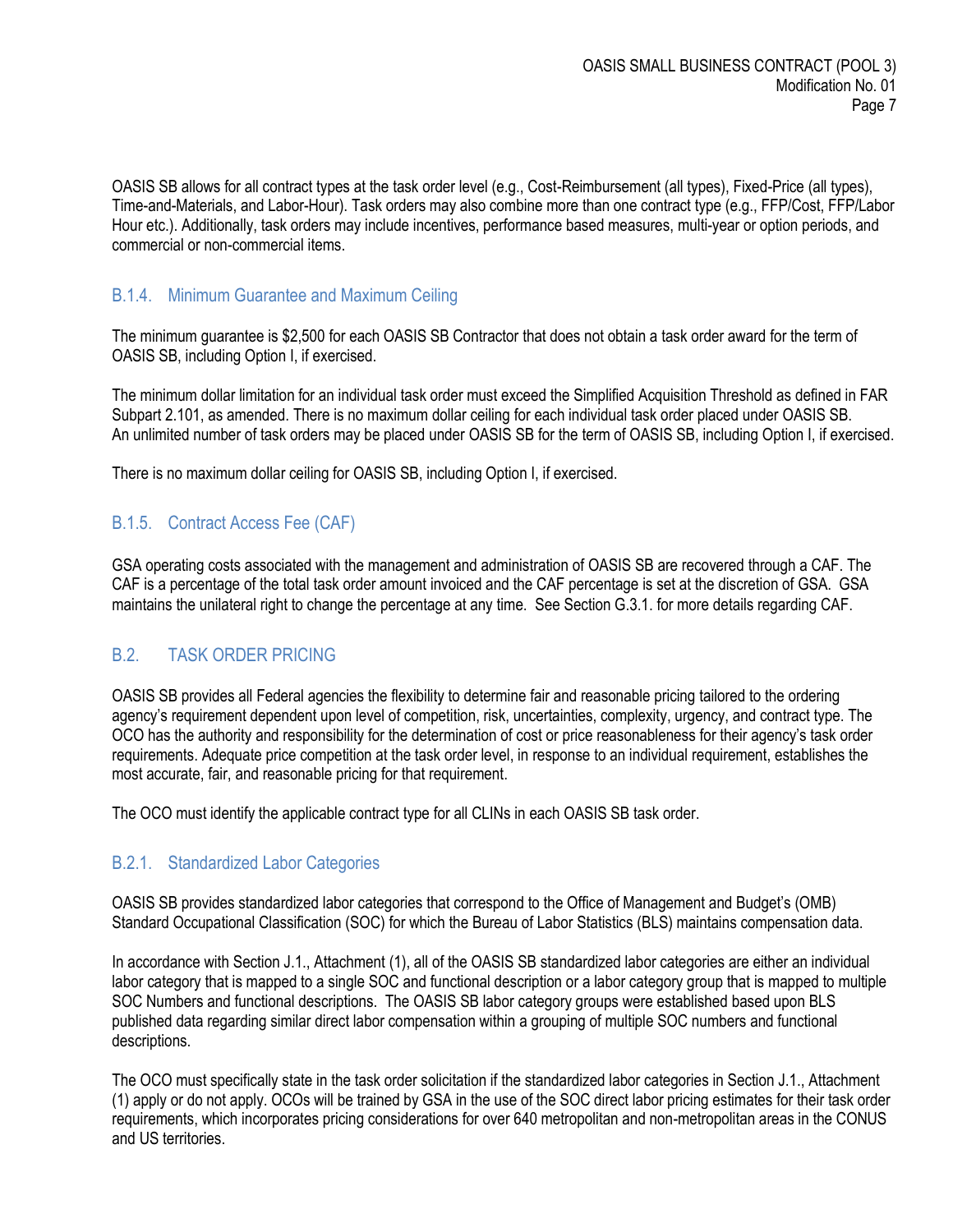The Contractor shall become proficient in the use of the BLS SOC system in preparation for submitting cost/price proposals under task order solicitations that require standardized labor category submissions in accordance with Section J.1., Attachment (1).

For each SOC, the BLS provides a National 50<sup>th</sup> Percentile estimate, a National 75<sup>th</sup> Percentile estimate, and a National 90th Percentile estimate. Also identified are the states where each occupation is paid the highest. While not identified on the BLS website, the BLS provides a 50<sup>th</sup> Percentile estimate, a 75<sup>th</sup> Percentile estimate, and a 90<sup>th</sup> Percentile estimate for each SOC in each state, metropolitan, and non-metropolitan area in the United States. This information will be incorporated into a labor estimating tool to be provided to OCOs and Contractors on the official GSA OASIS SB webpage at http://www.gsa.gov/oasis.

Except for ancillary labor as defined under Section B.3., when responding to a request for proposal under task order solicitations, regardless of contract type, the Contractor may be required by the OCO to identify both Prime and Subcontractor labor using the OASIS SB Labor Categories and corresponding SOC Number that applies. The Contractor may deviate from the Junior, Journeyman, Senior, and Subject Matter Expert (SME) definitions in Section J.1., as long as the Contractor clearly identifies the deviation in their proposals. Additionally, the following qualification substitution chart applies:

| <b>Bachelor's Degree</b> | 6 years' work experience may be<br>substituted for a Bachelor's Degree   | Associate's Degree plus 4 years' work experience may be<br>substituted for a Bachelor's Degree                                                        |
|--------------------------|--------------------------------------------------------------------------|-------------------------------------------------------------------------------------------------------------------------------------------------------|
| Master's Degree          | 12 years' work experience may be<br>substituted for a Master's Degree    | Bachelor's Degree plus 8 years work experience may be<br>substituted for a Master's Degree                                                            |
| Doctorate's Degree       | 20 years' work experience may be<br>substituted for a Doctorate's Degree | Bachelor's Degree plus 16 years work experience, or a Master's<br>Degree plus 12 years work experience may be substituted for a<br>Doctorate's Degree |

## <span id="page-7-0"></span>B.2.2. Fixed Price Task Orders

Fixed price is defined under Federal Acquisition Regulation (FAR) Subpart 16.2, Fixed-Price Contracts, and other applicable agency-specific regulatory supplements.

## <span id="page-7-1"></span>B.2.3. Cost Reimbursement Task Orders

Cost Reimbursement is defined under FAR Subpart 16.3, Cost-Reimbursement Contracts, and other applicable agencyspecific regulatory supplements.

The Contractor shall have and maintain an acceptable accounting system that will permit timely development of all necessary cost data in the form required by the proposed contract type.

The Contractor may be required to submit a cost proposal with supporting information for each cost element, including, but not limited to, direct labor, fringe benefits, overhead, general and administrative (G&A) expenses, facilities capital cost of money, other direct costs, and fee consistent with their cost accounting system, provisional billing rates, and forward pricing rate agreements.

Cost Reimbursement task orders shall only be used for the acquisition of non-commercial items.

## <span id="page-7-2"></span>B.2.4. Incentive Task Orders

Incentives are defined under FAR Subpart 16.4, Incentive Contracts, and other applicable agency-specific regulatory supplements.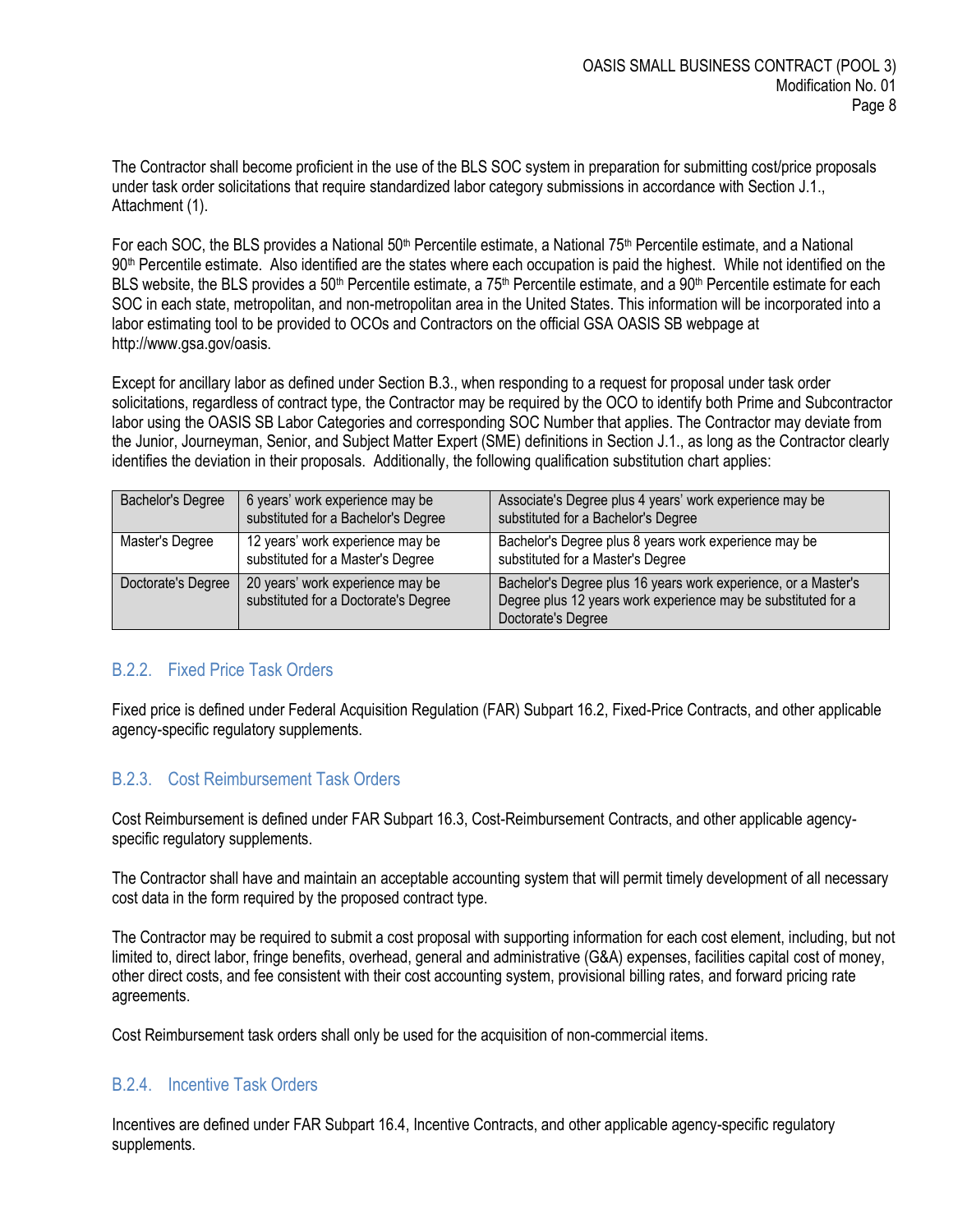#### <span id="page-8-0"></span>B.2.5. T&M and L-H Task Orders

Time and Materials (T&M) and Labor Hour (L-H) is defined under FAR Subpart 16.6, T&M and L-H Contracts, and other applicable agency-specific regulatory supplements.

The Contractor may provide separate and/or blended loaded hourly labor rates for prime Contractor labor, each Subcontractor, and/or each Division, Subsidiary, or Affiliate in accordance with the provisions set forth in FAR 52.216-29, DFARs 252.216-7002, FAR 52.216-30, or FAR 52.216-31. The OCO must identify which provision is applicable in the task order solicitation and the Contractor must comply with the provision.

T&M and L-H task orders require labor categories and their associated rates to be identified in the task order award document.

Ancillary subcontract labor shall be proposed and awarded as Materials in accordance with FAR 52.232-7, Payments under Time-and-Materials and Labor-Hour Contracts.

#### <span id="page-8-1"></span>B.2.5.1. Ceiling Rates for T&M and L-H Task Orders

When preparing solicitations for T&M and/or L-H task order Contract Line Item Numbers (CLINs), the OCO must select one of the following provisions in the task order solicitation.

- 1. FAR 52.216-29 Time-and-Materials/Labor-Hour Proposal Requirements—Non-Commercial Item Acquisition With Adequate Price Competition
- 2. FAR 52.216-30 Time-and-Materials/Labor-Hour Proposal Requirements—Non-Commercial Item Acquisition Without Adequate Price Competition
- 3. FAR 52.216-31 Time-and-Materials/Labor-Hour Proposal Requirements—Commercial Item Acquisition

For organizations within DoD, when selecting FAR 52.216-29, the OCO must also select DFARs 252.216-7002, Alternate A.

When the provision FAR 52.216-30,Time-and-Materials/Labor-Hour Proposal Requirements--Non Commercial Item Acquisitions Without Adequate Price Competition is selected or; FAR 52.216-31, Time-and-Materials/Labor-Hour Proposal Requirements--Commercial Item Acquisition is selected and there is an exception to fair opportunity, OASIS SB establishes maximum allowable labor rates in the form of fully burdened ceiling rates for all professional, non-ancillary, CONUS, T&M/L-H labor for both Government and Contractor Sites. Based on the specific task order requirements, the OCO is authorized to exceed the OASIS SB ceiling rates for those labor categories that include Secret/Top Secret/SCI labor and/or OCONUS locations, if necessary.

The ceiling rates do not apply when the provision FAR 52.216-29 Time-and-Materials/Labor-Hour Proposal Requirements— Non-Commercial Item Acquisition With Adequate Price Competition is selected or; FAR 52.216-29 with DFARs 252.216-7002, Alternate A, is selected or; FAR 52.216-31, Time-and-Materials/Labor-Hour Proposal Requirements-Commercial Item Acquisition is selected and there is not an exception to fair opportunity.

The fully burdened T&M ceiling rates awarded at initial contract award shall serve as the basis for all future year pricing for those ceiling rates. In order to determine future year ceiling rate pricing, the originally awarded rates will have an escalation factor applied. This escalation factor will be the average annual Bureau of Labor Statistics (BLS) Economic Cost Index (ECI) for the previous three years. In Year 5 of OASIS SB, if the average annual ECI for the previous three years is higher than at time of OASIS SB award, the ceiling rates for Years 6 through 15 will be adjusted by the difference of percentage increase. For example, if the BLS ECI index was 2.23% at time of proposal submission and the BLS ECI index is 3.16% in Year 5 of OASIS SB, the ceiling rates for years 6 through 15 will be adjusted by 0.93% per year on a cumulative basis. If BLS ECI index in Year 5 of OASIS SB is equal to or below the BLS ECI index at time of award, the ceiling rates will remain unchanged.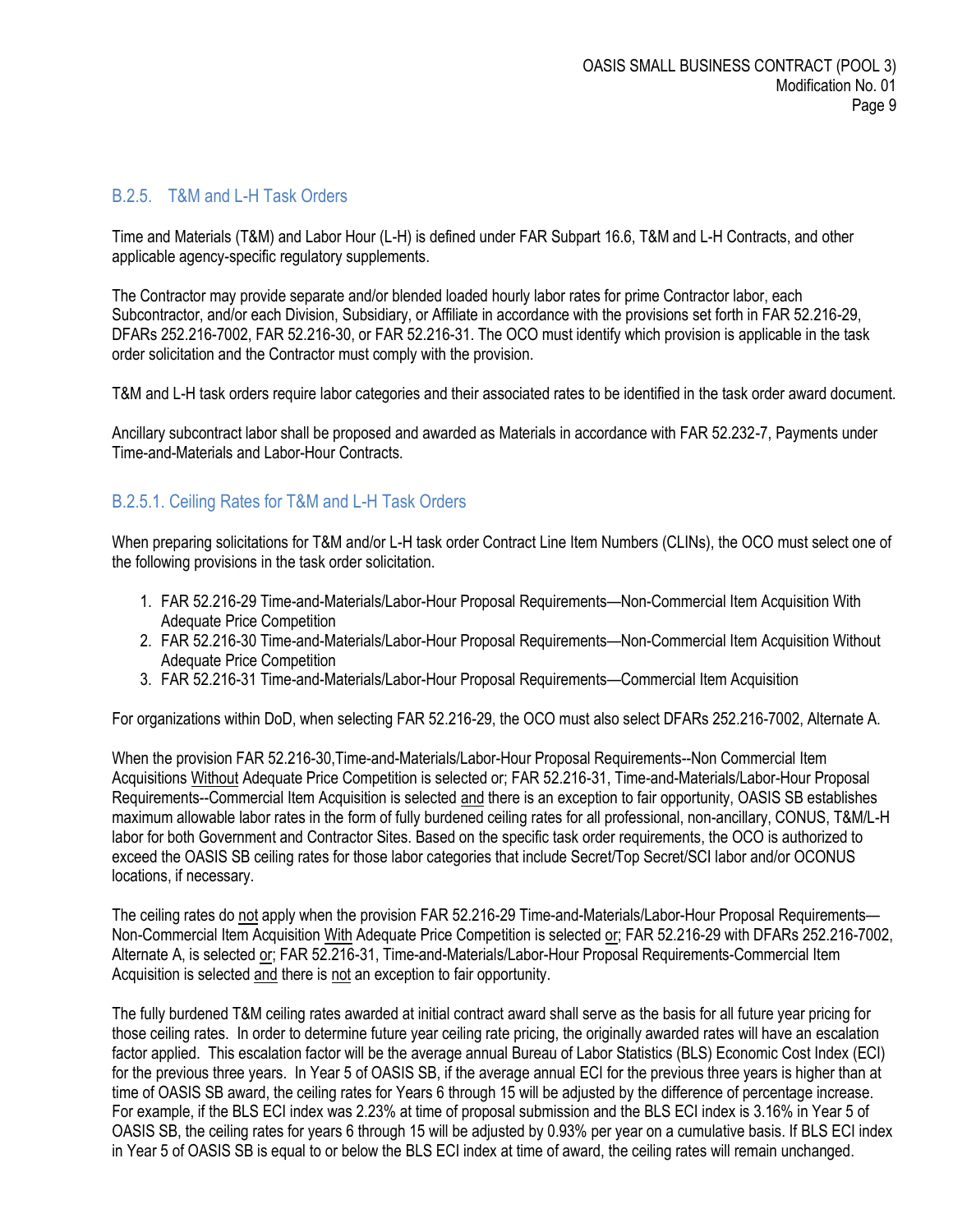In Year 10 of OASIS SB, if the previous three year average annual BLS ECI index for the previous three years is higher than Year 5 of OASIS SB, the ceiling rates for Years 11 through 15 will be adjusted by the difference of percentage increase in accordance with the example above. If the average index in Year 10 is equal to or below the average index in Year 5, the ceiling rates will remain unchanged.

The OASIS SB ceiling rates that are in effect at the time a task order is awarded shall remain with the task order award during the entire term of the task order, including task orders with option periods.

See Section F.3., Period of Performance, for OASIS SB and task orders awarded under OASIS SB.

# <span id="page-9-0"></span>B.3. ANCILLARY SUPPORT

Other ancillary support, integral and necessary as part of a total integrated solution within the scope of OASIS SB for which there is not a labor category specified in OASIS SB or includes other direct costs such as travel, materials, equipment, Subcontractors, etc., to obtain a total professional service solution, are allowable costs and may be included within an individual task order under OASIS SB. The Contractor should propose and identify each ancillary support service or other direct costs separately and the OCO should identify each ancillary support service or other direct costs by a separate CLIN on the task order award.

The Contractor shall report in the CPRM all ancillary labor in accordance with Section G.3.2.

## <span id="page-9-1"></span>B.3.1. Specialized Professional Services Labor

Specialized professional services labor is defined as bona fide executive, administrative, or professional skills for which the expertise required or duties performed are within the scope of OASIS SB but, are so specialized that they are not explicitly defined in any labor category description in Section J.1., Attachment (1). The Contractor may propose specialized professional services labor when proposing ancillary support; however, the OCO will determine whether circumstances merit the use of specialized professional skills. Whenever possible, this specialized professional labor shall be mapped to the BLS SOC.

If the use of specialized professional services labor becomes frequent, additional labor categories and their associated ceiling rates may be added by bi-lateral modification to OASIS SB.

## <span id="page-9-2"></span>B.3.2. Construction Wage Rate Requirements

To the extent that any ancillary labor for construction, alteration and repair are within the scope of OASIS SB and subject to the construction wage rate requirements in accordance with FAR Subpart 22.4 and other applicable agency specific regulatory supplements, the OCO must identify such work in the task order solicitation and make a determination as to whether wage determinations are to be applied or not.

OASIS SB does not include clauses applicable to any construction, alteration, or repair work that is part of a total solution within the scope of OASIS SB. The OCO must incorporate the appropriate clauses and provisions in each task order solicitation and subsequent award when construction wage rate requirements apply.

## <span id="page-9-3"></span>B.3.3. Service Contract Labor Standards

The OASIS SB labor categories, identified in Section J.1., are considered bona fide executive, administrative, and professional labor that are exempt from the service contract labor standards.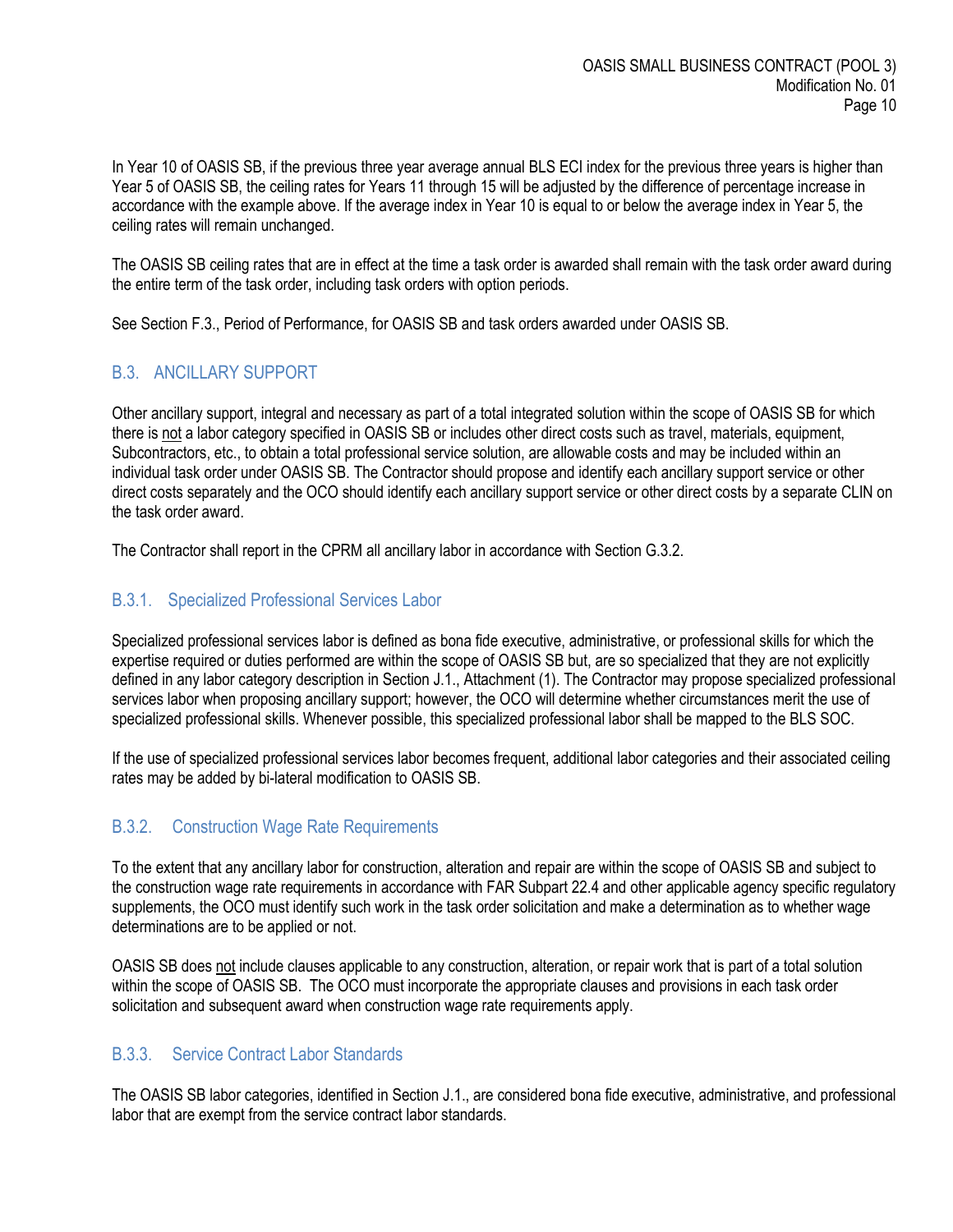To the extent that any ancillary labor for services are within the scope of OASIS SB and subject to the service contract labor standards in accordance with FAR Subpart 22.10 and other applicable agency specific regulatory supplements, the OCO must identify such work in the task order solicitation and make a determination as to whether service contract wage determinations are to be applied or not.

OASIS SB does not include clauses applicable to any service contract labor standards that are part of a total solution within the scope of OASIS SB. The OCO must incorporate the appropriate clauses and provisions in each task order solicitation and subsequent award when service contract labor standards apply.

#### <span id="page-10-0"></span>B.3.4. Labor outside the Continental United States (OCONUS)

"OCONUS" is defined as other than the 48 contiguous states plus the District of Columbia. It is anticipated that there may be task orders for work OCONUS.

The U.S. Department of State's Bureau of Administration, Office of Allowances, publishes quarterly report indexes of living costs abroad, per-diem rate maximums, quarter's allowances, hardship differentials, and danger pay allowances.

The Department of State Standardized Regulations (DSSR) is the controlling regulations for allowances and benefits available to all U.S. Government civilians assigned to foreign areas. For task orders issued under OASIS SB, Contractor civilians assigned to foreign areas may receive the allowances and benefits in the DSSR but, shall not receive allowance and benefits in excess of those identified in the DSSR.

For OCONUS task orders where costs are not specifically addressed in the DSSR, the Government will reimburse the Contractor for all reasonable, allowable, and allocable costs in accordance with FAR 31, Contract Cost Principles and Procedures, and other applicable agency specific regulatory supplements.

#### <span id="page-10-1"></span>B.3.5. Travel

Travel costs may be firm fixed price or reimbursed at actual cost in accordance with the limitations set forth in FAR 31.205-46 and other applicable agency-specific regulatory supplements. Unless otherwise directed by task order terms and conditions, the Contractor may apply indirect costs to travel consistent with the Contractor's usual accounting practices.

## <span id="page-10-2"></span>B.3.6. Materials and Equipment

Material means property that may be consumed or expended during performance, component parts of a higher assembly, or items that lose their individual identity through incorporation into an end item. Equipment means a tangible item that is functionally complete for its intended purpose, durable, nonexpendable, and needed for performance.

Materials and Equipment shall be priced in accordance with the terms of the task order award, contract type, and applicable FAR and agency-specific regulatory supplements. Unless otherwise directed by task order terms and conditions, the Contractor may apply indirect costs to materials and equipment consistent with the Contractor's usual accounting practices.

#### <span id="page-10-3"></span>B.3.7. Subcontracting

For non-commercial items, subcontracting shall follow the procedures set forth in FAR Part 44, Subcontracting Policies and Procedures, and other applicable agency-specific regulatory supplements. For commercial items, subcontracting shall follow the procedures set forth in FAR Part 12, Acquisition of Commercial Items, and other applicable agency-specific regulatory supplements.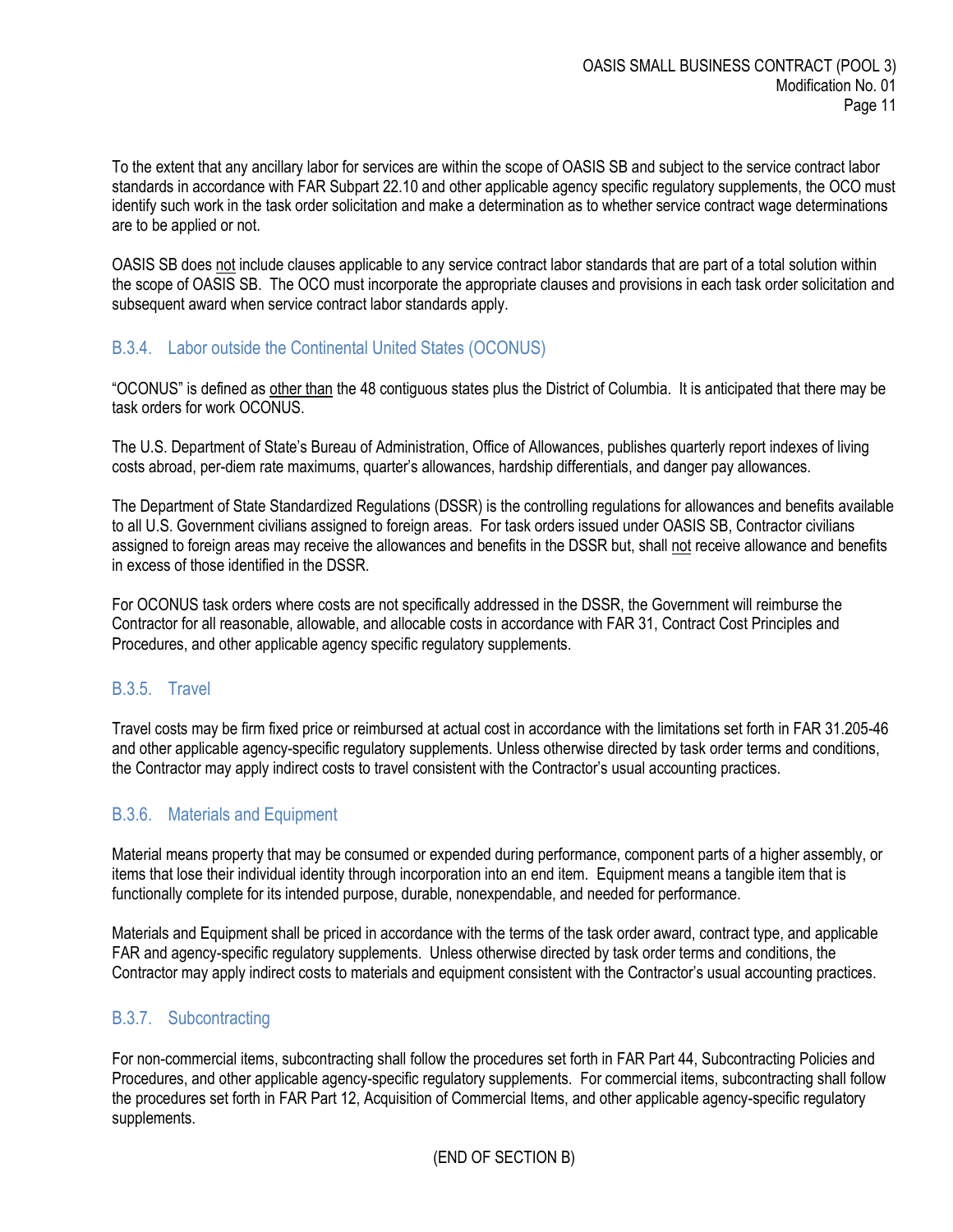# **SECTION C - DESCRIPTION / SPECIFICATIONS / STATEMENT OF WORK**

# <span id="page-11-1"></span><span id="page-11-0"></span>C.1. OBJECTIVE

The objective of OASIS SB is to provide Government agencies with total integrated solutions for a multitude of professional service based requirements on a global basis.

These professional service requirements may call for solutions that cross over multiple disciplines, include ancillary support, and require commercial and/or non-commercial items, using a variety of contract types including fixed-price (all types), cost reimbursement (all types), time and materials/labor hour, or a hybrid mix of contract types.

OASIS SB is available for use by all Federal agencies and other entities as listed in General Services Administration (GSA) Order ADM 4800.2G, Eligibility to use GSA Sources And Supply; as amended.

## <span id="page-11-2"></span>C.2. SCOPE

The scope of OASIS SB spans many areas of expertise and includes any and all components required to formulate a total solution to a professional services based requirement, except for those services specifically prohibited in Section C.5. These areas of expertise include, but are not limited to the following categories.

- 1. Communication
- 2. Compliance
- 3. Defense
- 4. Disaster
- 5. Energy
- 6. Environment
- 7. Financial
- 8. Health
- 9. Intelligence
- 10. Security
- 11. Transportation

## <span id="page-11-3"></span>C.2.1. Mission Spaces

Additionally, OASIS SB is designed to support any and all mission spaces of the U.S. Federal Government. These mission spaces include, but are not limited to the following categories and Federal agencies.

## <span id="page-11-4"></span>C.2.1.1. Protection and Defense

Protecting American interests at home and abroad through security and diplomacy.

- 1. Department of Defense
- 2. Department of Homeland Security
- 3. Department of Justice
- 4. Department of State
- 5. Central Intelligence Agency
- 6. Federal Bureau of Investigation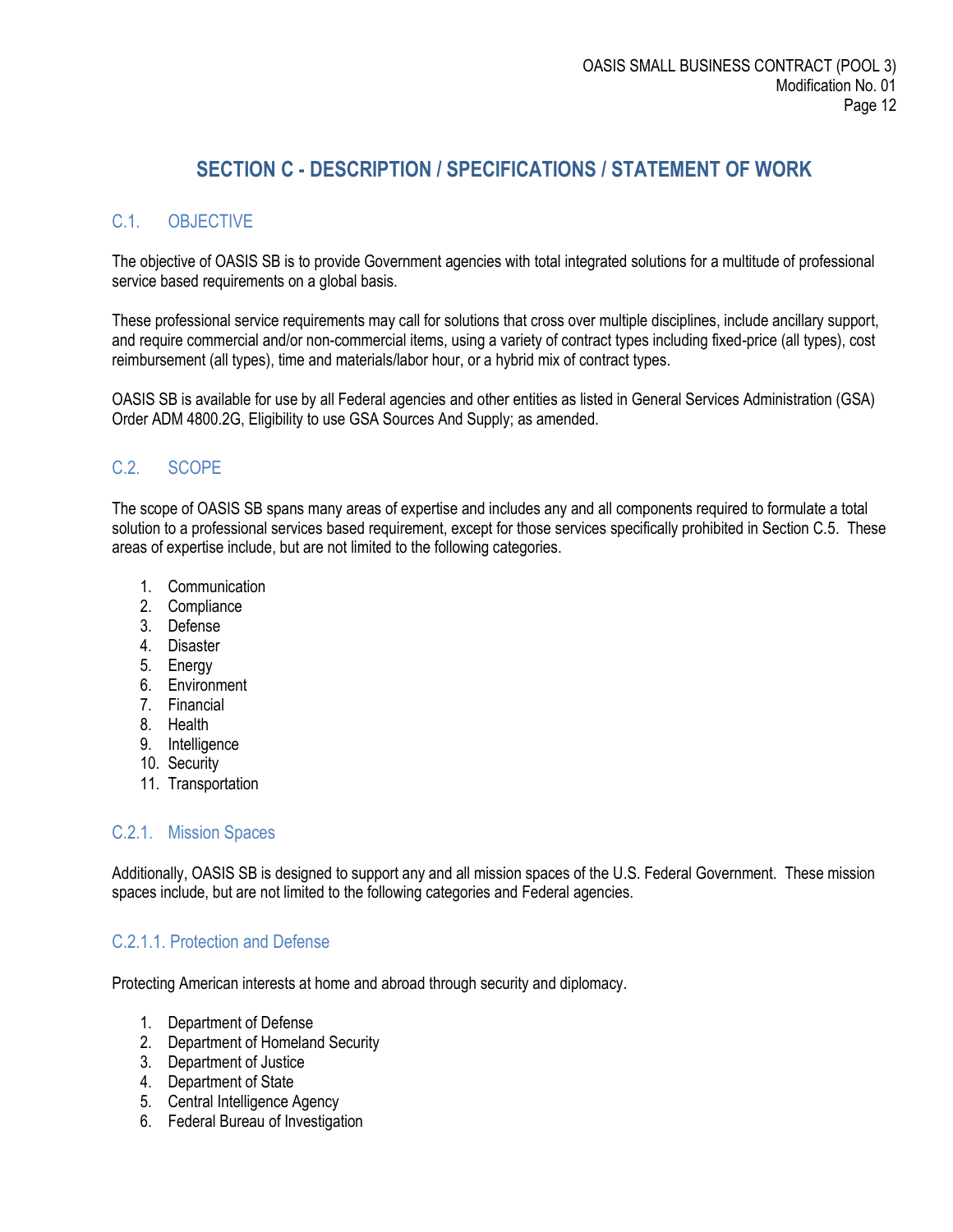# <span id="page-12-0"></span>C.2.1.2. Quality of Life

Improving the quality of life for Americans and others throughout the world.

- 1. Department of Education
- 2. Department of Health and Human Services
- 3. Department of Veterans Affairs
- 4. US Agency for International Development
- 5. Department of Housing and Urban Development
- 6. National Aeronautics and Space Administration
- 7. Peace Corps

## <span id="page-12-1"></span>C.2.1.3. Commerce

Maintaining and improving commerce and economic growth, stability and prosperity in America.

- 1. Department of Commerce
- 2. Department of Treasury
- 3. Small Business Administration
- 4. Department of Labor
- 5. Department of Transportation
- 6. Social Security Administration
- 7. General Services Administration
- 8. Federal Reserve
- 9. Securities and Exchange Commission

#### <span id="page-12-2"></span>C.2.1.4. Natural Resources

Protecting America's great outdoors and natural resources.

- 1. Department of Agriculture
- 2. Department of Interior
- 3. Department of Energy
- 4. Environmental Protection Agency
- 5. Nuclear Regulatory Commission

## <span id="page-12-3"></span>C.2.1.5. Other

1. All other U.S. Federal Government Agencies, Independent U.S. Federal Government Agencies, U.S. Federal Government Corporations not listed above

Regardless of the particular area of expertise or mission space of the agency originating the requirement, OASIS SB may be used to support and/or improve an organization's Program Management, Management Consulting, Engineering, Scientific, Logistics, and Financial disciplines that span all life cycle phases for a total integrated solution as depicted in the OASIS SB Program Architecture illustration below.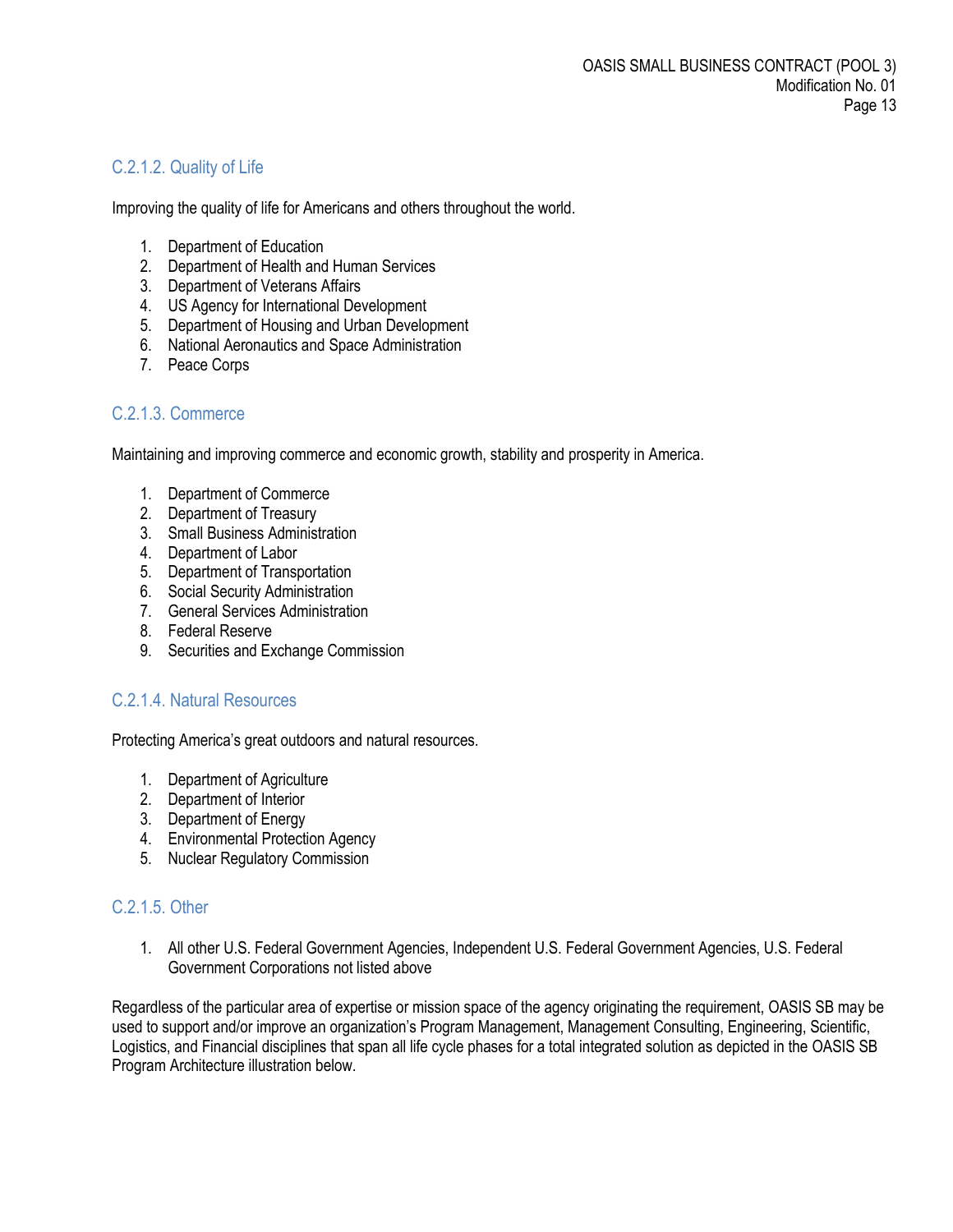

# **OASIS SB Program Architecture**

## <span id="page-13-0"></span>C.2.2. Core Disciplines

For task orders placed under OASIS SB, professional services may be defined as those categories of services provided under one or more of the following Core Disciplines:

## <span id="page-13-1"></span>C.2.2.1. Program Management Services

Definition: Program Management Services includes all services related to leading, facilitating, and ensuring the strategic planning, implementation, coordination, integration, and evaluation of programmatic activities and administrative systems.

Examples: Service areas that are included under the Program Management Services discipline include but, are not limited to the following:

- 1. Acquisition Support
- 2. Business Intelligence Support
- 3. Cost/Schedule/Performance Analysis
- 4. Cost Estimation And Analysis
- 5. Cost/Performance Trade-Off Analysis and Studies
- 6. Earned Value Management (EVM) Analysis
- 7. E-Business Support
- 8. Information Analytics
- 9. Investigative Services
- 10. Program Management
- 11. Integrated Program Management
- 12. Program Documentation
- 13. Project Management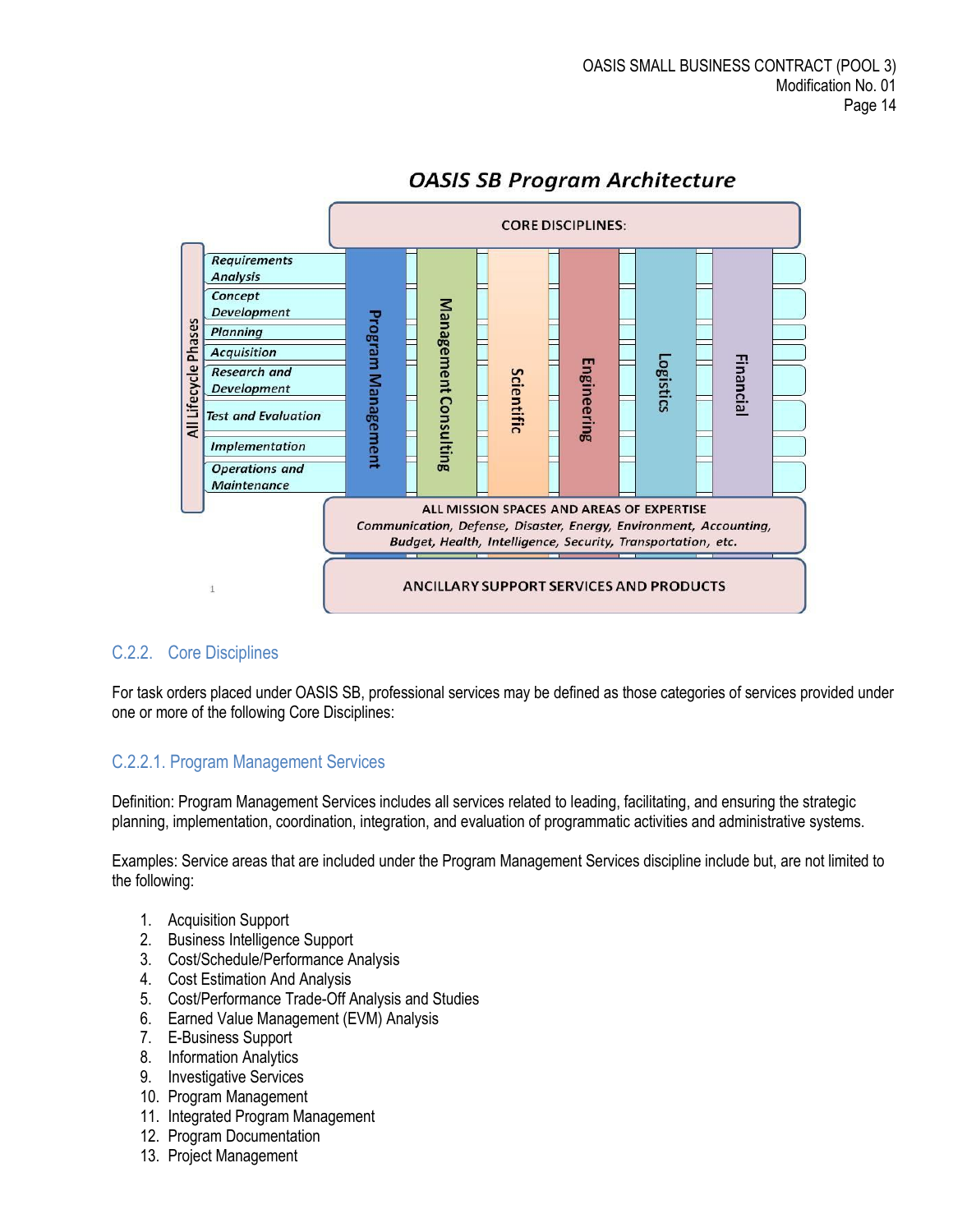- 14. Regulatory Compliance
- 15. Risk Assessment and Mitigation
- 16. Integration of Support Systems
- 17. Planning, Programming, Budgeting, and Execution Processes
- 18. Capabilities Integration and Development
- 19. Manpower Estimating
- 20. Stakeholder Requirements Analysis
- 21. Decision Analysis
- 22. Technical Planning
- 23. Technical Assessment
- 24. Requirements Management
- 25. Risk Management
- 26. Configuration Management
- 27. Technical Data Management
- 28. Interface Management
- 29. Intelligence Analysis
- 30. Threat Analysis
- 31. Knowledge Based Acquisition
- 32. Vulnerability Assessment
- 33. Counterintelligence Support
- 34. Horizontal Protection

## <span id="page-14-0"></span>C.2.2.2. Management Consulting Services

Definition: Management Consulting Services includes all services related to the practice of helping organizations to improve their performance, primarily through the analysis of existing organizational problems and development of plans for improvement.

Examples: Service areas that are included under the Management Consulting Services discipline include but, are not limited to the following:

- 1. Business Process Reengineering
- 2. Business Case Development Support
- 3. Change Management
- 4. Concept Development And Requirements Analysis
- 5. Cost/Schedule/Performance Improvement
- 6. Information Analytics
- 7. Knowledge Management
- 8. Relations and Coordination with Law and Policy Making Entities
- 9. Social Media Consulting
- 10. Tactical and Readiness Planning
- 11. Technical Advisory Services
- 12. Training and Facilitation
- 13. Strategic Planning
- 14. Strategic Forecasting
- 15. Long-Range Planning, Futures, and Forecasting
- 16. Strategy Development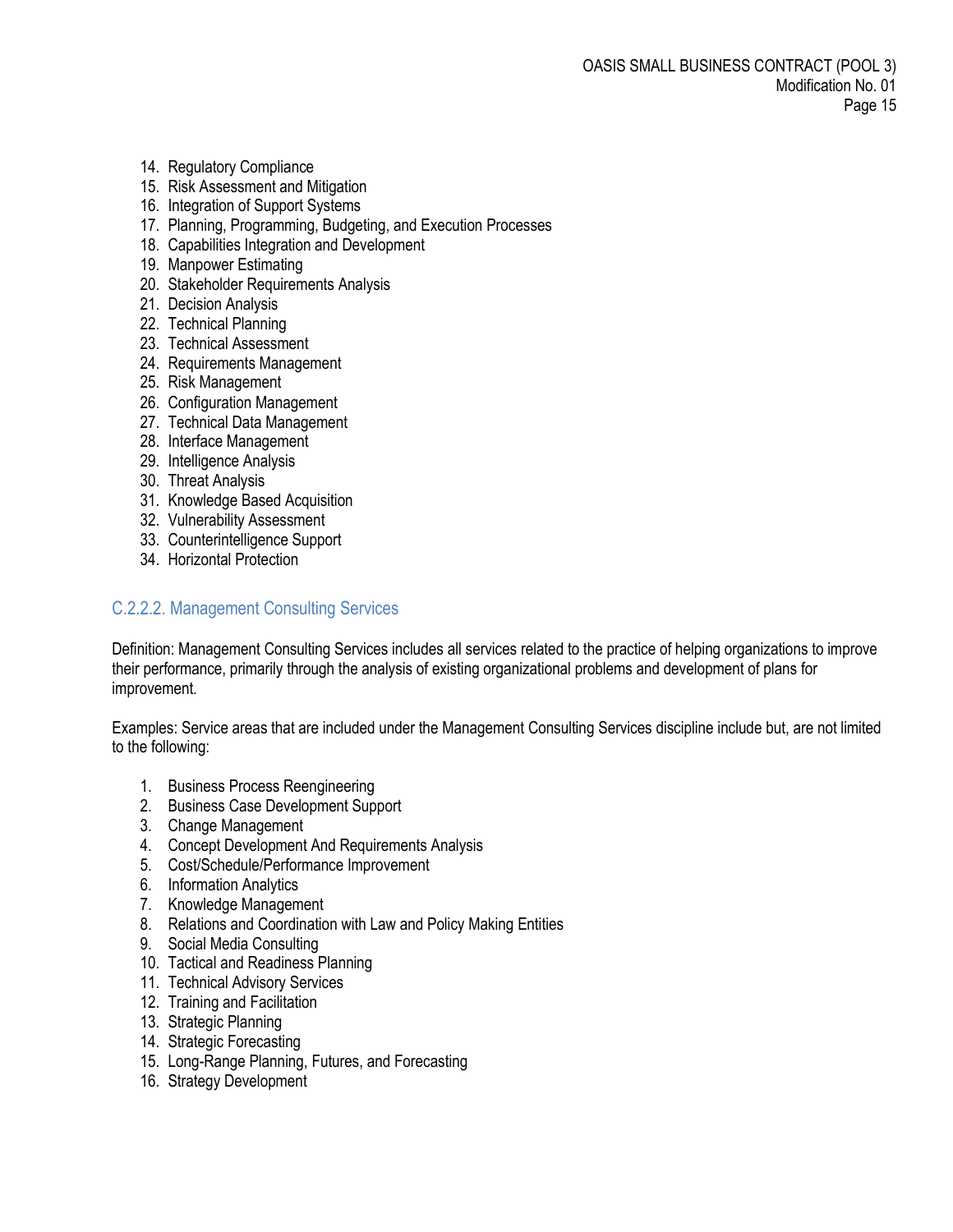#### <span id="page-15-0"></span>C.2.2.3. Scientific Services

Definition: Scientific Services includes all services that are primarily involved in the application of comprehensive scientific and professional knowledge in planning, conducting, evaluating, and managing fundamental research, knowledge enhancement, and/or technology development and innovation.

Service areas that are included under the Scientific Services discipline include but, are not limited to the following:

- 1. Environmental Sciences
- 2. Engineering Sciences
- 3. Life Sciences
- 4. Physical Sciences
- 5. Psychological Sciences
- 6. Mathematical Sciences
- 7. Social Sciences
- 8. Decision Support Sciences

## <span id="page-15-1"></span>C.2.2.4. Engineering Services

Definition: Engineering Services includes any service or creative work, the adequate performance of which requires education, training and experience in the application of special knowledge in consulting, investigating, evaluating, planning and designing, engineering principles. Engineering Services covered by the Brooks Architect-Engineers Act (40 U.S.C. 1102) are not covered in the primary scope of OASIS SB.

Examples: Service areas that are included under the Engineering Services discipline include but, are not limited to the following:

- 1. Systems Engineering
- 2. Advanced Technology Pilots and Trials
- 3. Alternative Energy Sources and Engineering
- 4. Configuration Management
- 5. Concept Development
- 6. Design Documentation and Technical Data
- 7. Energy Services to include Management Planning and Strategies, Audit Services and Metering
- 8. Engineering (Aeronautical, Astronautical, Chemical, Electrical, Mechanical, Metallurgy/Materials, etc.)
- 9. Engineering Process Improvement
- 10. Environmental Management
- 11. Environmental Consulting and Remediation
- 12. Human Factors/Usability Engineering
- 13. Independent Verification And Validation
- 14. Integration
- 15. Interoperability
- 16. Life Cycle Management
- 17. Modeling and Simulation
- 18. Natural Resources Management
- 19. Operation and Maintenance or Direct Support of an existing Weapon System or Major System
- 20. Prototyping and Fabrication Support
- 21. Quality Assurance
- 22. Red Teaming and Wargaming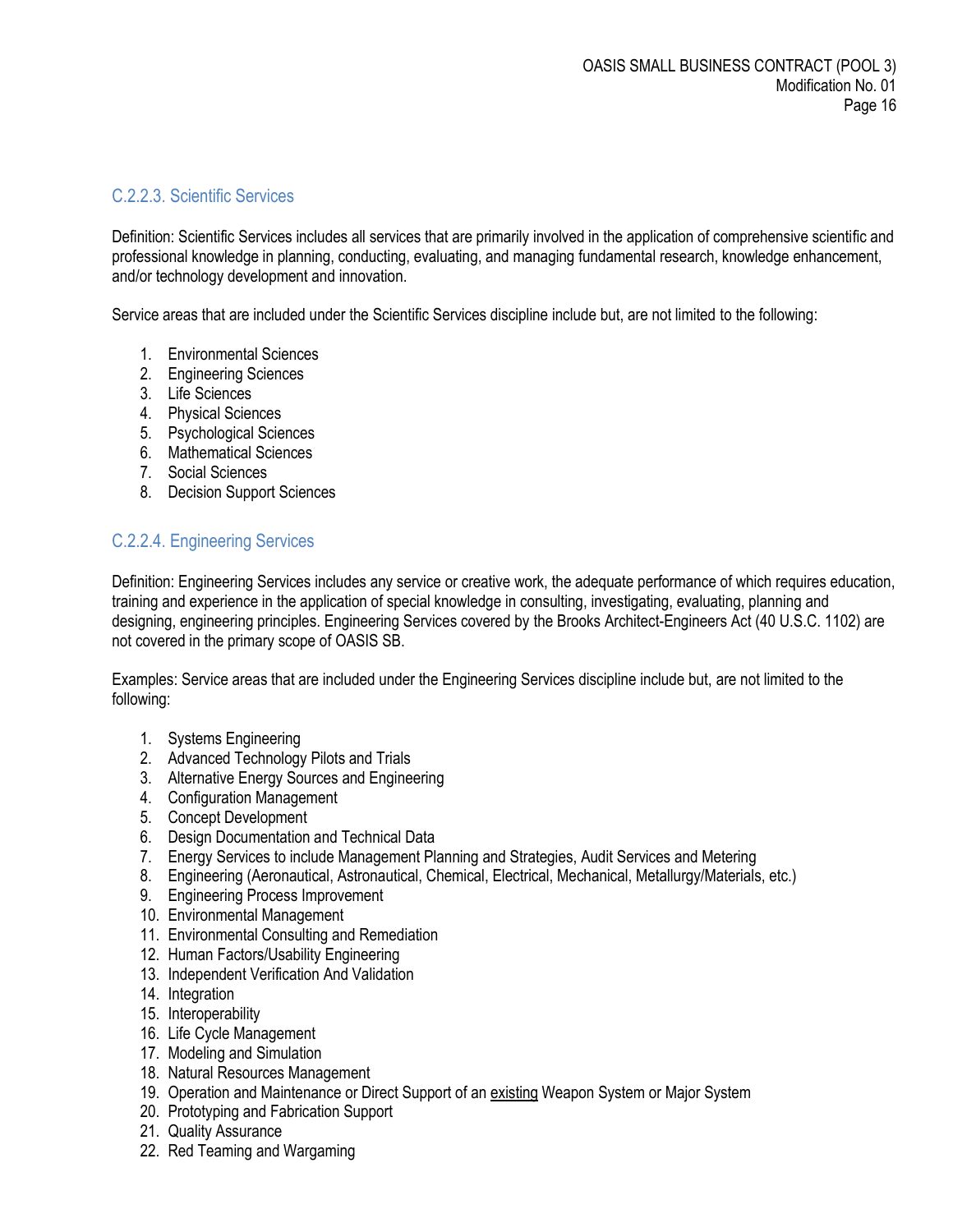- 23. Requirements Analysis
- 24. System Design
- 25. System Integration
- 26. System Safety Engineering
- 27. Test and Evaluation
- 28. Technical Documentation
- 29. Mission Assurance
- 30. Data Analytics
- 31. Architecture Design
- 32. System Verification and Validation
- 33. Human Systems Integration
- 34. Baseline (Configuration) Management
- 35. Data Management
- 36. Risk Management
- 37. Technical Planning
- 38. Systems Engineering Training
- 39. System Security and Information Assurance
- 40. System Effectiveness and Analysis
- 41. Launch Processing and Verification
- 42. Software Development (for non-IT requirements)
- 43. Software Independent Verification and Validation (for non-IT requirements)
- 44. Radar Engineering
- 45. Optical Engineering
- 46. Communications Engineering

## <span id="page-16-0"></span>C.2.2.5. Logistics Services

Definition: Logistics Services includes the management of the flow of resources, not only goods, between the point of origin and the point of destination in order to meet the requirements of organizations. Logistics services involves the integration of information[, transportation,](http://en.wikipedia.org/wiki/Transportation) [inventory,](http://en.wikipedia.org/wiki/Inventory) [warehousing,](http://en.wikipedia.org/wiki/Warehousing) [material handling,](http://en.wikipedia.org/wiki/Materials_management) [packaging,](http://en.wikipedia.org/wiki/Packaging) [security,](http://en.wikipedia.org/wiki/Security) and any other function necessary to the flow of resources.

Examples: Service areas that are included under the Logistic Services discipline include but, are not limited to the following:

- 1. Analysis And Recommendation of Support Equipment
- 2. Deployment Logistics
- 3. Disaster Management/Contingency Operations
- 4. Distribution and Transportation Logistics Services
- 5. Infrastructure Services Including Transportation and Delivery
- 6. Integrated Logistics Support (ILS) Technical Requirement Creation
- 7. ILS Risk Assessments
- 8. ILS Schedules Creation and Performance Tracking
- 9. Inventory Management
- 10. Logistical Studies and Evaluations
- 11. Logistics Design
- 12. Logistics Management and Support Services
- 13. Logistics Operations Support
- 14. Logistics Operations and Maintenance
- 15. Logistics Optimization
- 16. Logistics Training Services
- 17. Repair and Alteration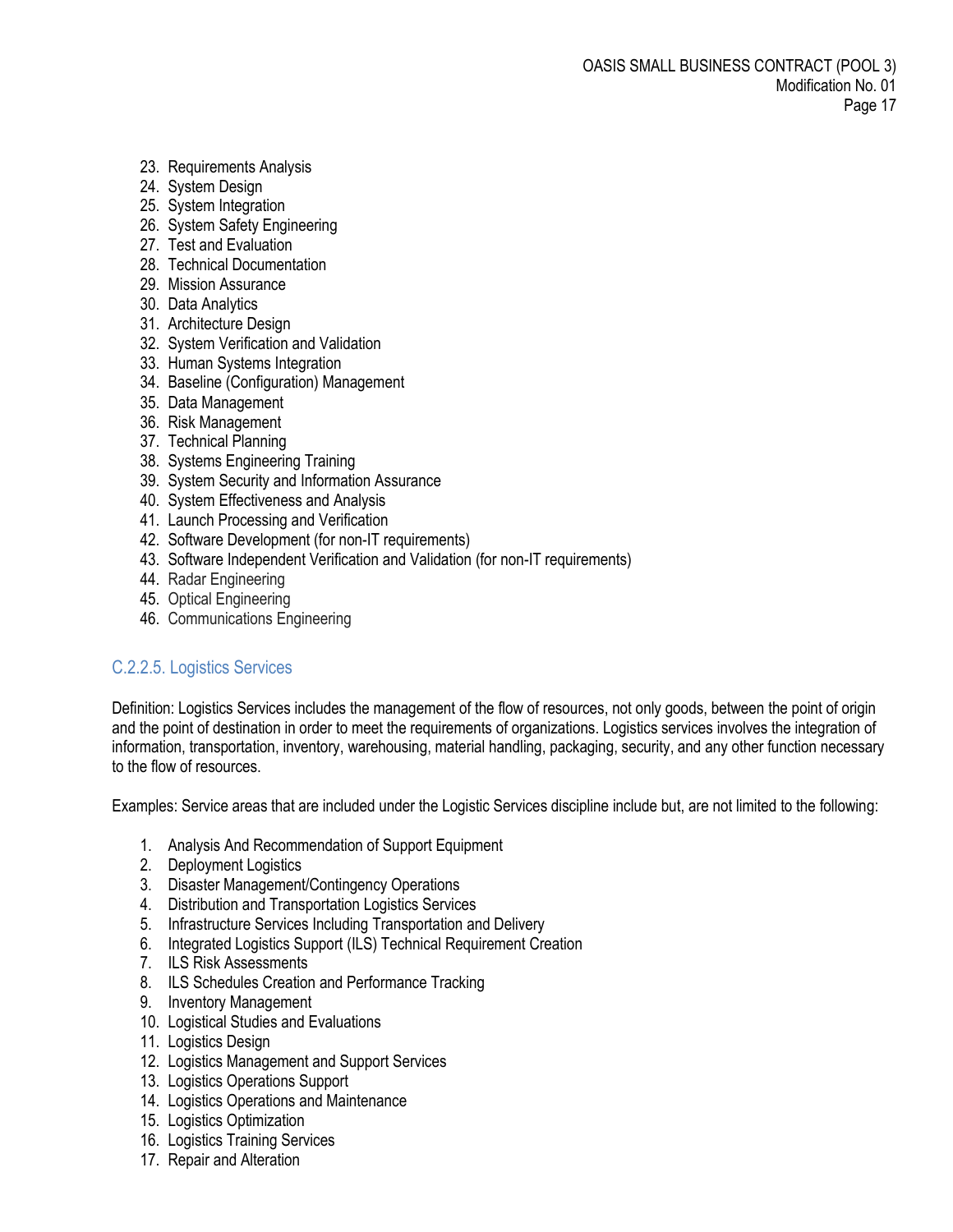- 18. Security
- 19. Supply Chain Management and Provisioning
- 20. Value Chain Management
- 21. Technology and Industrial Base Analysis
- 22. Test Range Support
- 23. Life Cycle Sustainment
- 24. Supportability Analysis and Implementation
- 25. Integrated Logistics Support

## <span id="page-17-0"></span>C.2.2.6. Financial Management Services

Definition: Financial Management Services includes the [planning,](http://www.businessdictionary.com/definition/planning.html) [directing,](http://www.businessdictionary.com/definition/directing.html) [monitoring,](http://www.businessdictionary.com/definition/monitoring.html) [organizing,](http://www.businessdictionary.com/definition/organizing.html) an[d controlling](http://www.businessdictionary.com/definition/controlling.html) of the [monetary](http://www.businessdictionary.com/definition/monetary.html) [resources](http://www.businessdictionary.com/definition/resource.html) of an [organization.](http://www.businessdictionary.com/definition/organization.html)

Examples: Service areas that are included under the Financial Management Services discipline include but, are not limited to the following:

- 1. Budget Analysis and Tracking
- 2. Business Information Services
- 3. Cost Estimating and Analysis Support
- 4. Cost Performance Risk Assessments
- 5. Disbursement and Reconciliation Support
- 6. Financial and Financial Risk Analysis
- 7. Financial Management, Accounting, and Auditing Services
- 8. Impact Statement Development
- 9. Program Management for Financial Services
- 10. Program Objective Memorandum (POM) Creation And Documentation
- 11. Oversight and Fraud Detection
- 12. Safeguarding Personal Data
- 13. Loan Management
- 14. Grant Management
- 15. Economic Analysis
- 16. Return on Investment Analysis
- 17. Life Cycle Cost Determination
- 18. Total Ownership Cost Determination
- 19. Affordability Analysis
- 20. Analysis of Cost Alternatives
- 21. Should-Cost Determinations

## <span id="page-17-1"></span>C.3. INFORMATION TECHNOLOGY AND NON-INFORMATION TECHNOLOGY

Information Technology (IT), by legal definition, means any equipment, or interconnected system(s) or subsystem(s) of equipment that is used for the automatic acquisition, storage, analysis, evaluation, manipulation, management, movement, control, display, switching, interchange, transmission, or reception of data or information by the agency. For purposes of this definition, equipment is used by an agency if the equipment is used by the agency directly or is used by a Contractor under a contract with the agency that require its use; or to a significant extent, its use in the performance of a service or the furnishing of a product.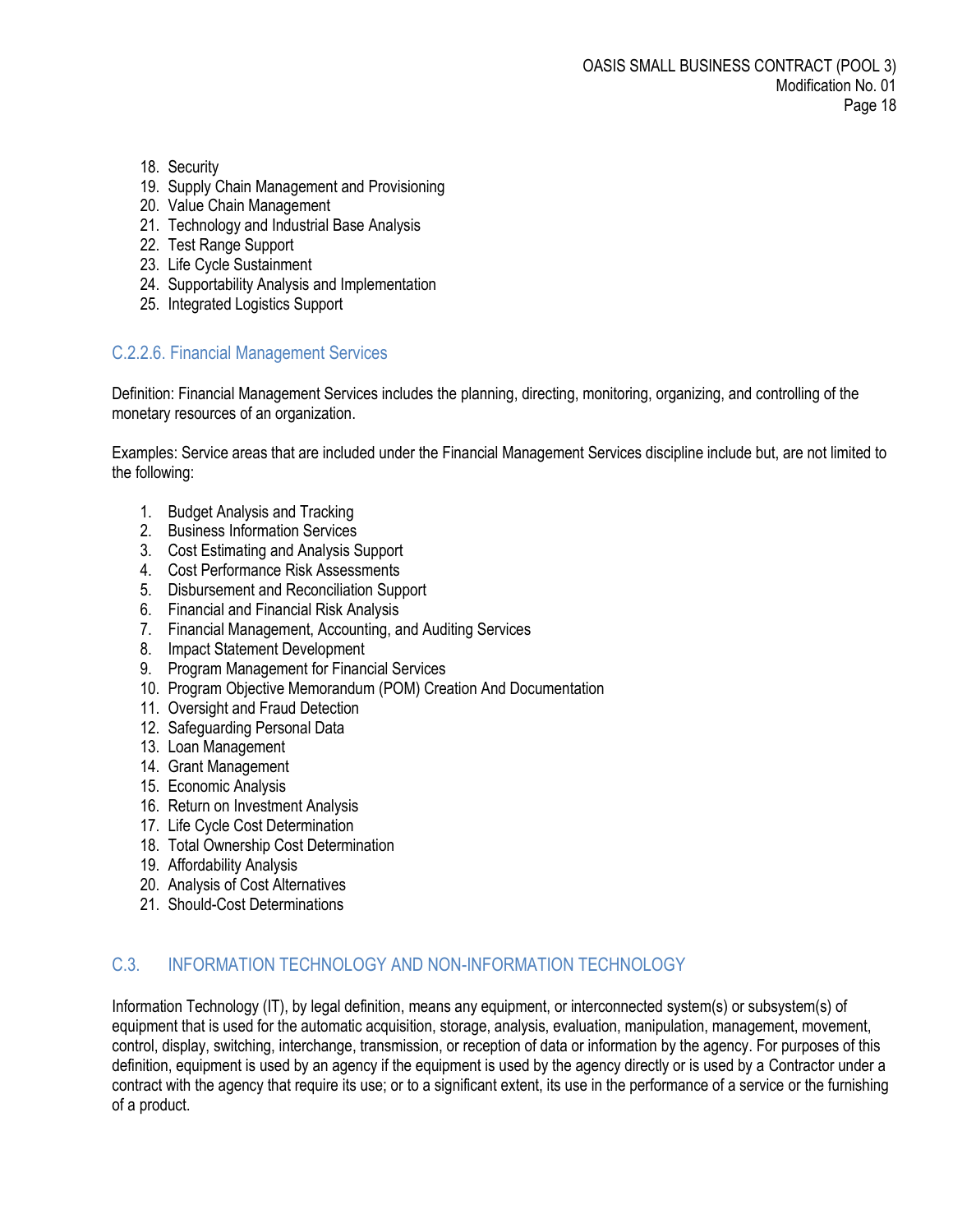IT is considered an ancillary support service or product on OASIS SB task orders and may be performed only when the service or product is integral and necessary to complete a total integrated solution under a professional service based requirement within the scope of OASIS SB.

"Non-IT" includes any service or equipment that is acquired by a Contractor incidental to a contract or contains imbedded IT that is used as an integral part of the service or product, but the principal function of which is not the acquisition, storage, analysis, evaluation, manipulation, management, movement, control, display, switching, interchange, transmission, or reception of data or information. (For example, HVAC (heating, ventilation, and air conditioning) equipment, such as thermostats or temperature control devices, and medical equipment where IT is integral to its operation, is non-IT).

Non-IT also includes any equipment or services related to a National Security System. The term "National Security System" means a telecommunications or information system operated by the Federal Government, the function, operation, or use of which involves intelligence activities, cryptologic activities related to national security, command and control of military forces, equipment that is an integral part of a weapon or weapons system; or, is critical to the direct fulfillment of military or intelligence missions, not including a system to be used for routine administrative and business applications (including payroll, finance, logistics, and personnel management applications).

Non-IT may include imbedded IT components including software, IT hardware, and other items and services traditionally considered IT on IT requirements.

Non-IT professional services are not considered ancillary support services. Non-IT professional services are considered to be within the primary scope of OASIS SB.

# <span id="page-18-0"></span>C.4. ANCILLARY SUPPORT SERVICES

Ancillary support services is defined as services not within the scope of OASIS SB that are integral and necessary to complete a total integrated solution under a professional service based requirement within the scope of OASIS SB.

Ancillary support services may include, but are not limited to other professional and/or non-professional services; commercial and/or non-commercial items; IT services and/or components, administrative support; data entry; and, subject matter expertise.

The OCO may allow and the Contractor may propose a labor category or labor categories at the task order level not identified in Section J.1., provided that the Contractor complies with all applicable contract clauses and labor laws, including the Service Contract Labor Standards or Construction Wage Rate Requirements, if applicable.

## <span id="page-18-1"></span>C.4.1. Ancillary Support Services for Information Technology

When providing ancillary support for IT services and/or components, the Contractor shall promote IT initiatives and best practices that support Federal Government operational requirements for standardized technology and application service components. This shall facilitate integration requirements for broad Federal IT and E-Gov initiatives, as well as promote the sharing, consolidation, and re-use of business processes and systems across the Federal Government. The Contractor shall promote the use of open source solutions and open technology development where practicable to enable this re-use.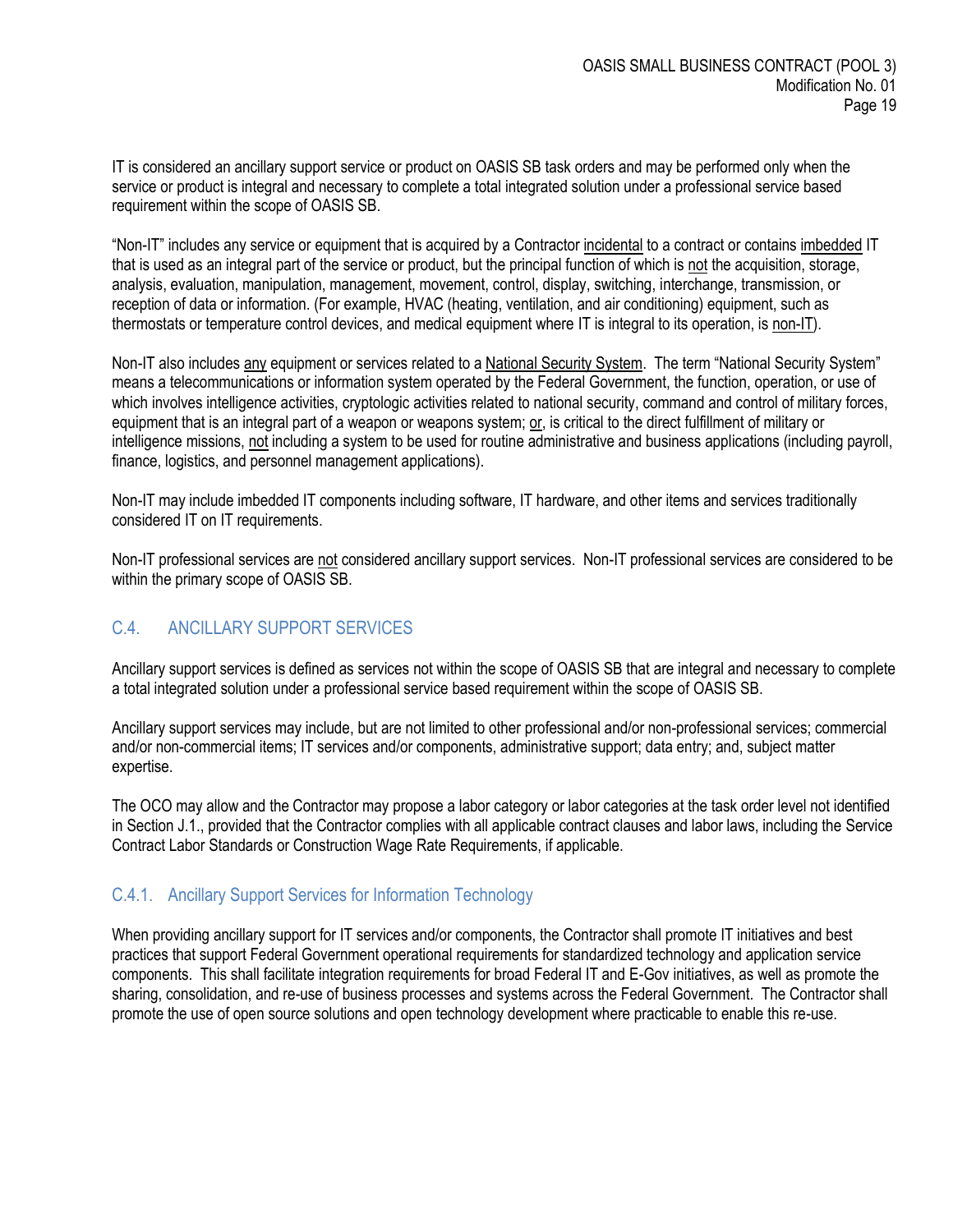# <span id="page-19-0"></span>C. 5. SERVICES NOT IN SCOPE

The OCO must not issue a task order and a Contractor shall not accept or perform work for the following services when the predominate task order scope of work is:

- 1. An ancillary support service as defined in Section C.4.
- 2. A requirement that primarily uses employees not employed in a bona fide executive, administrative, or professional capacity as defined in 29 CFR Part 541 and/or employees primarily employed as labor or mechanics as defined in FAR Subpart 22.401
- 3. Inherently Governmental Functions as defined in FAR Subpart 2.101
- 4. Personal Services as defined in FAR Subpart 2.101
- 5. Architect & Engineering (A&E) Services as defined in FAR Subpart 2.101 and subject to the Brooks Architect-Engineers Act (40 U.S.C. 1102)

#### (END OF SECTION C)

# **SECTION D - PACKAGING AND MARKING**

## <span id="page-19-2"></span><span id="page-19-1"></span>D.1. PACKAGING AND MARKING

Packaging and marking of all deliverables must conform to normal commercial packing standards to assure safe delivery at destination. Clauses and other requirements regarding packaging and marking shall be designated by the OCO at the task order level.

(END OF SECTION D)

# **SECTION E - INSPECTION AND ACCEPTANCE**

#### <span id="page-19-4"></span><span id="page-19-3"></span>E.1. INSPECTION AND ACCEPTANCE

Inspection and acceptance for OASIS SB is:

| FAR      | <b>ITITLE</b>                         | <b>DATE</b>     |
|----------|---------------------------------------|-----------------|
| 52.246-4 | <b>Inspection of Services - Fixed</b> | <b>AUG 1996</b> |
|          | Price                                 |                 |

Clauses and other requirements regarding inspection and acceptance shall be designated by the OCO at the task order level.

(END OF SECTION E)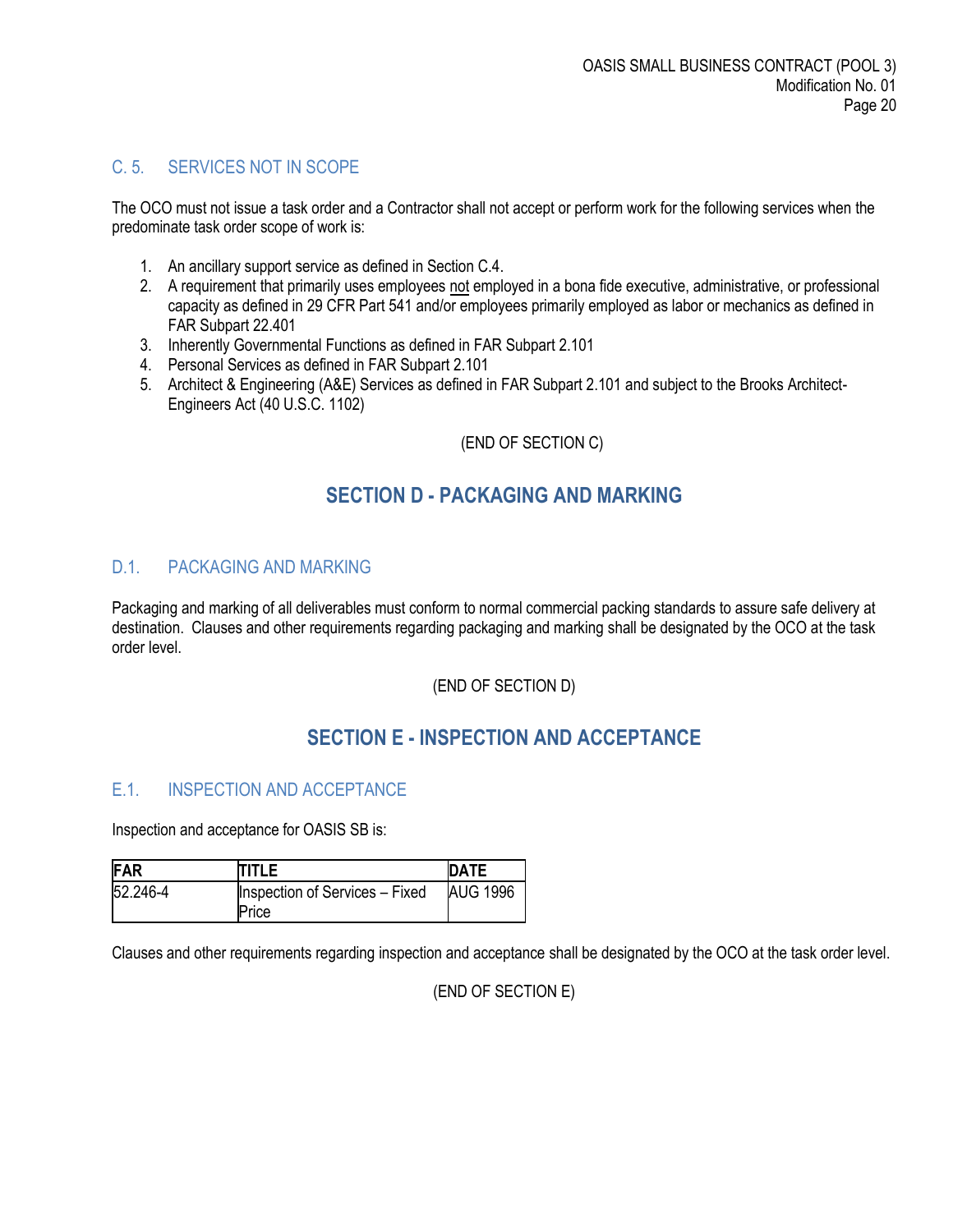# **SECTION F - DELIVERIES OR PERFORMANCE**

# <span id="page-20-1"></span><span id="page-20-0"></span>F.1. DELIVERIES OR PERFORMANCE CLAUSES

Clauses regarding deliveries or performance for OASIS SB:

| FAR       | TITLE                     | <b>IDATE</b>    |
|-----------|---------------------------|-----------------|
| 52.242-15 | Stop Work Order           | <b>AUG 1989</b> |
| 52.247-34 | <b>F.O.B. Destination</b> | <b>NOV 1991</b> |

Clauses and other requirements regarding deliveries or performance shall be designated by the OCO at the task order level.

## <span id="page-20-2"></span>F.2. PLACE OF PERFORMANCE

The services to be provided under OASIS SB shall be accomplished at the locations identified in the task order and may include locations in the Continental United States (CONUS) and Outside the CONUS (OCONUS).

#### <span id="page-20-3"></span>F.3. PERIOD OF PERFORMANCE

The period of performance of OASIS SB is from June 20, 2014 through June 19, 2019, with 1 (5-year) option that may extend the cumulative term of the contract to 10 years in accordance with FAR 52.217-9, Option to Extend the Term of the Contact, if exercised.

The period of performance for each task order awarded under OASIS SB shall be specified in the task order by the ordering agency. Task orders must be solicited and awarded prior to the OASIS SB term expiring and may extend up to 5 years after the OASIS SB term expires.

Task order option periods may be exercised after the OASIS SB term expires as long as the final task order option period does not extend the cumulative term of the task order beyond 5 years after the OASIS SB term expires.

After the OASIS SB term expires, OASIS SB will remain an active contract until the final task order is closed-out and shall govern the terms and conditions with respect to active task orders to the same extent as if it were completed during the OASIS SB term.

Accordingly, the cumulative term of OASIS SB may span up to June 19, 2024 and the cumulative term of all task orders placed under OASIS SB may span up to June 19, 2029.

## <span id="page-20-4"></span>F.4. PERFORMANCE STANDARDS

OASIS SB is a performance based contract with measurable standards in terms of quality and timeliness of deliverables and compliances in accordance with Section F.4.1. and F.4.2.

In the event the CPRM is not operational, deliverable and reporting requirements designated for input into the CPRM shall be provided as directed by the OASIS SB CO within the stated timeframes.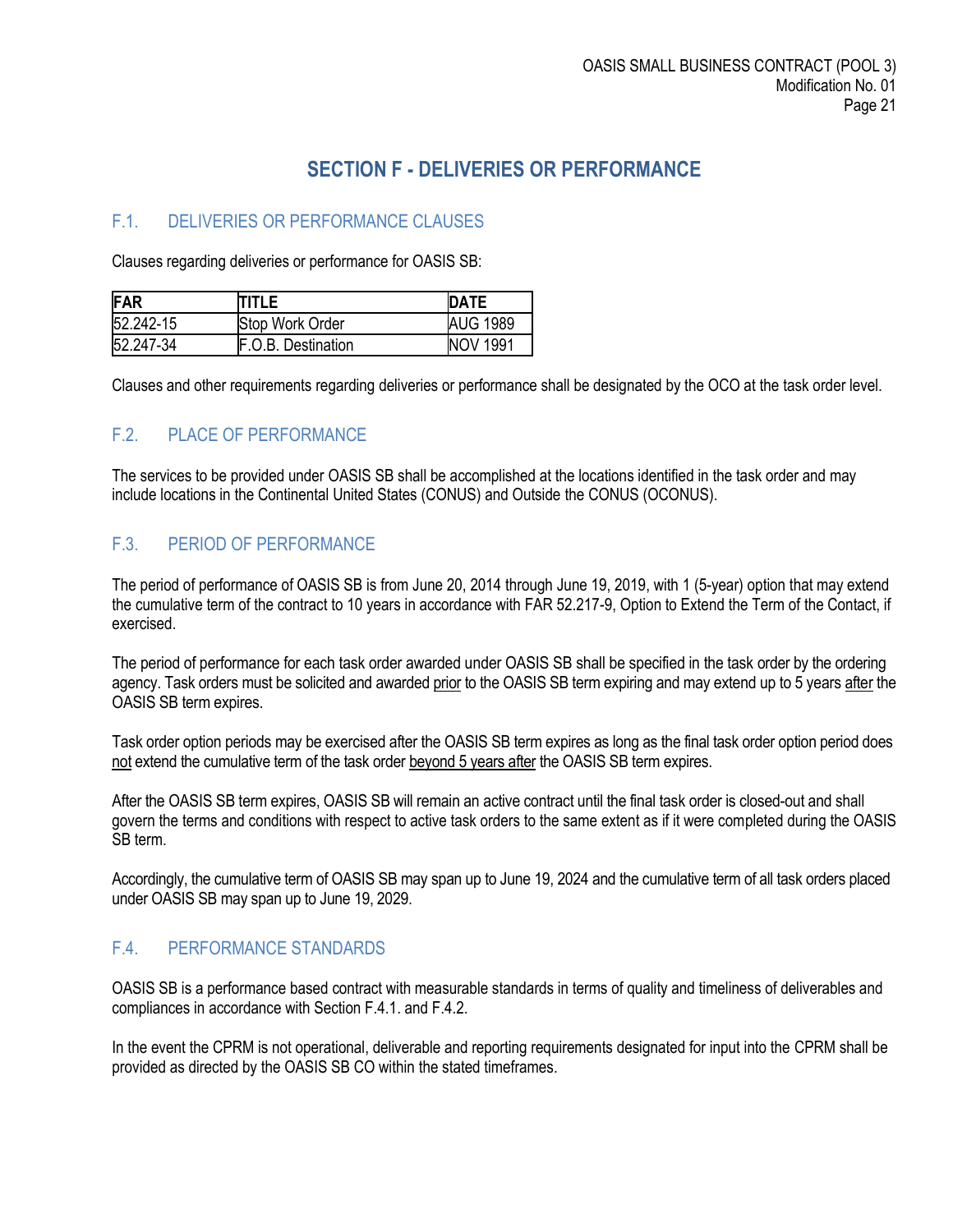The OASIS SB CO or an authorized representative shall have the right to examine and audit all supporting records and materials, regardless of whether such items are in written form, in the form of computer data, or in any other form, for the purpose of enforcing all deliverables and compliances herein.

Acceptable Accounting Systems are mandatory for all Contractors on OASIS SB. All other systems and certifications are optional; however, Contractors are encouraged to acquire these systems and certifications.

All Systems, Compliances, and Certifications must be maintained at the Contractors current level at time of award or higher throughout the period of performance of OASIS SB. For example, if a Contractor received an evaluation credit for having an Approved Purchasing System and CMMI Level 3 certification at time of award, then the Contractor must maintain an Approved Purchasing System and CMMI Level 3 certification level or higher for the life of OASIS SB.

Failure to meet the following deliverables, reports, or compliance standards may result in activation of Dormant Status and/or result in a Contractor being Off-Ramped (See Sections H.16. and H.17.).

#### <span id="page-21-0"></span>F.4.1. Deliverable and Reporting Requirements

The following table contains deliverables and reports required for OASIS SB. Task order deliverables and reporting will be specified in the task order. The Government does not waive its right to request other deliverables or reports not specifically listed in the table below. Deliverables or reports are required until the final task order is closed-out for each Contractor. If a deliverable is due on a calendar day that falls on a weekend day or a Government holiday, the deliverable or report is due the following business day.

| <b>SECTION</b>            | <b>REFERENCE</b>                                                                                                                | <b>DESCRIPTION</b>                                                                      | <b>FREQUENCY</b>                                                                                                                                              | <b>LOCATION</b>                                                         |
|---------------------------|---------------------------------------------------------------------------------------------------------------------------------|-----------------------------------------------------------------------------------------|---------------------------------------------------------------------------------------------------------------------------------------------------------------|-------------------------------------------------------------------------|
| G.2.6.                    | Contractor Key<br>Personnel                                                                                                     | Updated COPM or COCM<br>Point of Contact Information                                    | Within 5 calendars days of<br>the substitution                                                                                                                | OASIS SB CO via<br>OASISSB@gsa.gov                                      |
| G.3.1.<br>and<br>G.3.2.4. | <b>Contract Access Fee</b><br>(CAF) Remittance                                                                                  | CAF for all task orders<br>awarded during the previous<br>quarter on a cumulative basis | Quarterly (April 30th, July<br>30th, October 30th, and<br>January 30th)                                                                                       | Electronic Funds Transfer (EFT)<br>via the CPRM website                 |
| through<br>G.3.2.5.       | G.3.2.2.<br><b>CPRM</b><br>Task Order Award,<br>Modification, Invoice, CAF<br>data, and Close-out data on a<br>cumulative basis |                                                                                         | Monthly (30th calendar day<br>of each month, last day in<br>February)                                                                                         | Electronically via the CPRM<br>website                                  |
| G.3.3.                    | Individual<br>Subcontracting<br>Reports (ISR)                                                                                   | If applicable,<br><b>ISRs from Individual</b><br>Subcontracting Plans on<br>OASIS SB    | Within 30 calendar days<br>after the close of each<br>reporting period ending<br>March 31st, September<br>30th, and within 30 days of<br>contract completion. | SF 294 to the OASIS SB CO via<br>OASISSB@gsa.gov                        |
| G.3.4.1.                  | Contactor Self-<br>Assessment                                                                                                   | Self-Assessment Report                                                                  | Annually on August 31 <sup>st</sup> for<br>the preceding reporting<br>period of June 20th through<br>June 19th                                                | OASIS SB CO via<br>OASISSB@gsa.gov                                      |
| G.3.5.                    | Insurance                                                                                                                       | ACORD 25, Certificate of<br>Insurance                                                   | Within 30 calendar days<br>after the OASIS SB Notice-<br>to-Proceed and any<br>updates thereafter                                                             | OASIS SB CO via<br>OASISSB@gsa.gov and OCOs for<br>affected task orders |
| G.3.6.                    | Mergers, Acquisitions,<br>Novations, and<br>Change-of-Name<br>Agreements                                                        | If applicable, SF 30<br>Modification or other<br>applicable documents                   | Copy of SF 30 and other<br>applicable documents<br>within 45 calendar days of<br>finalization                                                                 | OASIS SB CO via<br>OASISSB@gsa.gov and OCOs for<br>affected task orders |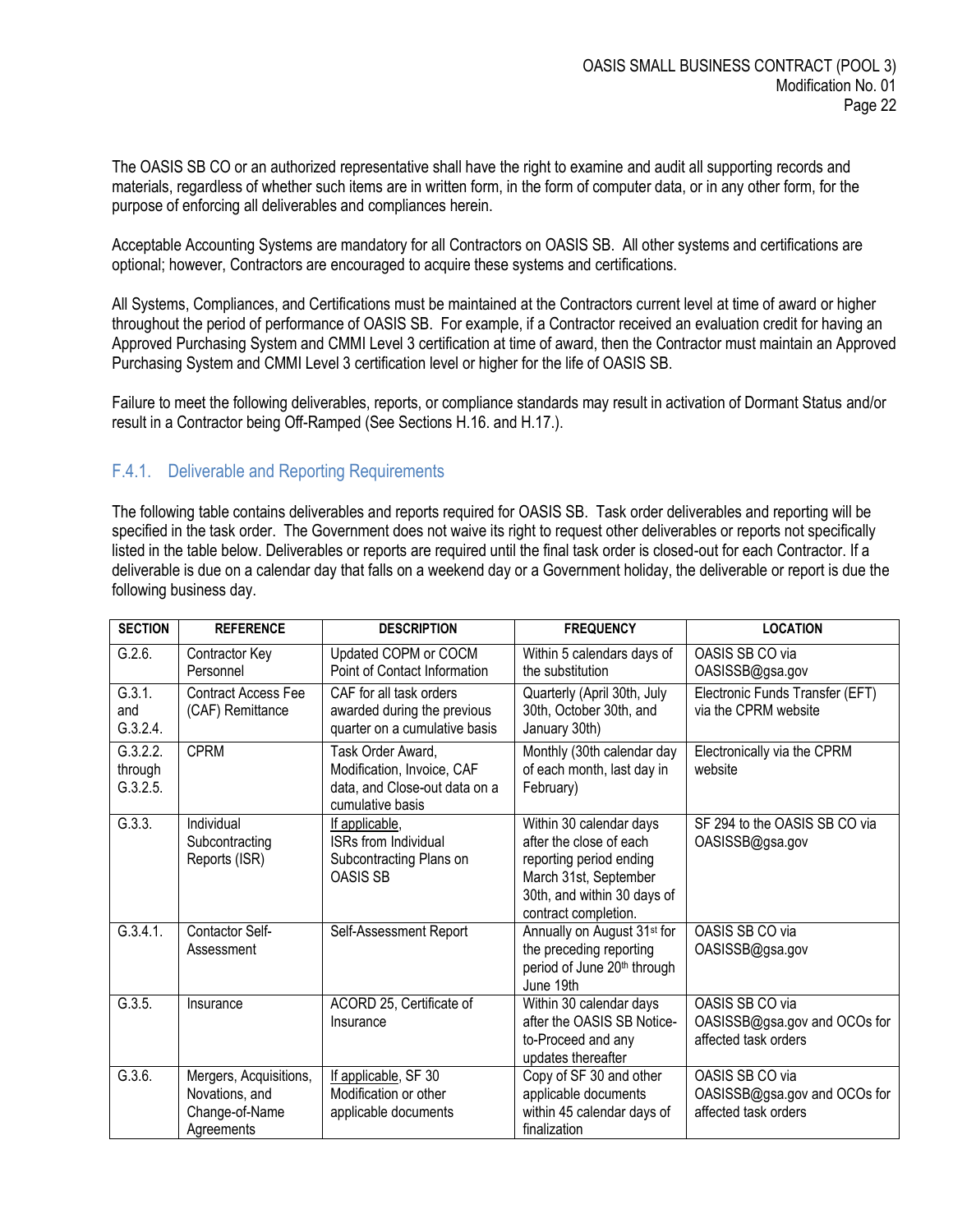| G.3.7.  | Federal Awardee<br>Performance and<br>Integrity Information<br>System (FAPIIS)                                                             | <b>FAPIIS</b> reporting                                                                                                                       | Semi-Annually starting 6<br>months from the<br>anniversary date of the<br>OASIS SB Notice-to-<br>Proceed.                                                                                                                                                             | Electronically via SAM.GOV<br>website and notify the OASIS SB<br>CO via OASISSB@gsa.gov                                                 |
|---------|--------------------------------------------------------------------------------------------------------------------------------------------|-----------------------------------------------------------------------------------------------------------------------------------------------|-----------------------------------------------------------------------------------------------------------------------------------------------------------------------------------------------------------------------------------------------------------------------|-----------------------------------------------------------------------------------------------------------------------------------------|
| G.3.8.  | <b>VETS-4212</b>                                                                                                                           | VETS-4212 reporting                                                                                                                           | Annually no later than<br>September 30 of each year                                                                                                                                                                                                                   | Electronically via the Department<br>of Labor (DOL) VETS-4212<br>reporting website and notify the<br>OASIS SB CO via<br>OASISSB@gsa.gov |
| G.3.9.  | <b>Reporting Executive</b><br>Compensation and<br>First-Tier Subcontract<br>Awards                                                         | <b>Federal Funding Accountability</b><br>and Transparency Act<br>(FFATA) Sub-Award Report                                                     | The end of the month<br>following the month in<br>which the prime Contractor<br>awards any sub-contract<br>greater than \$25,000 into<br>the FFATA Sub-Award<br>Reporting System (FSRS)                                                                               | Electronically via FSRS website<br>and notify the OASIS SB CO via<br>OASISSB@gsa.gov.                                                   |
| G.3.10. | Post Award Small<br><b>Business Program</b><br>Re-Representation                                                                           | <b>Small Business Size</b><br>Recertification                                                                                                 | Within 30 days after<br>execution of a novation<br>agreement; within 30 days<br>after a merger or<br>acquisition that does not<br>require a novation; and,<br>within 60 to 120 days prior<br>to the end of the fifth year<br>and exercising the option<br>thereafter. | OASIS SB CO via<br>OASISSB@gsa.gov                                                                                                      |
| H.6.1.  | Acceptable<br><b>Accounting System</b>                                                                                                     | Correspondence and audit<br>reports from DCAA/DCMA that<br>updates the current status                                                         | Within 45 calendar days<br>after the update                                                                                                                                                                                                                           | OASIS SB CO via<br>OASISSB@gsa.gov and OCOs for<br>affected task orders                                                                 |
| H.6.2.  | Acceptable Estimating<br>System                                                                                                            | If applicable, correspondence<br>and audit reports from<br>DCAA/DCMA or other<br>cognizant auditing entity that<br>updates the current status | Within 45 calendar days<br>after the update                                                                                                                                                                                                                           | OASIS SB CO via<br>OASISSB@gsa.gov and OCOs for<br>affected task orders                                                                 |
| H.6.4.  | Forward Pricing Rate<br>Agreements (FPRA),<br>Forward Pricing Rate<br>Recommendations<br>(FPRR) and/or<br><b>Approved Billing</b><br>Rates | If applicable, correspondence<br>and audit reports from<br>DCAA/DCMA or other<br>cognizant auditing entity that<br>updates the current status | Within 45 calendar days<br>after the update                                                                                                                                                                                                                           | OASIS SB CO via<br>OASISSB@gsa.gov and OCOs for<br>affected task orders                                                                 |
| H.6.5.  | <b>Approved Purchasing</b><br>System                                                                                                       | If applicable, correspondence<br>and audit reports from DCMA<br>or other cognizant auditing<br>entity that updates the current<br>status      | Within 45 calendar days<br>after the update                                                                                                                                                                                                                           | OASIS SB CO via<br>OASISSB@gsa.gov and OCOs for<br>affected task orders                                                                 |
| H.6.6.  | EVMS ANSI-standard                                                                                                                         | If applicable, correspondence<br>and audit reports from DCMA<br>or other cognizant auditing<br>entity that updates the current<br>status      | Within 45 calendar days<br>after the update                                                                                                                                                                                                                           | OASIS SB CO via<br>OASISSB@gsa.gov                                                                                                      |
| H.6.7.  | ISO 9001:2008<br>Certification                                                                                                             | If applicable, correspondence<br>or audit from an ISO 9001<br>Certification Body that updates<br>the current status                           | Within 45 calendar days<br>after the update                                                                                                                                                                                                                           | OASIS SB CO via<br>OASISSB@gsa.gov                                                                                                      |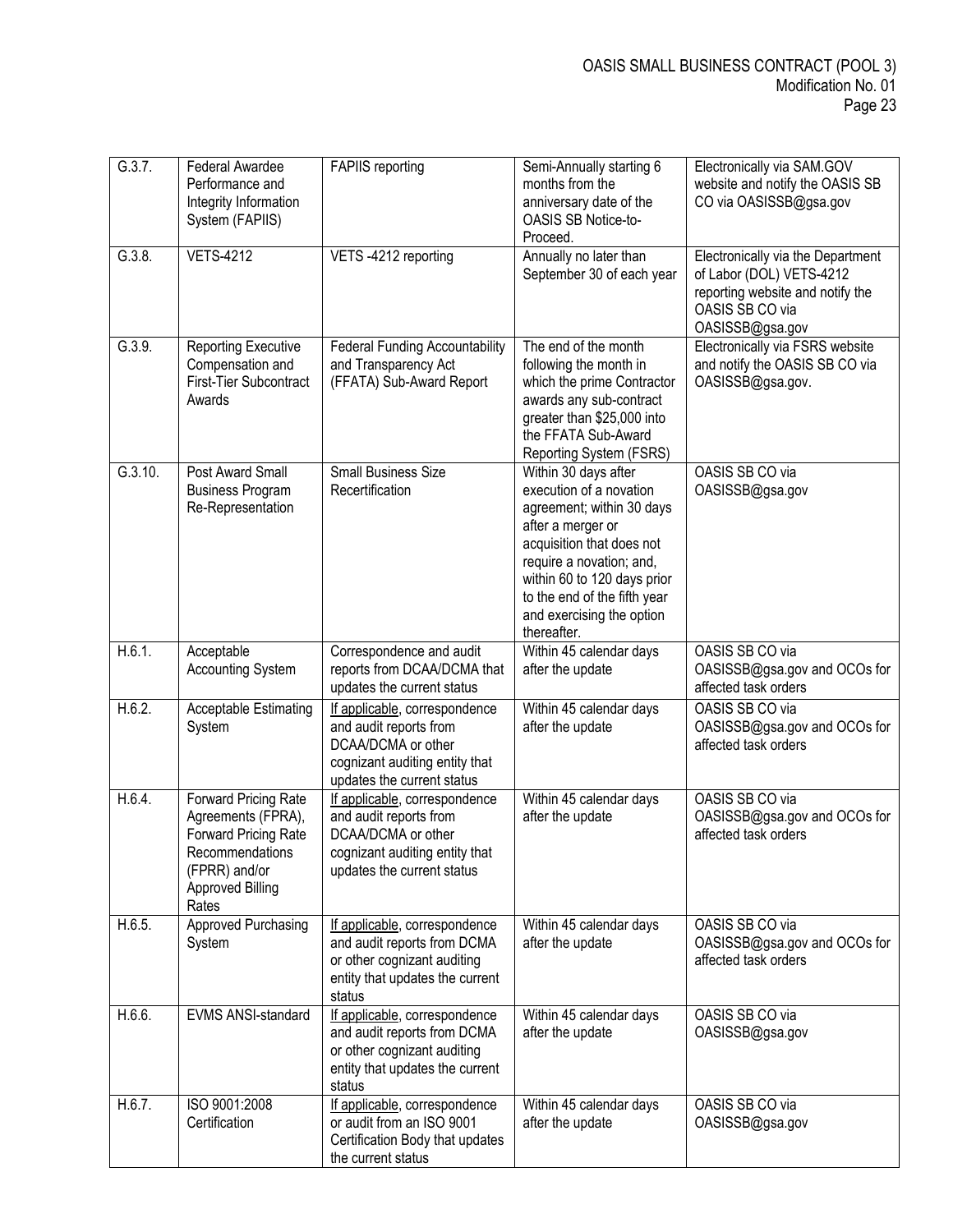| H.6.8.  | ISO 17025<br>Certification                                        | If applicable, correspondence<br>or audit from an ISO 17025                                                                                                                                                                            | Within 45 calendar days<br>after the update | OASIS SB CO via<br>OASISSB@gsa.gov                                      |
|---------|-------------------------------------------------------------------|----------------------------------------------------------------------------------------------------------------------------------------------------------------------------------------------------------------------------------------|---------------------------------------------|-------------------------------------------------------------------------|
|         |                                                                   | Certification Body that updates<br>the current status                                                                                                                                                                                  |                                             |                                                                         |
| H.6.9.  | ISO 14001:2004<br>Certification                                   | If applicable, correspondence<br>or audit from an ISO<br>14001:2004 Certification Body<br>that updates the current status                                                                                                              | Within 45 calendar days<br>after the update | OASIS SB CO via<br>OASISSB@gsa.gov                                      |
| H.6.10. | AS9100 Certification                                              | If applicable, correspondence<br>or audit from an AS9100<br>Certification Body that updates<br>the current status                                                                                                                      | Within 45 calendar days<br>after the update | OASIS SB CO via<br>OASISSB@gsa.gov                                      |
| H.6.11. | <b>CMMI Maturity Level</b>                                        | If applicable, correspondence<br>or audit from a CMMI Instituted<br>Certified Lead Appraiser that<br>updates the current status                                                                                                        | Within 45 calendar days<br>after the update | OASIS SB CO via<br>OASISSB@gsa.gov                                      |
| H.6.12. | Meaningful<br>Relationship<br><b>Commitment Letters</b><br>(MRCL) | If applicable, any change of<br>entity or commitment identified<br>in any MRCL submitted                                                                                                                                               | Within 45 calendar days<br>after the update | OASIS SB CO via<br>OASISSB@gsa.gov                                      |
| H.7.1.  | <b>Facility Security</b><br>Clearance                             | If applicable, correspondence<br>signed by a Facility Security<br>Officer, screen prints from the<br><b>Industrial Security Facilities</b><br>Database and DD Form 441,<br>DD Form 441-1, or SF 328<br>that updates the current status | Within 45 calendar days<br>after the update | OASIS SB CO via<br>OASISSB@gsa.gov and OCOs for<br>affected task orders |

# <span id="page-23-0"></span>F.4.2. Compliances

The following table contains compliances required for OASIS SB. Task Order compliances will be specified in the task order. The Government does not waive its right to request other compliances in order to align the OASIS SB contract with new statuary or regulatory requirements. The Government will provide the Contractor with at least 90 days' notice of these requirements.

| <b>SECTION</b>                | <b>REFERENCE</b>                                                         | <b>COMPLIANCE</b>                                                                                                                                                                                |
|-------------------------------|--------------------------------------------------------------------------|--------------------------------------------------------------------------------------------------------------------------------------------------------------------------------------------------|
| G.2.6.                        | Contractor Key Personnel                                                 | The Contractor shall maintain responsive and competent Contractor Key<br>Personnel                                                                                                               |
| G.3.1.<br>and<br>G.3.2.4.     | Contract Access Fee (CAF) Remittance                                     | The Contractor shall submit timely and accurate CAF Payments                                                                                                                                     |
| G.3.2.<br>through<br>G.3.2.5. | <b>CPRM</b> Data                                                         | The Contractor shall submit timely and accurate data in the CPRM                                                                                                                                 |
| G.3.3.                        | Subcontracting Goals and Reporting                                       | The Contractor shall submit timely and accurate ISR subcontract reports or SF<br>294s, if applicable, in meeting small business goals in accordance with the<br>Contractor's subcontracting plan |
| G.3.4.1.                      | <b>Contactor Self-Assessment</b>                                         | The Contractor shall submit timely and accurate self-assessments reports                                                                                                                         |
| G.3.5.                        | Insurance                                                                | The Contractor shall submit timely and accurate Certificates of Insurance and<br>maintain adequate insurance coverage at the OASIS SB and task order level                                       |
| G.3.6.                        | Mergers, Acquisitions, Novations and<br><b>Change-of-Name Agreements</b> | The Contractor shall submit timely notice of Merger and Acquisitions or<br>contractual copies of Novation or Change-of-Name Agreements, if applicable                                            |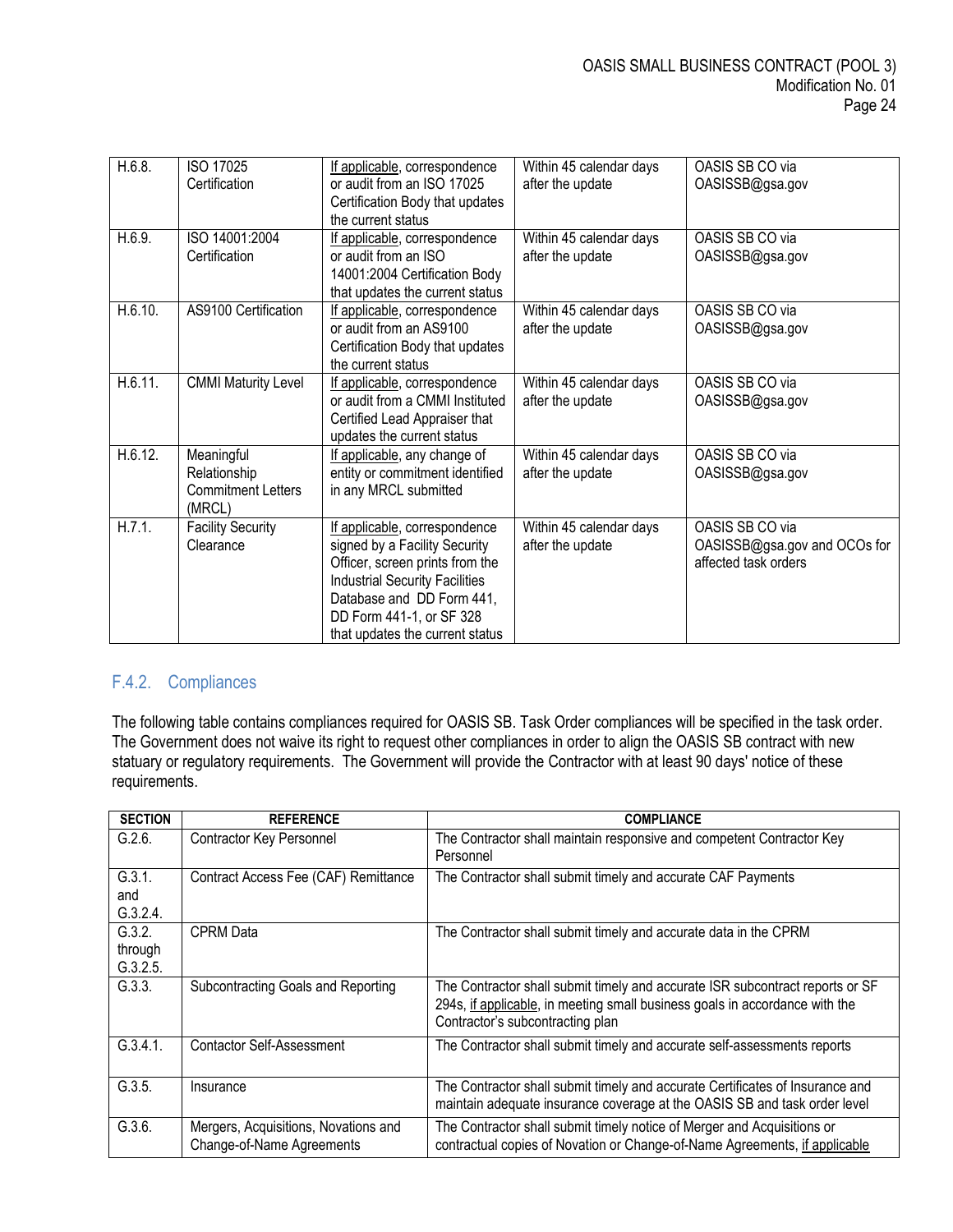| G.3.7.  | Responsibility and Federal Awardee<br>Performance and Integrity Information<br>System (FAPIIS)                                           | The Contractor shall submit timely and accurate FAPIIS information<br>and maintain sufficient financial resources and meet the responsibility standards<br>and qualifications set forth in FAR Part 9                                                                                                |
|---------|------------------------------------------------------------------------------------------------------------------------------------------|------------------------------------------------------------------------------------------------------------------------------------------------------------------------------------------------------------------------------------------------------------------------------------------------------|
| G.3.8.  | VETS-4212 Reporting                                                                                                                      | The Contractor shall report timely and accurate VETS-4212 reports in the<br>Department of Labor VETS-4212 website and send confirmation to the OASIS<br>SB <sub>CO</sub>                                                                                                                             |
| G.3.9.  | Reporting Executive Compensation and<br><b>First-Tier Subcontract Awards</b>                                                             | The Contractor shall report timely and accurate sub-award and executive<br>compensation data regarding first-tier sub-awards in FSRS to meet the FFATA<br>reporting requirements and send confirmation to the OASIS SB CO                                                                            |
| G.3.10. | Post-Award Small Business Program<br>Re-Representation                                                                                   | The Contractor shall report timely and accurately their small business program<br>re-representation and update SAM.gov, as applicable                                                                                                                                                                |
| G.4.    | Task Order Close-Out                                                                                                                     | The Contractor agrees to cooperate with the OCO to close out task orders as<br>soon as practical after expiration, cancellation, or termination.                                                                                                                                                     |
| H.6.1.  | Acceptable Accounting System                                                                                                             | The Contractor shall maintain the acceptable/approved status of their<br>Accounting System and submit updates to the current status                                                                                                                                                                  |
| H.6.2.  | Acceptable Estimating System                                                                                                             | The Contractor shall maintain the acceptable status of their Estimating System<br>and submit updates to the current status, if applicable                                                                                                                                                            |
| H.6.4.  | <b>Forward Pricing Rate Agreements</b><br>(FPRA), Forward Pricing Rate<br>Recommendations (FPRR) and/or<br><b>Approved Billing Rates</b> | The Contractor shall maintain their FPRA, FPRR, and/or Approved Billing Rates<br>and submit updates, if applicable                                                                                                                                                                                   |
| H.6.5.  | <b>Approved Purchasing System</b>                                                                                                        | The Contractor shall maintain an Approved Purchasing System and submit<br>updates, if applicable                                                                                                                                                                                                     |
| H.6.6.  | EVMS ANSI-standard                                                                                                                       | The Contractor shall maintain or exceed their EVMS ANSI-standard and submit<br>updates, if applicable                                                                                                                                                                                                |
| H.6.7.  | ISO 9001-2008 Certification                                                                                                              | The Contractor shall maintain or exceed their ISO 9001:2008 Certification and<br>submit updates, if applicable                                                                                                                                                                                       |
| H.6.8.  | ISO 17025 Certification                                                                                                                  | The Contractor shall maintain or exceed their ISO 17025 Certification and<br>submit updates, if applicable                                                                                                                                                                                           |
| H.6.9.  | ISO 14001:2004 Certification                                                                                                             | The Contractor shall maintain or exceed their ISO 14001:2004 Certification and<br>submit updates, if applicable                                                                                                                                                                                      |
| H.6.10. | AS9100 Certification                                                                                                                     | The Contractor shall maintain or exceed their AS9100 Certification and submit<br>updates, if applicable                                                                                                                                                                                              |
| H.6.11. | <b>CMMI Maturity Level</b>                                                                                                               | The Contractor shall maintain or exceed their CMMI Maturity Level and submit<br>updates, if applicable                                                                                                                                                                                               |
| H.6.12. | Meaningful Relationship Commitment<br>Letters (MRCL)                                                                                     | The Contractor shall honor the commitments contained in all MRCLs, if<br>applicable                                                                                                                                                                                                                  |
| H.7.1   | <b>Facility Security Clearance (FSC)</b>                                                                                                 | The Contractor shall maintain or exceed their FSC and submit updates, if<br>applicable                                                                                                                                                                                                               |
| H.11.1. | Meetings                                                                                                                                 | The Contractor's Key Personnel shall attend and actively participate in all<br>meetings, including all PMR Meetings                                                                                                                                                                                  |
| H.11.3. | Contractor OASIS SB Webpage                                                                                                              | The Contractor shall maintain an OASIS SB Webpage that meets the minimum<br>webpage requirements                                                                                                                                                                                                     |
| H.11.5. | Minimum Task Order Awards or<br><b>Estimated Value</b>                                                                                   | Starting from the date of the OASIS SB Notice-to-Proceed, the Contractor shall<br>attain a minimum of 3 task order awards or a total task order estimated value of<br>\$20M (total estimated value of all task orders inclusive of all options) prior to the<br>exercise of Option I under OASIS SB. |
| H.13.   | <b>Ethics and Conduct</b>                                                                                                                | The Contractor shall adhere to the standards under Section H.13.                                                                                                                                                                                                                                     |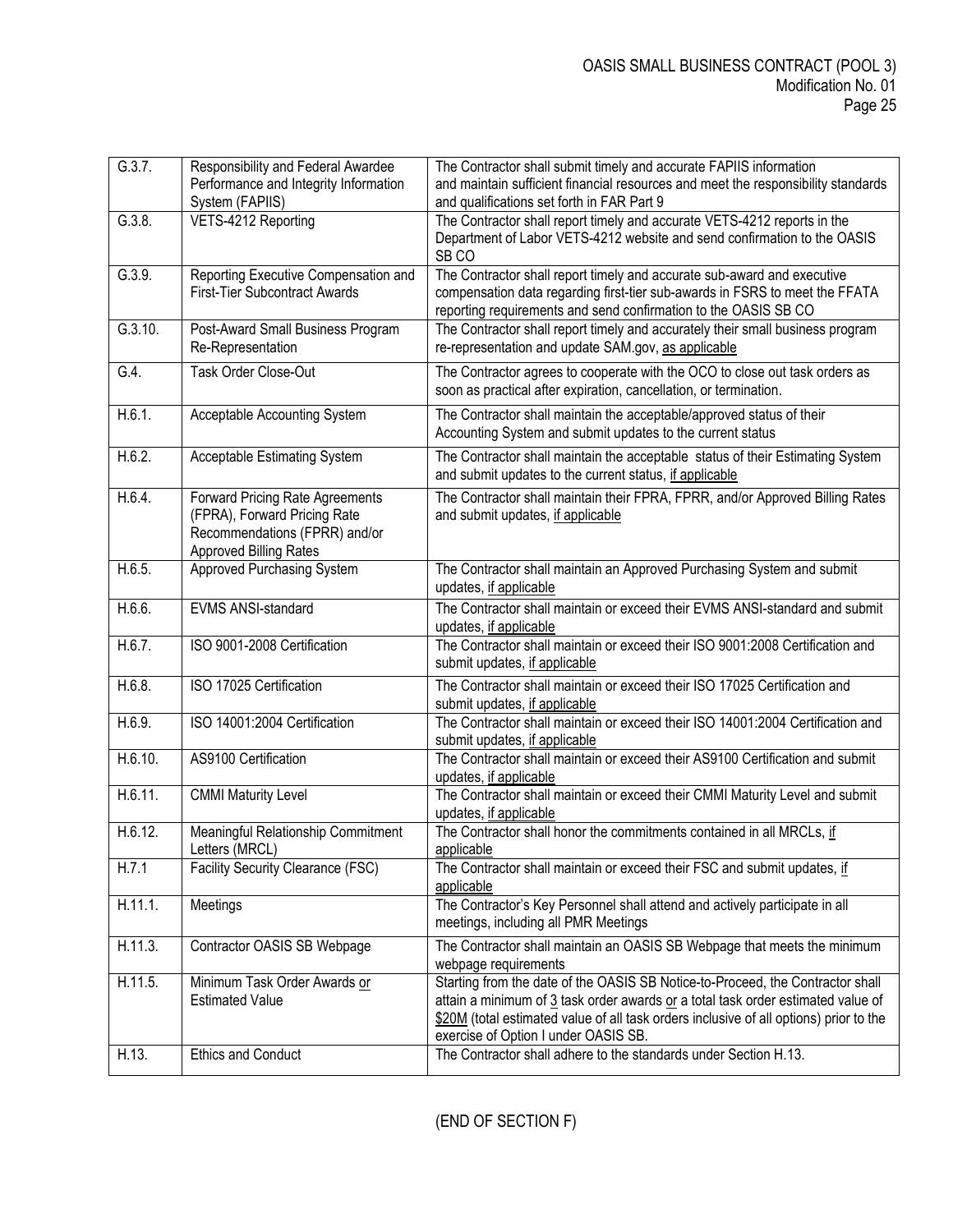# **SECTION G - CONTRACT ADMINISTRATION DATA**

#### <span id="page-25-1"></span><span id="page-25-0"></span>G.1. BACKGROUND

This section provides roles, responsibilities, and contract administration requirements for OASIS SB and each task order placed under OASIS SB. Clauses and other requirements regarding contract administration may be designated by the OCO at the task order level.

#### <span id="page-25-2"></span>G.2. ROLES AND RESPONSIBILITIES OF KEY PERSONNEL

This section describes the roles and responsibilities of Government and Contractor personnel. The current point of contact information of GSA's Key Personnel for OASIS SB will be maintained on the official GSA OASIS SB webpage at http://www.gsa.gov/oasis.

#### <span id="page-25-3"></span>G.2.1. Program Manager (PM)

The OASIS SB PM is a GSA Government official who performs various programmatic functions for the overall success of the OASIS SB program.

#### <span id="page-25-4"></span>G.2.2. Contracting Officer (CO)

The OASIS SB CO is the sole and exclusive GSA Government official with actual authority to administer and/or modify the terms of OASIS SB, monitor the Contractor's performance in the areas of contract compliance and contract administration, and assist the Contractor and OCO on matters related to the OASIS SB terms and conditions.

The OASIS SB CO may delegate routine administrative functions to an authorized OASIS SB representative.

#### <span id="page-25-5"></span>G.2.3. Ombudsman

Subject to GSAR 552.216-74, GSA designates an Ombudsman to OASIS SB. For the purposes of OASIS SB, there are two primary duties for the Ombudsman: (1) To review complaints from Contractors and ensure that they are afforded a fair opportunity for consideration in the award of task orders consistent with the procedures of OASIS SB, and (2) To review an OASIS SB CO decision to place a Contractor in Dormant Status. (See Section H.16.).

#### <span id="page-25-6"></span>G.2.4. Industrial Operations Analyst (IOA)

The IOA is a GSA Government official who audits Contractor records and conducts Contractor Assistance Visits (CAVs) to the Contractor's place of business to assist the Contractor with task order reporting, Contract Access Fee (CAF) management, and other general contract administration functions deemed necessary by the Government.

## <span id="page-25-7"></span>G.2.5. Ordering Contracting Officer (OCO)

For purposes of OASIS SB, authorized users are identified as OCOs. Only an authorized user, who is a delegated OCO, may solicit, award, and administer a task order under OASIS SB. In order to qualify as an authorized user, a duly warranted Contracting Officer of the Federal Government, as defined in FAR Subpart 2.101, in good standing, must have a received a Delegation of Procurement Authority (DPA) from the OASIS SB CO or OASIS SB representative that is delegated by the OASIS SB CO to issue DPAs.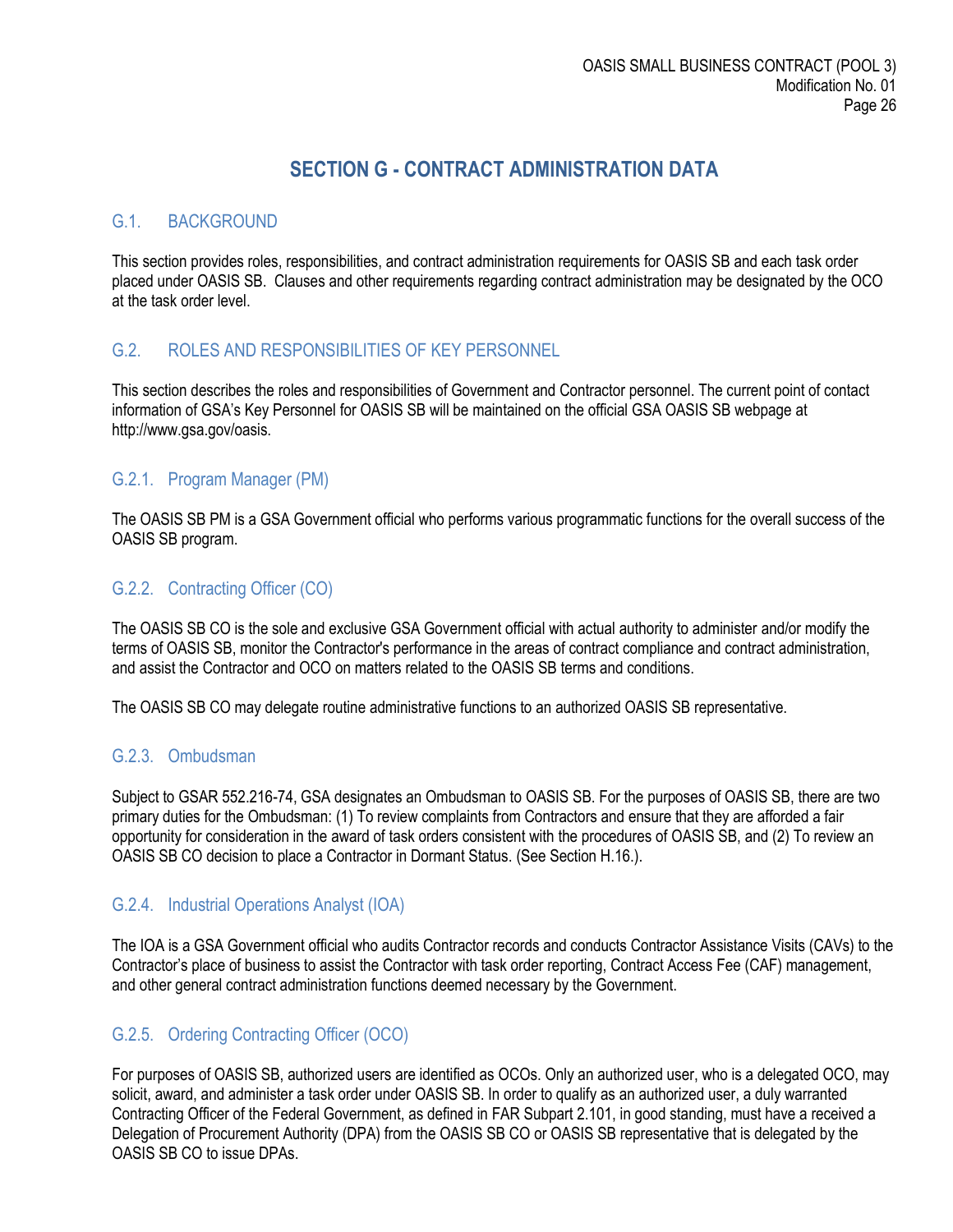The OCO for each task order is the sole and exclusive Government official with actual authority to solicit, award, administer, and/or modify a task order under OASIS SB.

The OCO is encouraged to contact the OASIS SB CO or OASIS SB PM for any OASIS SB related assistance including but, not limited to, the following:

- 1. Training on the OASIS SB program and ordering procedures
- 2. Task order scope compliance with OASIS SB
- 3. Task order solicitation development
- 4. Assistance on disputes, claims, or protests under OASIS SB
- 5. Contractor performance under OASIS SB

The OCO duties include, but are not limited to:

- 1. Requesting and receiving a Delegation of Procurement Authority (DPA) prior to soliciting and awarding a task order under OASIS SB
- 2. Complying with the terms and conditions of OASIS SB (See Section H.3.)
- 3. Complying with the ordering procedures outlined in FAR Subpart 16.505, and other agency specific regulatory supplements
- 4. Issuing task orders solicitations under the proper NAICS Code and corresponding OASIS SB MA-IDIQ Contract Number (See Section H.4.)
- 5. Allowing a reasonable time for fair opportunity proposal submission
- 6. Resolving any performance issues, disputes, claims or protests at the task order level
- 7. Responding to all Freedom of Information Act (FOIA) requests at the task order level
- 8. Entering task order performance evaluation in the Contractor Performance Assessment Reporting System (CPARS) or alternative past performance assessment reporting system mandated by customer agencies that do not require the use of CPARS
- 9. Entering task order award data in the Federal Procurement Data System Next Generation (FPDS-NG) upon task order award, if applicable
- 10. Providing solicitation and task order award data to the OASIS SB Contracting Officer in accordance with the OASIS SB Ordering Guide and Appendices located at www.gsa.gov/oasis
- 11. Closing out task orders in a timely manner

#### <span id="page-26-0"></span>G.2.5.1. Contracting Officer's Representative (COR)

The OCO for each task order may designate a Contracting Officer Representative (COR) or Contracting Officer Technical Representative (COTR) to perform specific administrative or technical functions.

The specific rights and responsibilities of the COR or COTR for each task order shall be described in writing, which upon request, shall be provided to the Contractor. A COR/COTR has no actual, apparent, or implied authority to bind the Government.

#### <span id="page-26-1"></span>G.2.6. Contractor Key Personnel

The Contractor shall assign a Corporate OASIS SB Program Manager (COPM) and Corporate OASIS SB Contract Manager (COCM) as Contractor Key Personnel to represent the Contractor as primary points-of-contact to resolve issues, perform administrative duties, and other functions that may arise relating to OASIS SB and task orders solicited and awarded under OASIS SB. Additional Key Personnel requirements may be designated by the OCO at the task order level.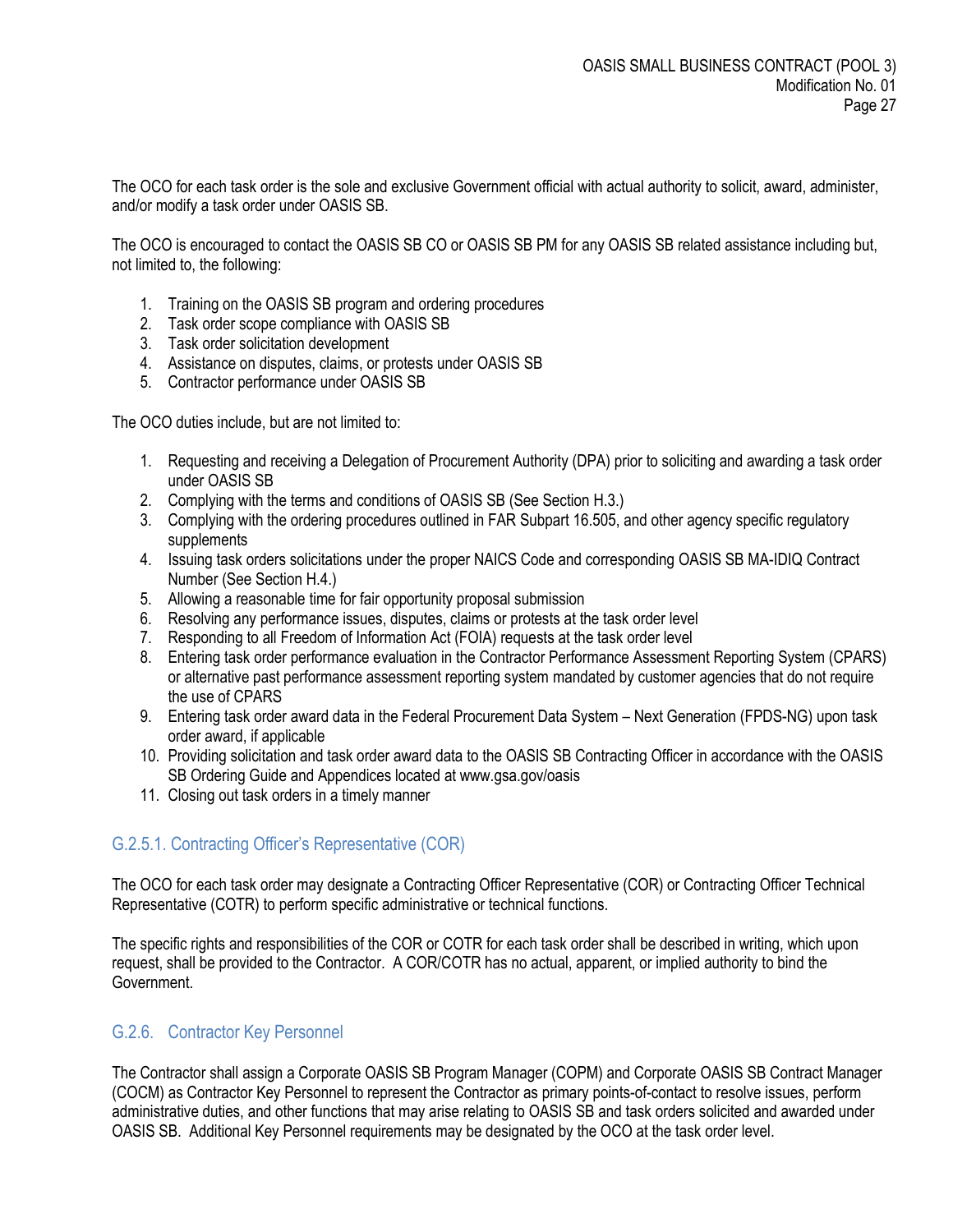There is no minimum qualification requirements established for Contractor Key Personnel. Additionally, Contractor Key Personnel do not have to be full-time positions; however, the Contractor Key Personnel are expected to be fully proficient in the performance of their duties.

The Contractor shall ensure that the OASIS SB CO has current point-of-contact information for both the COPM and COCM. In the event of a change to Contractor Key Personnel, the Contractor shall notify the OASIS SB CO and provide all Point of Contact information for the new Key Personnel within 5 calendar days of the change.

All costs associated with Contractor Key Personnel duties shall be handled in accordance with the Contractor's standard accounting practices; however, no costs for Contractor Key Personnel may be billed to the OASIS Program Office.

Failure of Contractor Key Personnel to effectively and efficiently perform their duties will be construed as conduct detrimental to contract performance and may result in activation of Dormant Status and/or Off-Ramping (See Sections H.16. and H.17.).

# <span id="page-27-0"></span>G.2.6.1. Corporate OASIS SB Program Manager (COPM)

The Contractor's corporate management structure shall guarantee senior, high-level, program management of the OASIS SB Program, including a COPM to represent the company in all OASIS SB program-related matters.

The COPM duties include, but are not limited to:

- 1. Advising and assisting current and potential OASIS SB customers regarding the technical scope of OASIS SB and the overall attributes of the OASIS SB Program
- 2. Promoting customer use of the OASIS SB contract
- 3. Being ultimately responsible for ensuring that all reporting information required under OASIS SB is provided accurately, thoroughly and timely
- 4. Being ultimately responsible for all performance issues related to OASIS SB and task orders awarded under OASIS SB
- 5. Attending all OASIS SB Program Management Review (PMR) Meetings and other OASIS SB meetings as scheduled

## <span id="page-27-1"></span>G.2.6.2. Corporate OASIS SB Contract Manager (COCM)

The Contractor's corporate management structure shall guarantee senior, high-level, program management of the OASIS SB Program, including a COCM to represent the company in all OASIS SB contract-related matters.

The COCM duties include, but are not limited to:

- 1. Ensuring the company's task order awards under OASIS SB are contractually in compliance with OASIS SB (See Section H.3.)
- 2. Ensuring all data within the CPRM is current, accurate, and complete (See Section G.3.2.)
- 3. Ensuring contract administrative functions and meeting all the performance reporting and compliance standards listed under Section F.4., are maintained
- 4. Being ultimately responsible for ensuring that all contractual agreements, including modifications, are negotiated and put in place expeditiously
- 5. Being ultimately responsible for ensuring that all task order invoicing is accurate and timely
- 6. Attending all OASIS SB Program Management Review Meetings (PMR) and other OASIS SB meetings as scheduled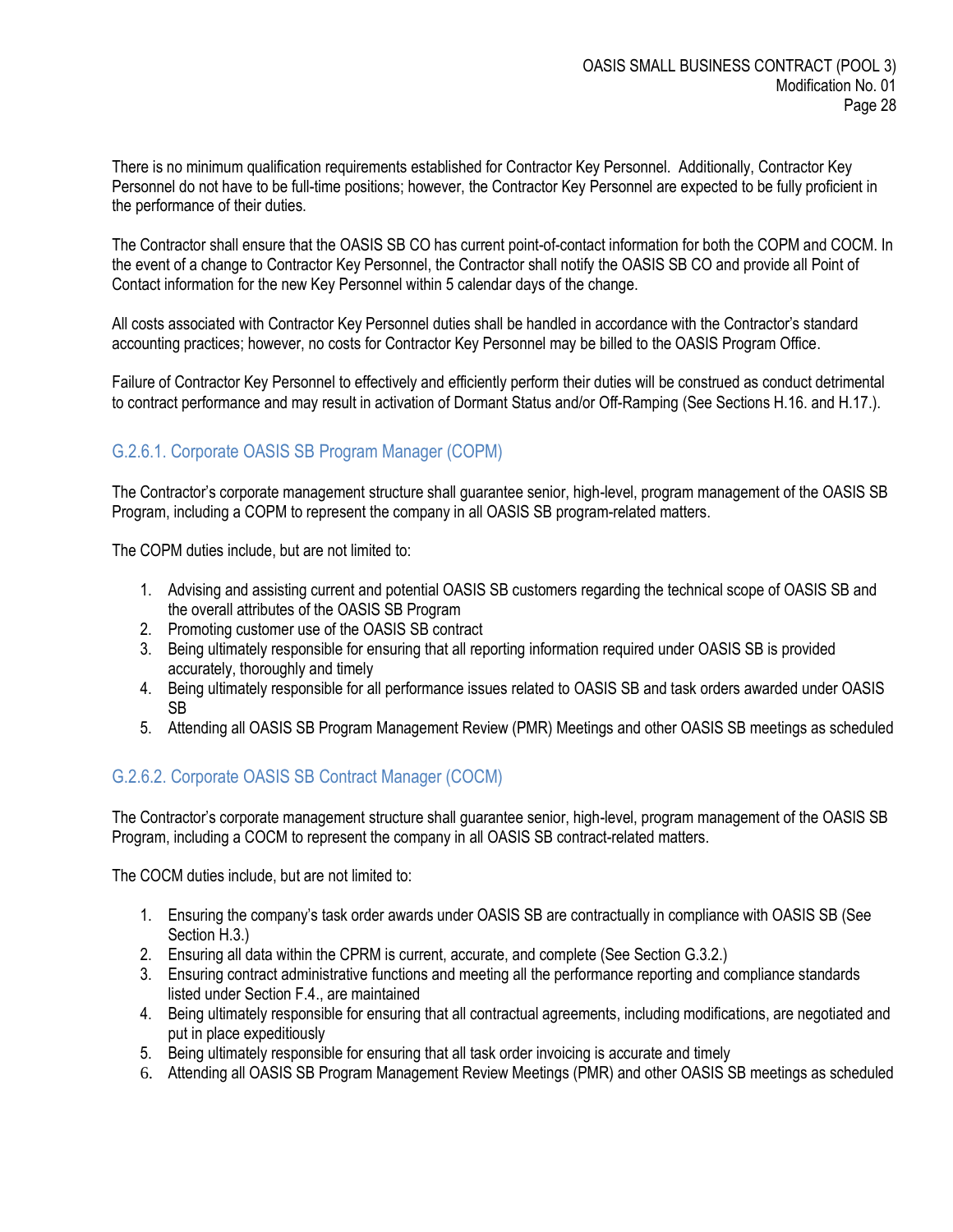# <span id="page-28-0"></span>G.3. CONTRACTOR ADMINISTRATION REQUIREMENTS

The following sections describe the administration requirements for OASIS SB and task orders awarded under OASIS SB. The COCM shall be the primary point-of-contact for these requirements.

Failure to meet administration requirements may result in activation of Dormant Status and/or Off-Ramping (See Sections H.16. and H.17.).

## <span id="page-28-1"></span>G.3.1. Contract Access Fee (CAF)

Total CAF Remittance for each task order is calculated as follows: Total Paid Invoice (minus the CAF CLIN) multiplied by the CAF Percentage.

In response to all task order solicitations, regardless of contract type, the Contractor shall propose CAF on the total fixed-price or total estimated costs, including options.

The total CAF amount shall be proposed as a separate and distinct Contract Line Item Number (CLIN) for the base year(s) and each option period (if applicable).

The OCO must establish a separate and distinct CAF CLIN in all task order awards as a Cost Reimbursable CAF CLIN for the base year(s) and each option period (if applicable).

The actual dollar amount to be billed to the customer upon task order award will depend upon the total OASIS SB business volume with the customer or whether the customer organization has a CAF Memorandum of Understanding (CAF MOU) agreement in place with the OASIS Program Office.

If a customer organization has a CAF rate that is less than .75% for a specific task order award, the OASIS Program Office will notify the Contractor of the proper CAF rate to invoice the customer. No later than January 15th of each calendar year, the OASIS Program Office will notify the Contractor if there are any changes to the CAF rate.

# <span id="page-28-2"></span>G.3.2. Contractor Payment Reporting Module (CPRM)

The specific system for all unclassified task order award, modification, invoice, and CAF payment data will be reported electronically through the CPRM system located within the GSA Assisted Acquisition Services (AAS) Business Systems Portal. For classified task orders please contact the OASIS SB Contracting Officer for further instruction. Do not send classified information to the OASIS Program Management Office.

Task order and modification data issued through the AAS Business System Portal may automatically populate into the CPRM; however, it is the Contractor's responsibility to ensure the data has been reported into the CPRM.

CPRM is an operational system under continuous enhancement. The system may not allow for some contractually required data elements identified herein to be directly reported until a future enhancement is accomplished..

## <span id="page-28-3"></span>G.3.2.1. Task Order Award Data

The Contractor shall report all task order award data within 30 calendar days of award.

Regardless of contract type, all task order award data shall include:

1. OASIS SB MA-IDIQ Contract Number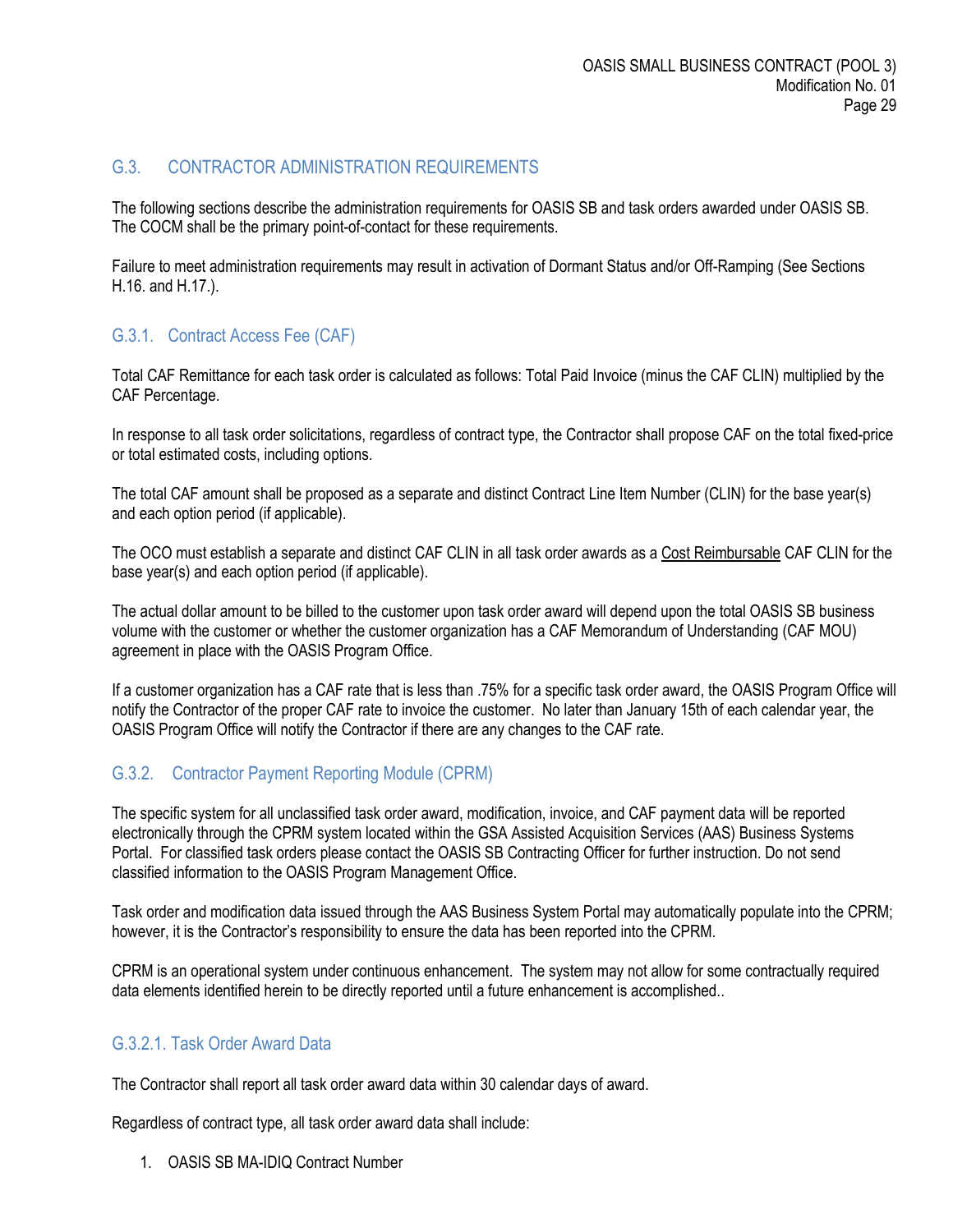- 2. Task Order Award Number (**NOT** the Solicitation Number)
- 3. Task Order Description (i.e., Type of Professional Services Project)
- 4. Government-Site, Contractor-Site, or Both
- 5. Predominant Contract Type (e.g., T&M, CPFF, FFP, etc.)
- 6. Task Order NAICS Code
- 7. Task Order PSC Code
- 8. OCO Name
- 9. Customer Agency Name and Full Address
- 10. Customer Agency Code and Bureau Code
- 11. Initial Period of Performance
- 12. Award Date
- 13. Contract Line Item Numbers (CLINs) of the task order. (If the task order does not establish CLINs, the Contractor shall input CLIN Number 9999 as a single CLIN for all billing)
- 14. Contract Type for each CLIN
- 15. An electronic copy of the complete task order solicitation issued by the OCO
- 16. An electronic copy of the complete task order awarded by an OCO

# <span id="page-29-0"></span>G.3.2.1.1. T&M/Labor Hour Award Data

In addition to the data required under Section G.3.2.1., all T&M/Labor Hour award data shall also include:

- 1. Initial Obligated/Funded amount
- 2. Total Task Order Ceiling, including the Base and all Option Periods by CLIN Number
- 3. Awarded Labor Categories (Note: If the labor categories are in accordance with Section J.1., identify the Labor ID#, SOC number, Job Title, and Contractor or Government Site)
- 4. The Loaded Hourly Labor Rate and Hours by each corresponding Labor Category for the Base and all Option Periods
- 5. For any ancillary labor, the Loaded Hourly Labor Rate and Hours by each Specialized Professional Services Labor, Construction Wage Rate Labor, Service Contract Labor Standards, or OCONUS Labor, including a title and description of the labor category, if applicable, for the base and all option periods

# <span id="page-29-1"></span>G.3.2.1.2. Fixed Price Award Data

In addition to the data required under Section G.3.2.1., all Fixed Price award data shall also include:

- 1. Initial Obligated/Funded amount
- 2. Total Firm Fixed Price, including the base and all option periods by CLIN Number
- 3. Initial Maximum Incentive or Award Fee, if applicable

## <span id="page-29-2"></span>G.3.2.1.3. Cost Reimbursement Award Data

In addition to the data required under Section G.3.2.1., all Cost Reimbursement award data shall also include:

- 1. Initial Obligated/Funded amount
- 2. Total Estimated Cost, including the base and all option periods by CLIN Number
- 3. Fixed Fee, if applicable
- 4. Initial Incentive or Award Fee, if applicable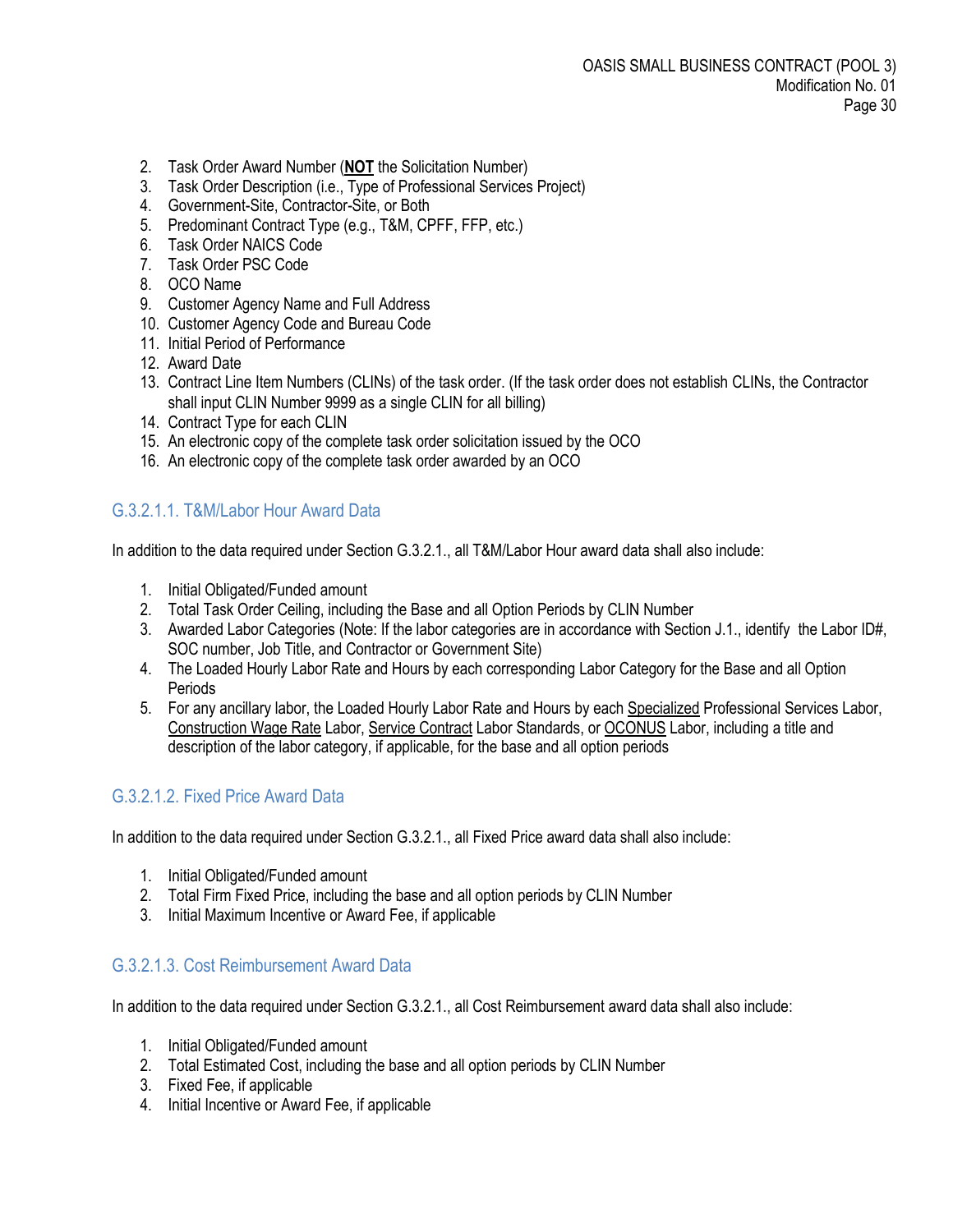#### <span id="page-30-0"></span>G.3.2.1.4. Limitations on Subcontracting Reporting Data

The Contractor shall report into the CPRM the Total Labor Dollars Subcontracted under each task order. The amount of Labor Dollars Subcontracted must be based on invoiced or actual payments to subcontractors, **NOT** on proposed or estimated amounts.

The Contractor's Limitations on Subcontracting Reporting Data will be monitored in accordance with the following criteria for each type of set-aside:

Total Small Business Set-Aside: In performance of all task orders combined as a Total Small Business Set-Aside, at least 50% of the cumulative average of all task order performance incurred for personnel shall be expended by the OASIS SB Prime Contractor. This requirement applies for each Pool the Contractor has an award under. (**Note:** For Total Small Business Set-Asides, each task order does not have to meet 50% unless otherwise specified by the OCO in their individual task order)

8(a) Set-Aside: In performance of each task order awarded as an 8(a) Set-Aside, at least 50% incurred for personnel shall be expended by the OASIS SB Prime Contractor.

EDWOSB Set-Aside: In performance of services each task order awarded as an EDWOSB Set-Aside, at least 50% incurred for personnel shall be expended by the OASIS SB Prime Contractor.

WOSB Set-Aside: In performance of services each task order awarded as a WOSB Set-Aside, at least 50% incurred for personnel shall be expended by the OASIS SB Prime Contractor.

HUBZone Set-Aside: In performance of each task order awarded as a HUBZone Set-Aside, at least 50% of each task order performance incurred for personnel shall be expended by the OASIS SB Prime Contractor OR at least 50% of each task order performance incurred for employees that are certified as a HUBZone Subcontractors under the NAICS Code assigned to the task order.

SDVOSB Set-Aside: In performance of each task order awarded as a SDVOSB Set-Aside, at least 50% of each task order performance incurred for personnel shall be expended by the OASIS SB Prime Contractor OR at least 50% of each task order performance incurred for employees that are certified as a SDVOSB Subcontractors under the NAICS Code assigned to the task order.

#### <span id="page-30-1"></span>G.3.2.2. Task Order Modification Data

The Contractor shall report all task order modification data within 30 calendar days of receiving a signed copy of the modification.

Modification data shall include:

- 1. OASIS SB MA-IDIQ Contract Number
- 2. Task Order Award Number (**NOT** the Solicitation Number)
- 3. Modification Number
- 4. Modification Description (e.g., Incremental Funding, Obligation Increase or Decrease, Exercise of Option, Change Order, Period of Performance extension, etc.)
- 5. OCO Name
- 6. Modification Period of Performance (Do **NOT** change the initial start date of the task order)
- 7. Modification Date
- 8. Modification Obligated/Funded amount allocated to the applicable Contract Line Item Numbers (CLINs)
- 9. An electronic copy of the complete modification awarded by an OCO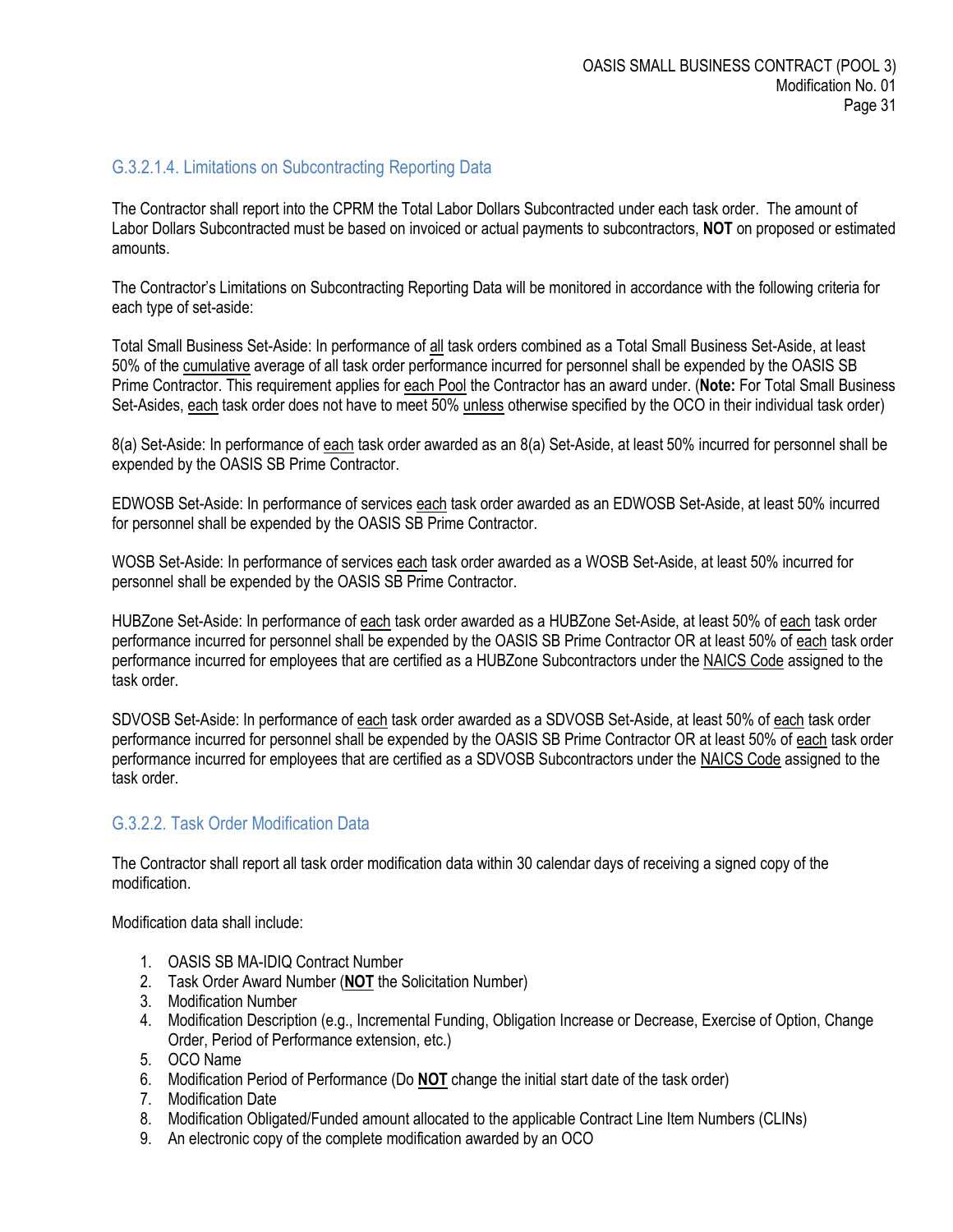#### <span id="page-31-0"></span>G.3.2.3. Invoice Data

The Contractor shall report invoice data from each paid or remitted invoice within 30 calendar days after the end of the reporting quarter, including the invoice data on task orders issued through the GSA AAS Business System Portal. (Note: Whatever method the Contractor chooses (e.g., "each paid" or "remitted"); the Contractor must be consistent in their reporting method throughout the term of the OASIS SB Contract)

If no Invoice Data was received during a required reporting period for a specific task order, the Contractor shall report in the "Zero Invoice Data" screen located in the CPRM system for that particular task order.

Regardless of contract type, the Contractor shall report the following into the CPRM:

- 1. OASIS SB MA-IDIQ Contract Number
- 2. Task Order Award Number (**NOT** the Solicitation Number)
- 3. Contractor Invoice Number
- 4. Date Invoice Paid
- 5. \*Amount of Invoice that was Labor
- 6. Amount of Invoice that was Subcontracted in accordance with Section G.3.2.1.4., Limitations on Subcontracting
- 7. Amount of Invoice that was Other Direct Costs (if identified as separate CLIN(s) in the task order)
- 8. Amount of Invoice that was Travel (if identified as a separate CLIN in the task order)

\*For T&M or L-H type task orders, the Contractor shall report Labor Categories, Number of Hours, and Fully Loaded Labor Rates for each invoice by Contract Line Item Number (CLIN)

#### <span id="page-31-1"></span>G.3.2.4. CAF Payment Data

The Contractor shall remit the CAF in U.S. dollars to GSA within 30 calendar days after the end of each calendar quarter for all invoice payments received during that calendar quarter as follows:

| <b>Calendar Quarters</b>                                        | <b>CAF Due Date</b> |
|-----------------------------------------------------------------|---------------------|
| 1st Quarter January 1 <sup>st</sup> - March 31 <sup>st</sup>    | April 30th          |
| 2nd Quarter April 1st - June 30th                               | July 30th           |
| 3rd Quarter July 1 <sup>st</sup> - September 30 <sup>th</sup>   | October 30th        |
| 4th Quarter October 1 <sup>st</sup> - December 31 <sup>st</sup> | January 30th        |

Where CAF for multiple invoice payments (on one or more task orders) is due, the Contractor may consolidate the CAF owed into one payment, including the consolidation of CAF across all awarded Pools.

Failure to remit the full amount of the CAF within 30 calendar days after the end of the applicable reporting period constitutes a contract debt to the United States Government under the terms of FAR Subpart 32.6, Contact Debts. In addition, the Government may exercise all rights under the Debt Collection Improvement Act of 1996, including withholding or off setting payments and interest on the debt.

The Contractor's failure to accurately and timely remit the CAF is sufficient cause for the Government to Off-Ramp the Contractor (See Section H.17.)

CAF Payment Data shall include:

- 1. Trace Number
- 2. Total Remitted Amount
- 3. Remit Date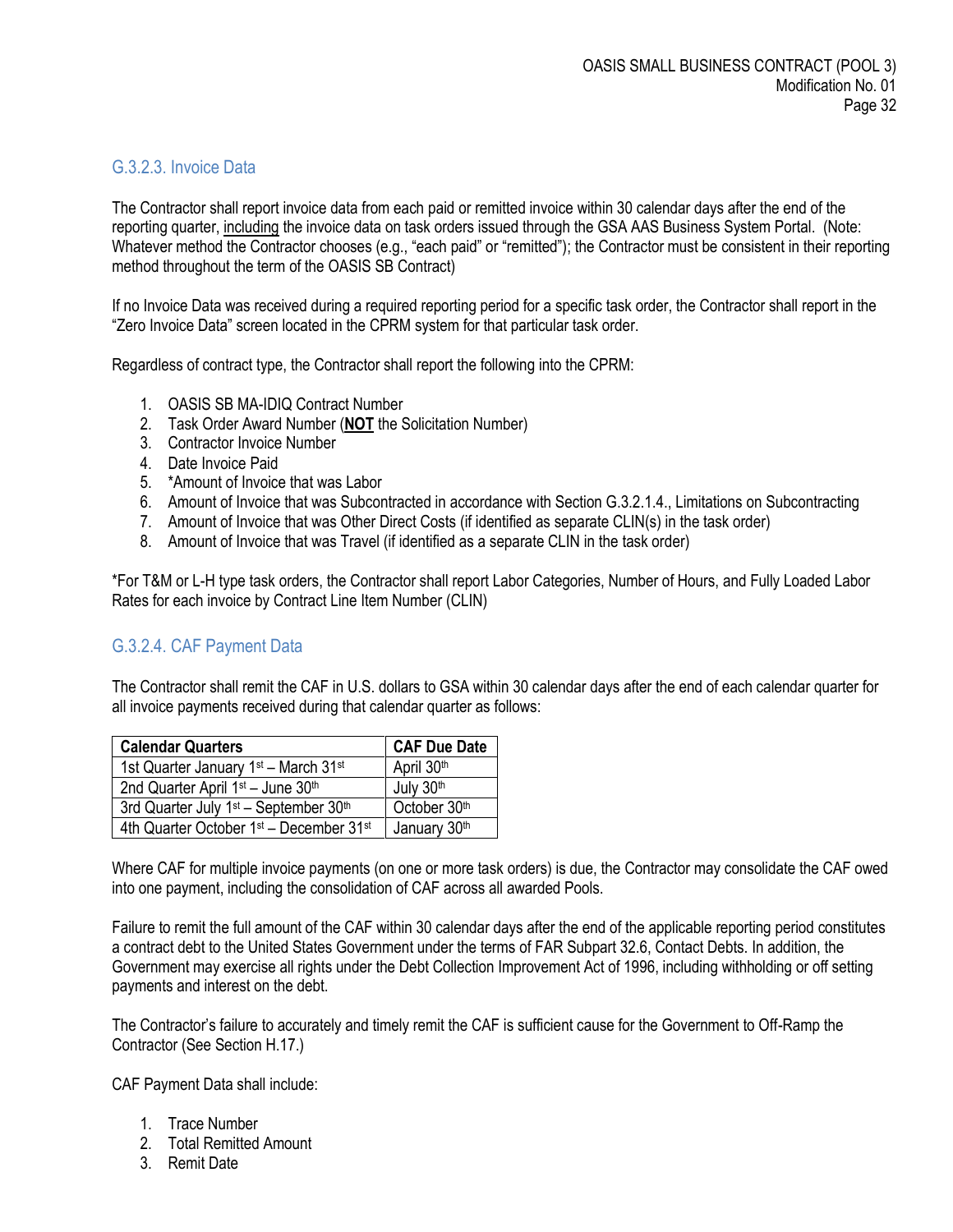4. Amount applied to each Task Order Number (for the reported payment)

Contractors are encouraged to submit CAF payments electronically using Pay.gov via the CPRM system only.

#### <span id="page-32-0"></span>G.3.2.5. Closeout Data

The Contractor shall submit task order close-out data quarterly following the expiration of a task order. This shall be accomplished for each and every task order. This data shall include:

- 1. Final Task Order Dollar Value
- 2. Cumulative Invoiced Amount
- 3. Total CAF Amount Paid
- 4. CAF Balance Owed
- 5. Final Invoice Paid (Y/N)
- 6. Release of Claims Date
- 7. Pending Actions Preventing Close-out

#### <span id="page-32-1"></span>G.3.3. Subcontracting Plan

Subcontracting Plans are **not** required for small business concerns; however, Contractors who chose to submit a Small Business Subcontracting Plan with their initial proposal, shall comply with their Subcontracting Plan and Subcontracting Plan Addendums, incorporated into the OASIS SB contract by reference, to ensure that small business, small disadvantage business (SDB), women-owned business (WOSB), HUBZone small business (HUBZone), veteran-owned small business (VOSB), and service-disabled veteran-owned small business (SDVOSB), are provided the maximum practicable opportunity to participate as Subcontractors.

The Subcontracting Plan covers the OASIS SB program as whole, however, the Contractor shall submit Individual Subcontract Reports (ISR) or the SF 294 Report and Summary Subcontract Reports (SSR) or the SF 295 Report per each individual Pool the Contractor has a contract award.

Affiliates of the Prime Contractor or Subcontractor are not included in these reports. Subcontract award data reported by Prime Contractors and Subcontractors shall be limited to awards made to their immediate next-tier Subcontractors.

Contractors are required to adhere to their Subcontracting Plan, incorporated into the basic contract by reference. When a Contractor does not meet any one or more of their Subcontracting Goals for a given reporting period, the Contractor shall explain, in writing, the rationale for not meeting the goals in the comments section of the ISR or SF 294.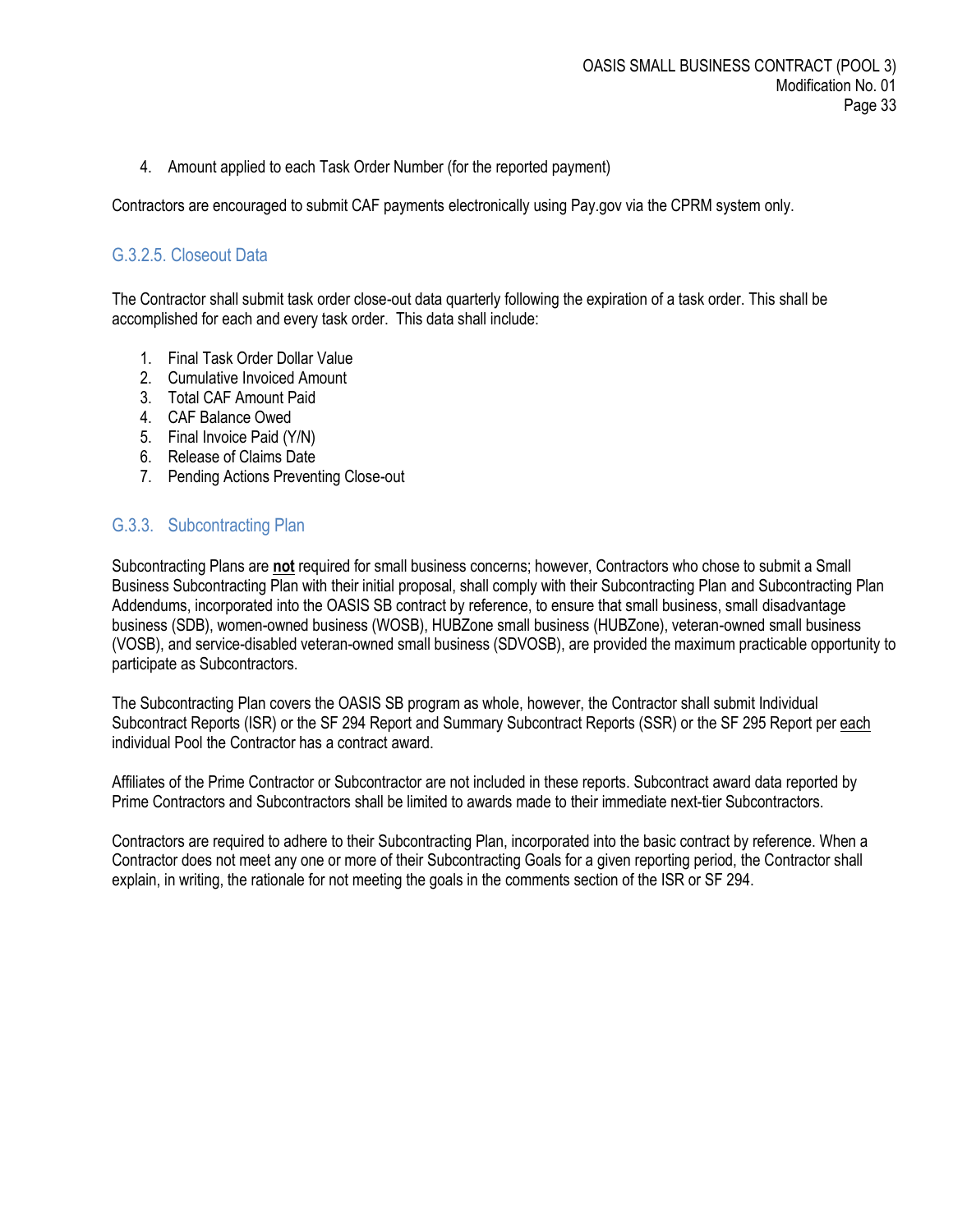#### <span id="page-33-0"></span>G.3.4. Past Performance

Past performance information is relevant information, for future source selection purposes, regarding a Contractor's actions under a previously awarded contracts. It includes, for example, the Contractor's record of conforming to contract requirements and to standards of good workmanship; record of forecasting and controlling costs; adherence to contract schedules, including the administrative aspects of performance; history of reasonable and cooperative behavior and commitment to customer satisfaction; reporting into required databases; record of integrity and business ethics; and, business-like concern for the interest of the customer.

The OASIS Program Office requires use of the Contractor Performance Assessment Reporting System (CPARS) modules as the secure, confidential, information management tool to facilitate the performance evaluation process for task orders awarded under OASIS SB. However, if a customer agency requires an alternative past performance assessment reporting system for a specific task order(s) other than CPARS, the alternative reporting system takes precedence over CPARS.

The COCM will serve as a primary contact and who will be authorized access to the evaluation for review and comment for OASIS SB and task orders awarded under OASIS SB. The COCM shall respond promptly to past performance evaluations as documented by the OCO at the task order level and the OASIS SB CO for OASIS SB.

In addition, the COCM will be required to identify an alternate contact that will be responsible for notifying the OASIS SB CO in the event the primary contact is unavailable to process evaluations within the required 30-day time frame.

#### <span id="page-33-1"></span>G.3.4.1. Contractor Self-Assessment

For the annual reporting period of June  $20<sup>th</sup>$  through June  $19<sup>th</sup>$ , the Contractor shall provide the OASIS SB Contracting Officer a self-assessment on the contractual requirements herein.

The purpose of the self-assessment is to support the OASIS SB Contracting Officer in monitoring Contractor's performance standards and compliances outlined in Sections F.4 through F.4.2. of this contract. Self-assessments will be used to resolve any performance or compliance weaknesses, if necessary.

The OASIS SB Contracting Officer will provide a standardized template to the COCM for submitting the self-assessment content and format. The self-assessment report is due August 31st for the preceding reporting period.

## <span id="page-33-2"></span>G.3.4.2. Task Order CPARS

The OASIS SB CO does not administer or evaluate task order performance. It is the sole responsibility of Federal customer agencies to evaluate each task order exceeding the simplified acquisition threshold under OASIS SB using the process and criteria in the Contractor Performance Assessment Reporting System (CPARS) or alternative past performance assessment reporting system. OCOs and customer agencies must use CPARS for task orders awarded under OASIS SB unless otherwise mandated by the customer agency to utilize past performance systems other than CPARS.

At a minimum, the OCO will be responsible for evaluating final Contractor performance upon task order completion. Interim performance evaluations may be conducted as prescribed by the customer agency's procedures on any task order with a period of performance exceeding one year.

Evaluations of Contractor performance will be provided to the Contractor as soon as practicable after completion of the evaluation. Contractors will be given a minimum of 30 days to submit comments, rebutting statements, or additional information.

Copies of the evaluations, Contractor responses, and review comments, if any, will be retained as part of the task order file, and may be used by Federal agencies to support future award decisions.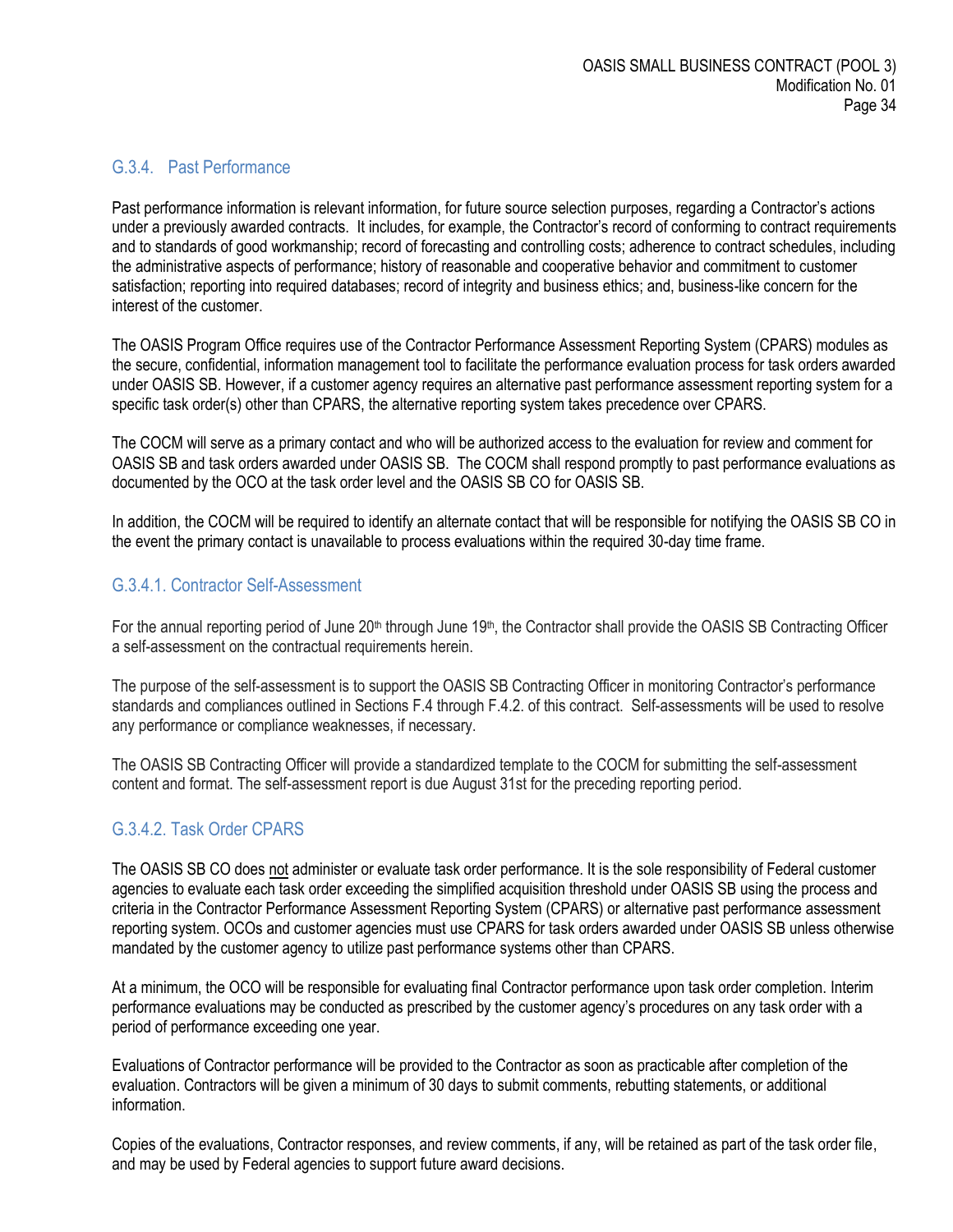#### <span id="page-34-0"></span>G.3.5. Insurance

The insurance coverage specified in FAR Subpart 28.3, Insurance, is the minimum insurance requirement for OASIS SB. Insurance coverage applies to the OASIS program as a whole (e.g. this requirement is cumulative across Pool(s) the Contractor has been awarded OASIS contracts under).

The OCO may require additional insurance coverage or higher limits specific to a task order awarded under OASIS SB. If the task order does not specify any insurance coverage amounts, the minimum insurance requirements in FAR Subpart 28.3 shall apply to the task order. OCOs must tailor insurance coverage clauses, provisions, and other applicable terms and conditions specific to each task order's contract type, solicitation, and award.

The Contractor must maintain the minimum insurance coverage for the entire term of OASIS SB. The Contractor shall notify the OASIS SB CO and designated OCO for affected task orders, in writing, if there are any changes in the status of their insurance coverage and provide the reasons for the change and copies of ACORD Form, Certificate of Liability Insurance, as applicable.

The OASIS SB CO will maintain a record of each OASIS SB Contractor's status of insurance coverage for the OCO. Only those Contractors that meet the insurance coverage requirements on task order solicitations shall be eligible to compete.

#### <span id="page-34-1"></span>G.3.6. Mergers, Acquisitions, Novations, and Change-Of-Name Agreements

If a Contractor merges, is acquired, or recognizes a successor in interest to Government contracts when Contractor assets are transferred; or, recognizes a change in a Contractor's name; or, executes novation agreements and change-of-name agreements by a CO other than the OASIS SB CO, the Contractor must notify the OASIS SB CO and provide a copy of the novation or other any other agreement that changes the status of the Contractor. This notification, if applicable, applies once to the OASIS CO and not for each Pool the Contractor has an award under.

## <span id="page-34-2"></span>G.3.7. Responsibility and FAPIIS

The Contractor shall maintain sufficient resources and meet the responsibility standards and Contractor qualifications set forth in FAR Part 9, Contractor Qualifications, to continue performance under the OASIS program.

Subject to FAR 52.209-9, Updates of Publicly Available Information Regarding Responsibility Matters, the Contractor shall update the information in the Federal Awardee Performance and Integrity Information System (FAPIIS) on a semi-annual basis, throughout the term of OASIS SB, by posting the required information in the System for Award Management (SAM) database. This update applies for each Pool the Contractor has an award under.

## <span id="page-34-3"></span>G.3.8. VETS-4212 Reports

Subject to FAR 22.1303, Applicability, and FAR 52.222-37, Employment Reports on Veterans, the Vietnam Era Veterans' Readjustment Assistance Act (VEVRAA) Contractors and Subcontractors to report annually to the Department of Labor the number of employees in their workforces, by job category and hiring location, who are qualified covered veterans. VEVRAA also requires Contractors and Subcontractors to report the number of new hires during the reporting period who are qualified covered veterans.

Contractors shall submit a VETS-4212 report annually to the DOL VETS-4212 website and provide confirmation to the OASIS SB CO, even if the Contractor has no covered veterans or new employees to report during the reporting period.

This report applies for the OASIS Program as a whole, not for each Pool the Contractor has an award under.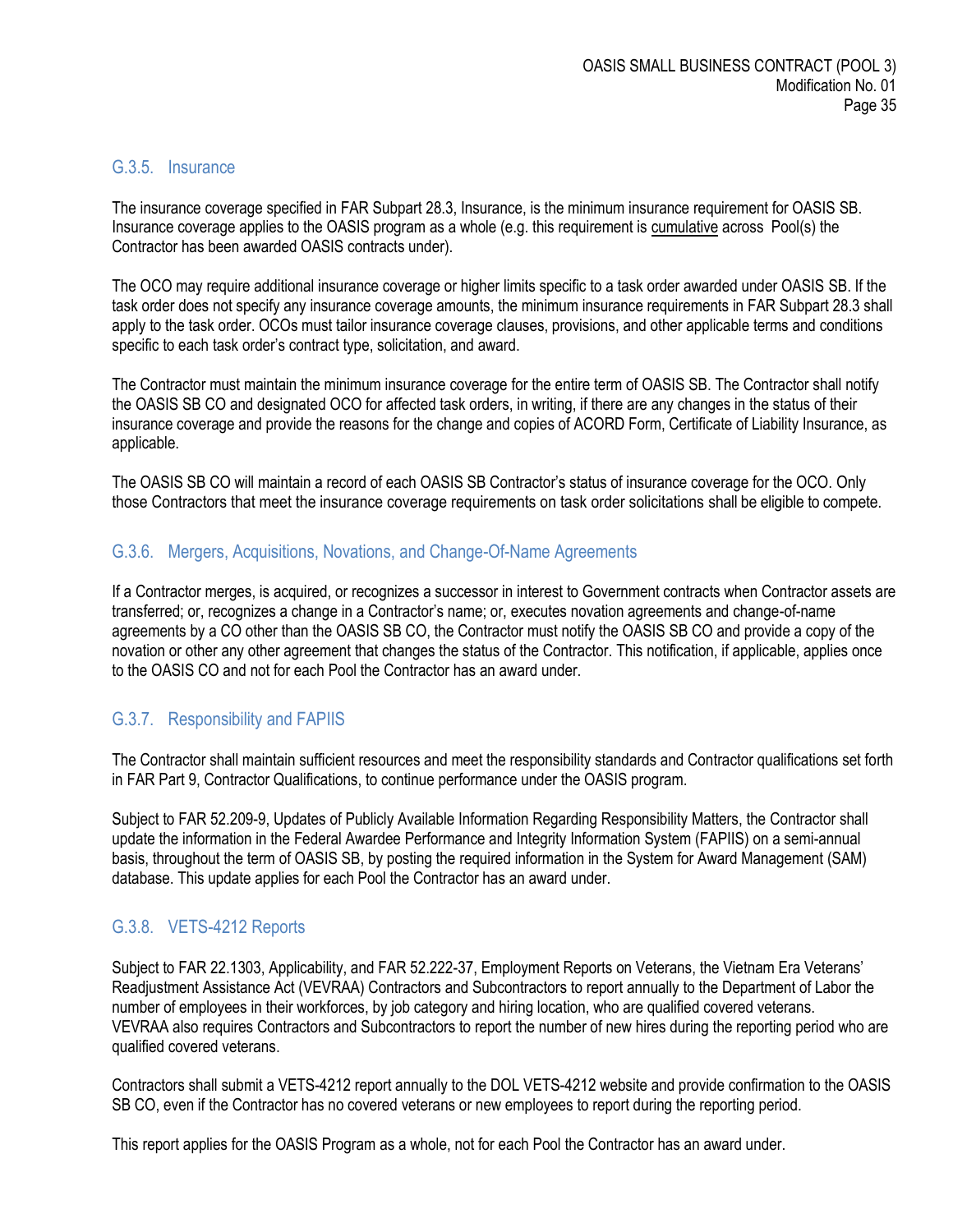#### <span id="page-35-0"></span>G.3.9. FSRS Reports

Subject to FAR 52.204-10, Reporting Executive Compensation and First-Tier Subcontract Awards, Contractors are required to file a Federal Funding Accountability and Transparency Act (FFATA) Sub-Award Report by the end of the month following the month in which the prime Contractor awards any sub-contract greater than \$25,000 into the FFATA Sub-Award Reporting System (FSRS). This reporting applies for each Pool the Contractor has an award under.

#### <span id="page-35-1"></span>G.3.10. Post Award Small Business Program Re-Representation

Subject to FAR 52.219-28, Post-Award Small Business Program Re-Representation; the Contractor shall re-represent its size status upon the occurrence of any of the following:

- 1. Within 30 days after execution of a novation agreement
- 2. Within 30 days after a merger or acquisition that does not require a novation, and
- 3. Within 60 to 120 days prior to the end of the fifth year and prior to exercising Option I

The Contractor shall re-represent its size status in accordance with the size standard in effect at the time of this rerepresentation that corresponds to the North American Industry Classification System (NAICS) code assigned to the Pool(s) that corresponds to the Contractor's respective OASIS SB Multiple Award Contract Number(s).

The Contractor shall make the re-representation by validating and updating all its representations in the Representations and Certifications section of the System for Award Management (SAM) and its other data in SAM, as necessary, to ensure that they reflect the Contractor's current status. The Contractor shall also notify the OASIS SB Contracting Officer in writing, within the timeframes specified above.

#### *Novation Agreements or Mergers or Acquisitions that does not require a Novation:*

After the execution of a novation agreement or, after a merger or acquisition that does not require a novation, if the Contractor's size standard changes from a small business concern to other than a small business concern and the Contractor has active task orders, including the exercise of options and modifications at the task order level, the Contractor shall be placed in Dormant Status immediately in accordance with Section H.16. After all the active task orders are closed out, the Contractor shall be Off-Ramped in accordance with Section H.17. Furthermore, if a Contractor's size standard changes from a small business concern to other than a small business concern after a novation agreement or, after a merger or acquisition that does not require a novation, the Contractor shall not be eligible for Lateral Pool Ramping in accordance with Section H.15.1. or, Vertical Contract On-Ramping in accordance with Section H.15.2.

Upon a novation, merger, or acquisition, if the successor Contractor's size standard remains a small business concern, the successor Contractor will automatically inherit the duties and responsibilities of the predecessor Contractor under the NAICS code assigned to the Pool(s) that corresponds to the Contractor's respective OASIS SB Multiple Award Contract Number(s).

#### *Prior to the end of the Fifth-Year and Exercising Option I:*

At the end of the fifth year of this contract and prior to exercising Option I, if the Contractor's size standard changes from a small business concern to other than a small business concern and the Contractor has active task orders, including the exercise of options and modifications at the task order level, the Contractor shall continue performance of active task orders, but not have their OASIS SB Option exercised. However, the Contractor may be eligible for Lateral Pool Ramping in accordance with Section H.15.1. or, Vertical Contact On-Ramping in accordance with Section H.15.2.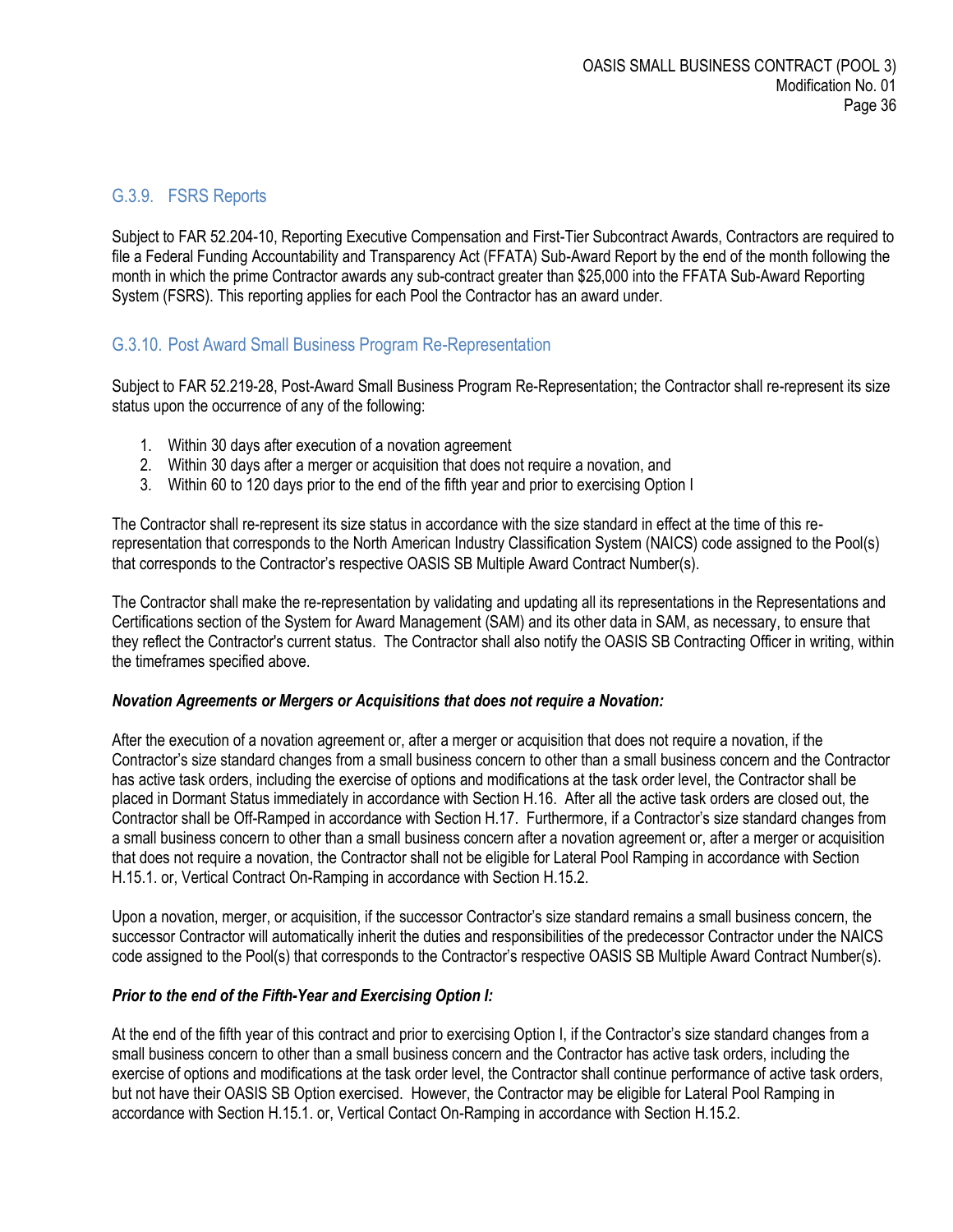Upon re-certification at the end of the fifth year of this contract, if the Contractor's size standard remains a small business concern and the Contractor's Option Determination is determined justifiable by the OASIS SB Contracting Officer in accordance with Section G.5., the Contractor's Option I will be exercised and the Contractor will remain a small business concern under the Pool(s) that correspond to the Contractor's respective OASIS SB Multiple Award Contract Number(s) for the remaining period of performance of the contract.

# <span id="page-36-0"></span>G.4. OASIS SB AND TASK ORDER CLOSE-OUTS

OASIS SB contracts will be closed out upon the close-out of all task orders awarded under OASIS SB and all CAF fees submitted.

The OCO is responsible for closing out their task orders under OASIS SB. Task order close-out will be accomplished within the procedures set forth in FAR Part 4, Administrative Matters, and FAR Part 42, Contract Administration and Audit Services, and other agency specific regulatory supplements.

The OCO is encouraged to utilize FAR Subpart 42.708, Quick-Closeout Procedures, to the maximum extent practicable. The OCO has the authority to negotiate settlement of indirect costs in advance of the determination of final indirect cost rates if the task order is physically complete and the amount of unsettled indirect cost to be allocated to the task order is relatively insignificant. A determination of final indirect costs under quick-closeout procedures shall be final for the task order it covers and no adjustment shall be made to other task orders for over-or under-recoveries of costs allocated or allocable to the task order covered by the agreement. Once agreement for quick-closeout is reached on an individual task order, a bilateral modification will be issued to close out the task order.

The Contractor agrees to cooperate with the OCO to close out task orders as soon as practical after expiration, cancellation, or termination. The Contractor must report all task order close outs in the CPRM (See Section G.3.2.5.).

# <span id="page-36-1"></span>G.5. OPTION DETERMINATION

After the initial contract term of 5 years, OASIS SB has included an option to extend the term of the contract in order to demonstrate the value it places on quality performance by providing a mechanism for continuing a contractual relationship with a successful Contractor that performs at a level which meets or exceeds GSA's quality performance expectations.

In recognition of exceptional contract and task order performance of a particular Contractor during their initial 5 year term of performance, the Government will consider exercising a Contractor's Option I, for an additional 5 year term of performance.

The option determination for each Contractor will be based on FAR Subpart 17.207 for exercising the option term; the overall quality of the Contractor's past performance under OASIS SB and task orders awarded against OASIS; meeting the deliverable and compliance standards; and maintaining a strategic partnership between the OASIS SB Contractors, GSA personnel, and Federal customers to identify and achieve reciprocal goals.

(END OF SECTION G)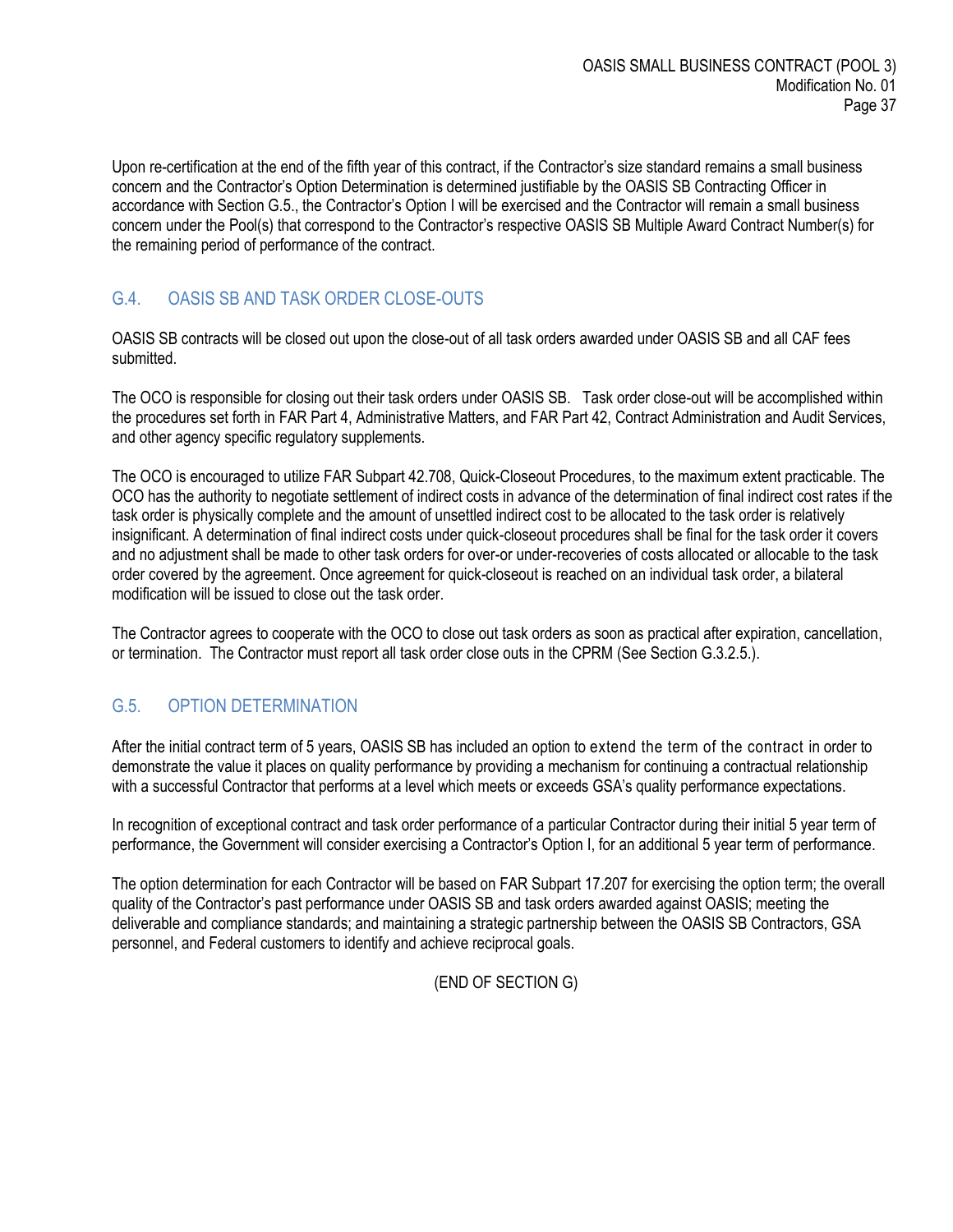# **SECTION H - SPECIAL CONTRACT REQUIREMENTS**

# <span id="page-37-1"></span><span id="page-37-0"></span>H.1. BACKGROUND

This section provides special contract requirements for OASIS SB and each task order placed under OASIS SB for the most effective and efficient streamlined ordering processes for customer agencies and to facilitate the overall quality and success of professional service based solutions.

Clauses and other requirements regarding special contract requirements may be designated by the OCO at the task order level.

#### <span id="page-37-2"></span>H.2. OBSERVANCE OF FEDERAL HOLIDAYS

The Contractor shall observe Federal holidays and other days identified in this section unless otherwise indicated in individual task orders. The Government observes the following days as holidays:

- 1. New Year's Day
- 2. Birthday of Martin Luther King Jr. Day
- 3. Washington's Birthday
- 4. Memorial Day
- 5. Independence Day
- 6. Labor Day
- 7. Columbus Day
- 8. Veterans Day
- 9. Thanksgiving Day, and
- 10. Christmas Day

In addition to the days designated as holidays, the Government may also observe the following days:

1. Any day designated by Federal Statute; Executive Order; or President's Proclamation

Notwithstanding holidays and Government closures, the Contractor shall perform in accordance with the terms established in OASIS SB and associated task orders.

## <span id="page-37-3"></span>H.3. ORDERING PROCEDURES

All task orders under OASIS SB must:

- 1. Be awarded by an OCO with a Delegation of Procurement Authority (DPA) or by a Contractor authorized to use the OASIS SB Contracts as a Government Source of Supply
- 2. Be within the scope of Section C and all other terms and conditions of the OASIS SB contract
- 3. Be solicited and awarded under the proper NAICS Code and corresponding OASIS SB MA-IDIQ Contract Number (See Section H.4.)
- 4. Identify the proper Product Service Code (See Section H.5.) and,
- 5. Comply with the OASIS SB Contract, OASIS SB DPA Training, OASIS SB Ordering Guide, the Ordering Procedures in FAR Subpart 16.505, Ordering, and other applicable agency specific regulatory supplements

The OCO must tailor all optional and agency supplemental clauses, provisions, and other applicable terms and conditions specific to the task order solicitation and award (See Section I.1 Task Order Clauses).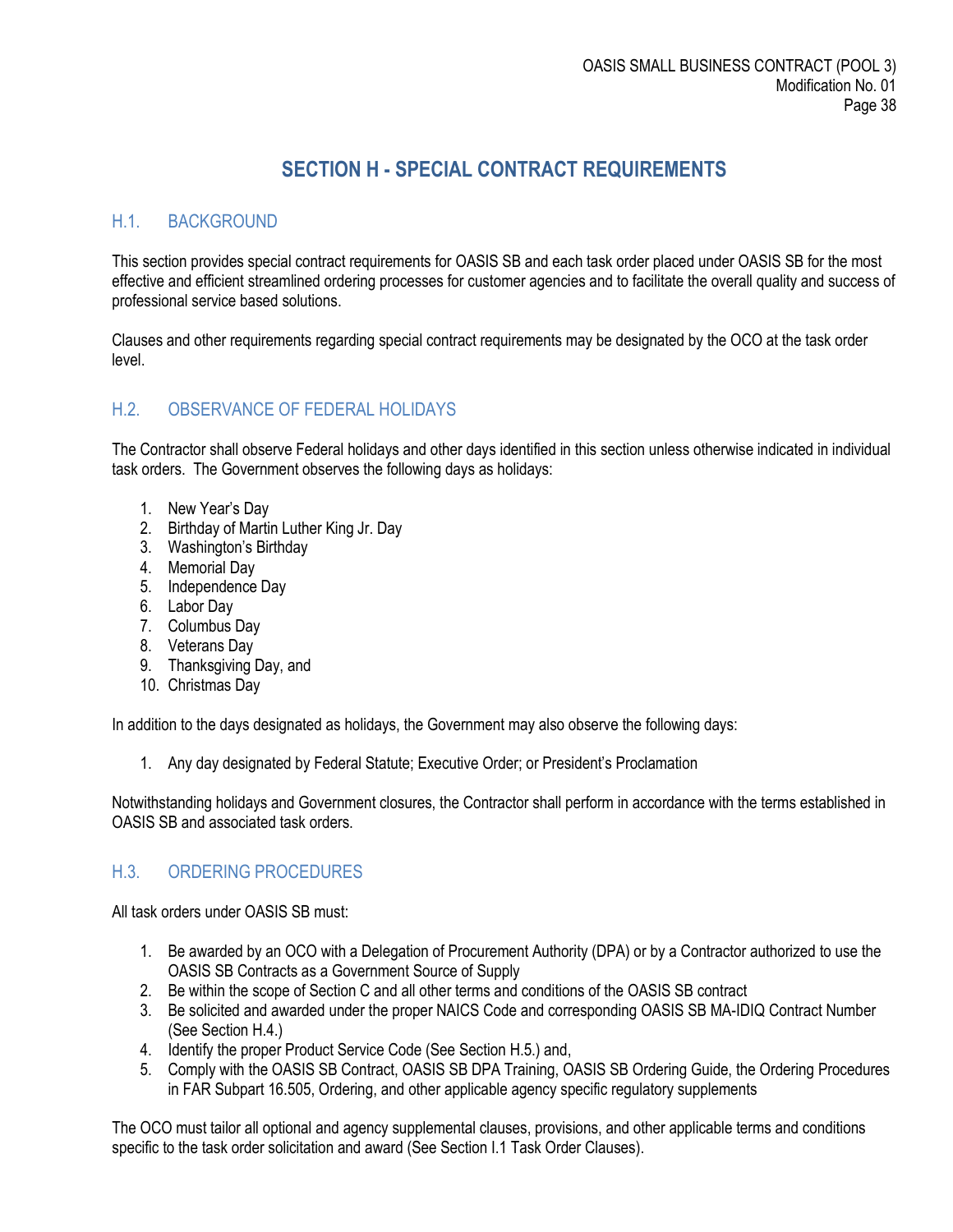All costs associated with the preparation, presentation, and discussion of the Contractor's proposal in response to a task order solicitation will be at the Contractor's sole and exclusive expense and each task order will be funded by the ordering agency at the task order level.

# <span id="page-38-0"></span>H.3.1. Set-Asides Based on Socio-Economic Group

OASIS SB is a total small business set-aside contract. In addition to total small business set-asides, OASIS SB set-asides can be based on specific socio-economic groups.

An OASIS SB task order solicitation may be a sole-source direct award for a specific socio-economic group or a competitive set-aside for a specific socio-economic group when it is anticipated that offers will be obtained from at least two responsible small business concerns within a specific socio-economic group.

Socio-economic groups eligible for a direct award or a competitive set-aside are identified as follows:

- 1. \* 8(a) business development participants
- 2. HUBZone small business concerns
- 3. Service-disabled veteran-owned small business (SDVOSB) concerns
- 4. \*\* Economically disadvantaged women-owned small business (EDWOSB) concerns eligible under the Womenowned Small Business Program and Repository
- 5. \*\* Women-owned small business (WOSB) concerns eligible under the WOSB Program and Repository

OASIS SB Contractor's socio-economic status and eligibility for direct awards and set-asides under this contract is specific to OASIS SB. Do not use SAM.gov, E-Library, or any other method to determine the socio-economic eligibility of contractors under OASIS SB. A current list of all eligible contractors by Socio-Economic Category and Pool specific to this contract is located at www.gsa.gov/oasis under tab "Contact OASIS Contractors"; document "How to issue a Socio-Economic RFP".

In the event of any regulatory changes during the duration of OASIS SB, the OASIS SB CO reserves the right to unilaterally modify OASIS SB to reflect the change at no additional cost to the Government.

\* For 8(a) set-asides, separate offer and acceptance letters to the Small Business Administration (SBA) are not required.

\*\* EDWOSB and WOSB direct award and competitive set-asides are subject to specific North American Industry Classification System (NAICS) industry groups in which EDWOSBs and WOSBs are underrepresented. The eligible NAICS Codes for EDWOSB and WOSB direct awards and set-asides are subject to change by the SBA. A current list of eligible EDWOSB and WOSB set-asides specific to the NAICS codes under this contract is located at www.gsa.gov/oasis under tab "Contact OASIS" Contractors"; document "How to issue a Socio-Economic RFP".

#### <span id="page-38-1"></span>H.4. NORTH AMERICAN INDUSTRY CLASSIFICATION SYSTEM (NAICS)

The Office of Management and Budget's (OMB's) North American Industry Classification System (NAICS) is a coding system for classifying where services are performed by type of economic activity in order to analyze economic data and promote uniformity in describing the economy.

The Small Business Administration (SBA) assigns a business size standard to each NAICS code, which is usually stated in number of employees or average annual receipts, to represent the largest size that a business (including its subsidiaries and affiliates) may be to remain classified as a small business by the SBA in order to qualify for small business socio-economic programs.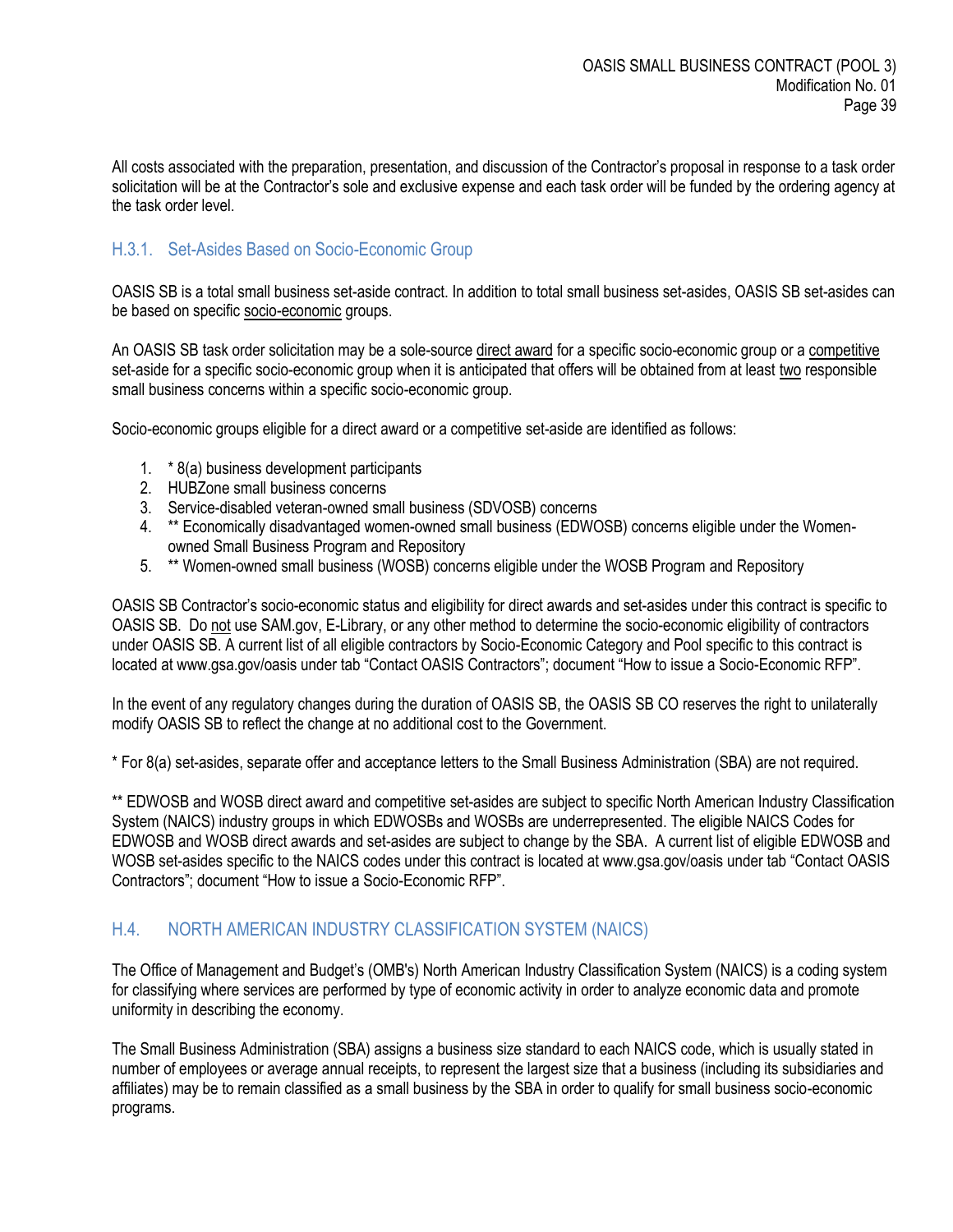NAICS Codes and small business size standards are periodically updated and revised by SBA. If SBA revises NAICS Code(s) and small business size standard(s) that are within the scope of OASIS SB during the term of OASIS SB, the OASIS SB CO may need to update the OASIS SB MA-IDIQ task order contracts to reflect the updated NAICS Code(s) and small business size standards(s).

#### <span id="page-39-0"></span>H.4.1. Pool 3 NAICS Codes

All NAICS Codes associated to this contract are grouped under the small business size standard of \$38.5 Million and identified in Section H.4.2.

#### <span id="page-39-1"></span>H.4.2. Predominant Task Order NAICS Determination

The OCO has the responsibility to determine which predominant NAICS code applies to a task order solicitation, whether or not the task order is unrestricted or set-aside, including the type of socio-economic set-aside if applicable, and whether or not the solicitation is sole-source or competitive. If the solicitation could be classified in two or more NAICS codes with the same or different size standard, the OCO shall only apply the NAICS code and corresponding size standard for the industry accounting for the greatest percentage of anticipated task order price/cost.

Under this contract, the OCO must identify a predominate Pool 3 NAICS Code and \$38.5 Million Business Size Standard from the table below in the task order solicitation and report the NAICS Code in the Federal Procurement Data System (FPDS).

The OCO must provide fair opportunity to all Contractors under Pool 3 for solicitation purposes, unless an exception to fair opportunity under Pool 3 has been properly executed. Ordering Procedures at FAR 16.505 apply.

**Only Pool 3 NAICS Codes are eligible to be selected as the predominate NAICS Code for task orders solicited under this contract and only Pool 3 Contractors are eligible to receive solicitations and task order awards under this contract.**

| POOL <sub>3</sub>                |                                                                                                                             |  |  |
|----------------------------------|-----------------------------------------------------------------------------------------------------------------------------|--|--|
| (\$38.5M Business Size Standard) |                                                                                                                             |  |  |
| <b>NAICS CODE</b>                | <b>NAICS TITLE</b>                                                                                                          |  |  |
| 541330<br><b>Exception A</b>     | Engineering for Military and Aerospace Equipment and Military Weapons                                                       |  |  |
| 541330<br><b>Exception B</b>     | Engineering for Contracts and Subcontracts for Engineering Services Awarded<br>Under the National Energy Policy Act of 1992 |  |  |
| 541330<br>Exception C            | Engineering for Marine Engineering and Naval Architecture                                                                   |  |  |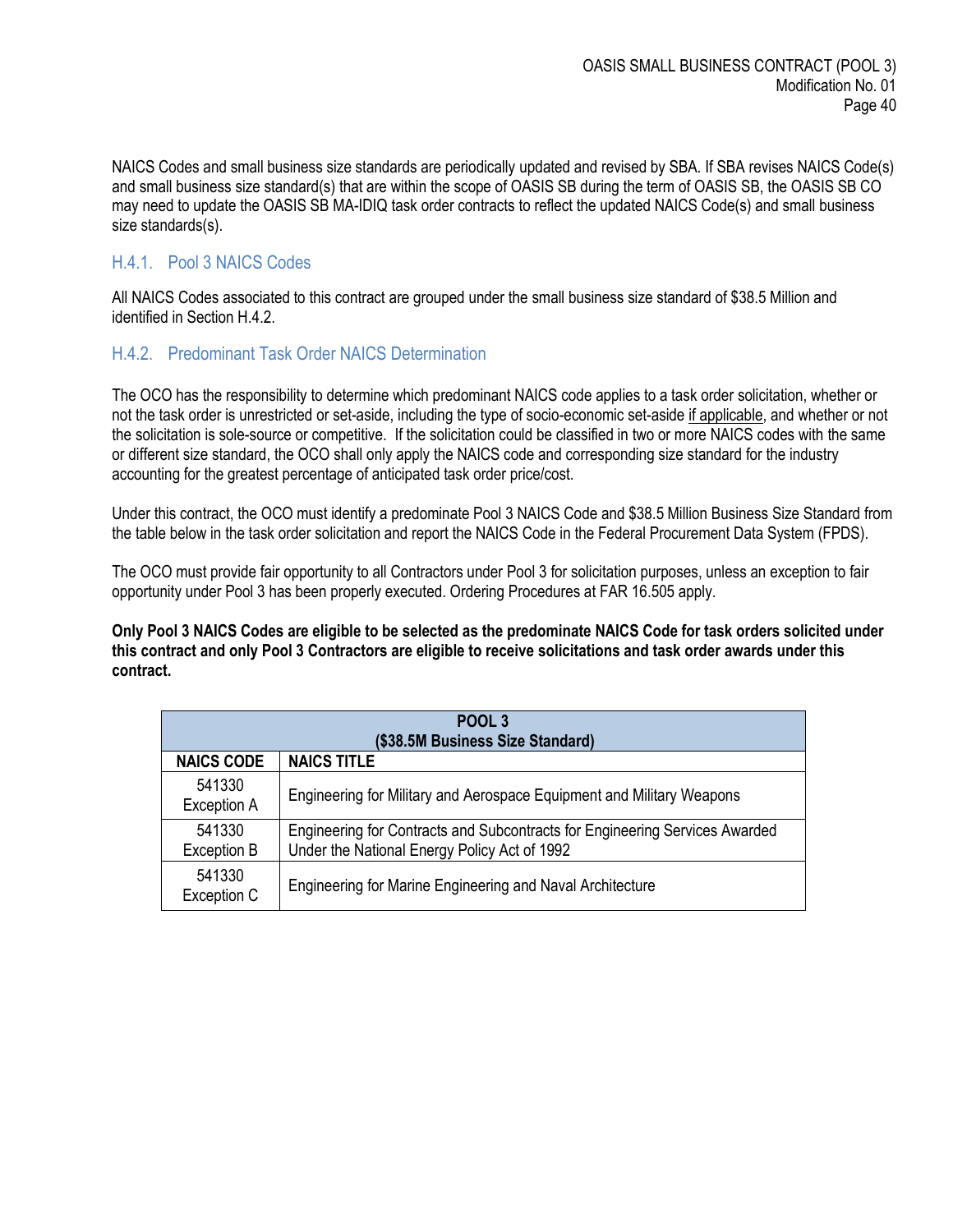# <span id="page-40-0"></span>H.5. PRODUCT SERVICE CODES (PSC)

The PSC represents what products, services, and/or research and development (R&D) was purchased by the federal government for each task order award reported in the Federal Procurement Data System (FPDS).

The scope of OASIS SB spans across many PSCs, however, the primary PSC selected must be based on the predominant service that is being purchased.

The CPRM reporting system facilitates compliance with proper PSC reporting for all federal agencies, including DoD's taxonomy for the acquisition of services that maps PSCs into 6 separate Portfolio Groups, such as, Knowledge Based Services; Facility Related Services; Transportation Services; Medical Services, Electronics & Communication Services; and Equipment Related Services.

The OCO must identify the PSC in the task order solicitation and report the PSC in the Federal Procurement Data System (FPDS).

The Contractor shall enter the PSC in CPRM for each task order award.

## <span id="page-40-1"></span>H.6. SYSTEMS, CERTIFICATIONS, AND CLEARANCES

Acceptable Accounting Systems are mandatory for all Contractors on OASIS SB. All other Systems, Certifications, and Clearances are optional; however, Contractors are encouraged to acquire the following Systems, Certifications, and Clearances for the benefit of customer agencies.

All Systems, Certifications, and Clearances must be maintained at the Contractors current level at time of award or higher throughout the period of performance of OASIS SB. For example, if a Contractor received an evaluation credit for having an Approved Purchasing System and CMMI Level 3 certification at time of award, then the Contractor must maintain an Approved Purchasing System and CMMI Level 3 certification level or higher for the life of OASIS SB.

Failure to meet the following deliverables, reports, or compliance standards may result in activation of Dormant Status and/or result in a Contractor being Off-Ramped (See Sections H.16. and H.17.).

For each Contractor, the OASIS Program Office will maintain a current list of all applicable Systems, Certifications, and Clearances for the OCO upon request.

#### <span id="page-40-2"></span>H.6.1. Acceptable Accounting System

An acceptable accounting system is a system that is approved by the OASIS SB CO, in consultation with the Defense Contract Audit Agency (DCAA), and provides for the proper segregation, identification, accumulation, and allocation of direct and indirect costs for government procurements

Acceptable Accounting Systems are mandatory. The Contractor must maintain an acceptable accounting system for the entire term of OASIS SB. The Contractor shall notify the OASIS SB CO and designated OCO for affected task orders, in writing, if there are any changes in the status of their accounting system and provide the reasons for the change and copies of audit reports, as applicable.

Only those Contractors that maintain an acceptable accounting system, as approved by the OASIS SB CO, shall be eligible for task order solicitations.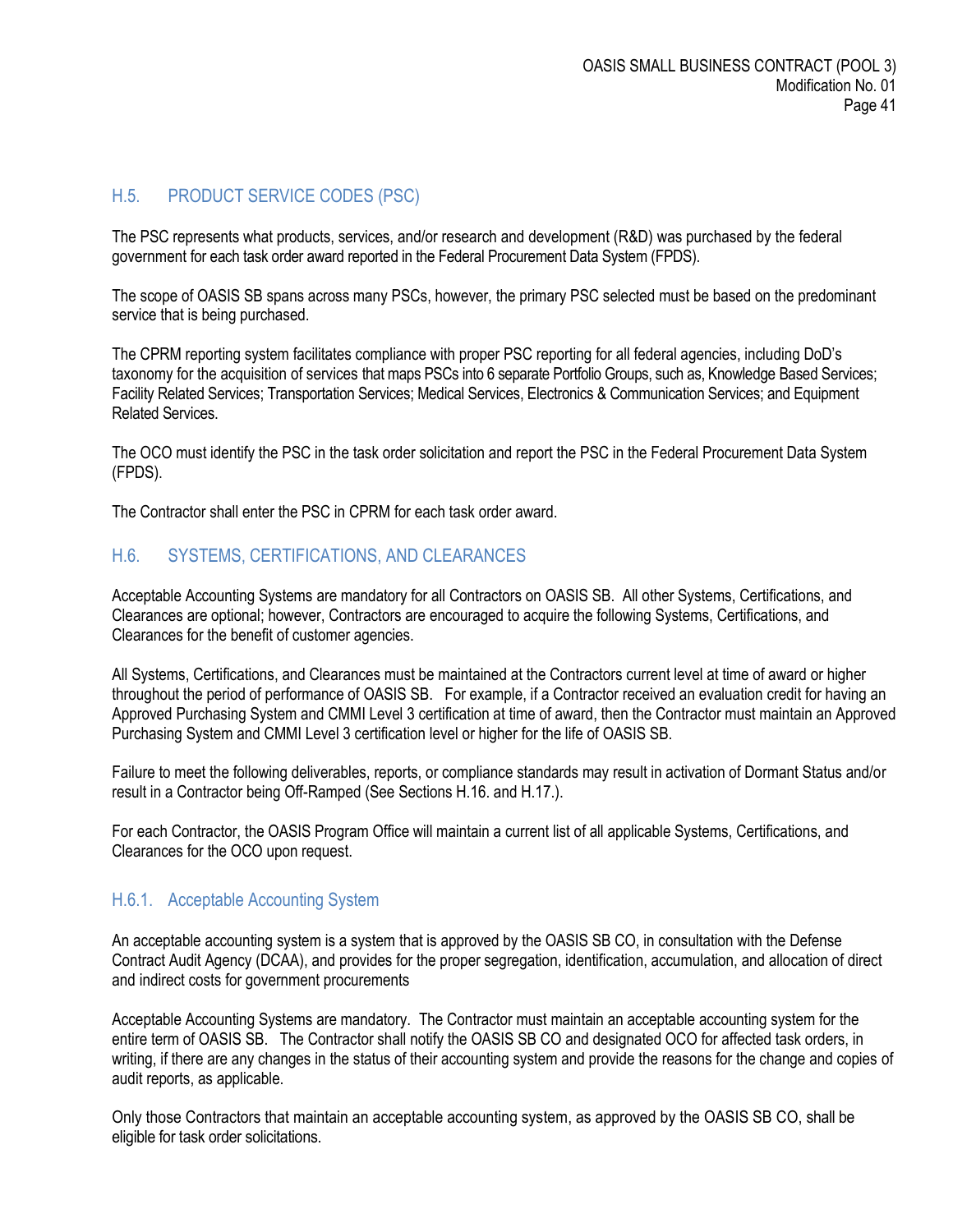#### <span id="page-41-0"></span>H.6.2. Acceptable Estimating System

An estimating system is a system that includes policies, procedures, and practices for budgeting and planning controls, and generating estimates of costs and other data included in proposals submitted to customers in the expectation of receiving contract awards.

An acceptable estimating system means an estimating system that is:

- 1. Maintained, reliable, and consistently applied
- 2. Produces verifiable, supportable, documented, and timely cost estimates that are an acceptable basis for negotiation of fair and reasonable prices
- 3. Is consistent with and integrated with the Contractor's related management systems
- 4. Is subject to applicable financial control systems

An Acceptable Estimating System is not mandatory; however, Contractors are encouraged to have an acceptable estimating system approved by the Defense Contract Management Agency (DCMA) or other cognizant auditor for the entire term of OASIS SB. The Contractor shall notify the OASIS SB CO and designated OCO for affected task orders, in writing, if there are any changes in the status of their estimating system and provide the reasons for the change and copies of audit reports, as applicable.

#### <span id="page-41-1"></span>H.6.3. Reserved

## <span id="page-41-2"></span>H.6.4. Forward Pricing Rate Agreements, Forward Pricing Rate Recommendations, and Approved Billing Rates

Billing rates and final indirect cost rates may be used in reimbursing indirect costs under cost-reimbursement task orders and in determining progress payments under fixed-price task orders.

A Forward Pricing Rate Agreement (FPRA) means a written agreement to make certain rates available during a specified period for use in pricing contracts or modifications. These rates represent reasonable projections of specific costs that are not easily estimated for, identified with, or generated by a specific contract, contract end item, or task. These projections may include rates for such things as direct labor, indirect costs, material obsolescence and usage, and material handling.

A Forward Pricing Rate Recommendation (FPRR) means a set of rates and factors unilaterally established by the ACO for use by the Government in negotiations or other contract actions when forward pricing rate agreement negotiations have not been completed or when the Contractor will not agree to a forward pricing rate agreement.

Approved Billing Rates means an indirect cost rate established temporarily for interim reimbursement of incurred indirect costs and adjusted as necessary pending establishment of final indirect cost rates.

For Time and Material, Labor-Hour, and Cost Reimbursement (all types) task orders solicited and awarded under OASIS SB, Contractors are encouraged to execute a FPRA and/or approved billing rates to the maximum extent practicable. Contractors may use FPRRs when an FPRA has not been negotiated.

The Contractor shall notify the OASIS SB CO and designated OCO for affected task orders, in writing, if there are any changes in the status of their FPRA, FPRR, and/or approved billing rates and provide the reasons for the change and copies of audit reports, as applicable.

FPRA, FPRR, and/or Approved Billing Rates will not be disclosed on the OASIS SB website. Only the OCO will have access to this information upon request.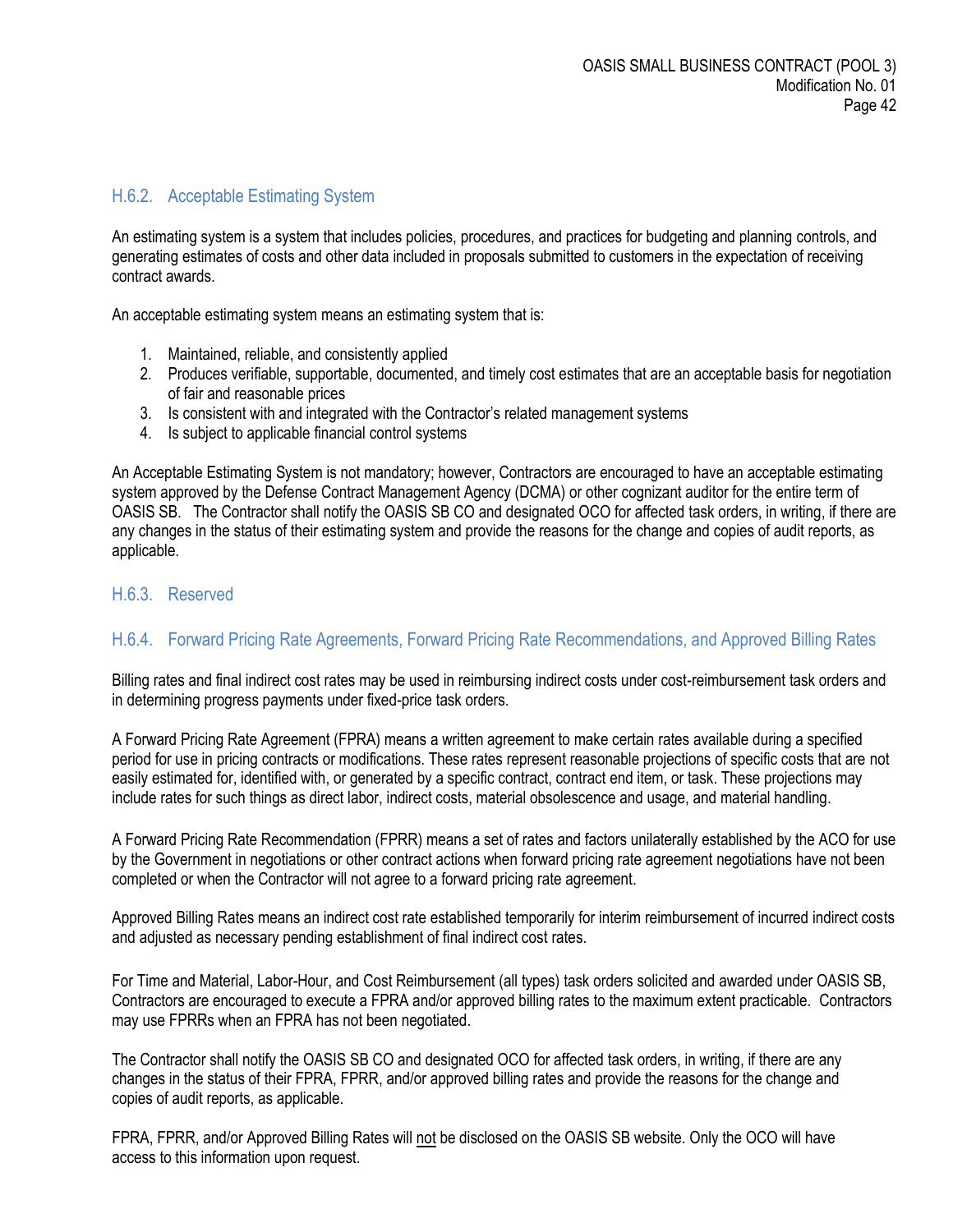#### <span id="page-42-0"></span>H.6.5. Approved Purchasing System

An approved purchasing system means the Contractor's purchasing system has been approved under a Contractor Purchasing System Review (CPSR) for efficiency and effectiveness with which the Contractor spends Government funds and complies with Government policy when subcontracting.

Advance notification requirements for subcontracting and consent to subcontract are not required when a Contractor has an approved purchasing system unless otherwise requested by the OCO on an individual task order or task orders with no subcontracting possibilities or for commercial items acquired under FAR Part 12.

An Approved Purchasing System is not mandatory; however, Contractors are encouraged to have a purchasing system approved by the Defense Contract Management Agency (DCMA) or other cognizant Government administration office for the entire term of OASIS SB.

The Contractor shall notify the OASIS SB CO and designated OCO for affected task orders, in writing, if there are any changes in the status of their purchasing system and provide the reasons for the change and copies of CPSR reports, as applicable.

#### <span id="page-42-1"></span>H.6.6. Earned Value Management System

An earned value management system (EVMS) means a project management tool that effectively integrates the project scope of work with cost, schedule and performance elements for optimum project planning and control. The qualities and operating characteristics of EVMS are described in American National Standards Institute /Electronics Industries Alliance (ANSI/EIA) Standard-748.

An EVMS is not mandatory; however, Contractors are encouraged to have an EVMS ANSI/EIA Standard-748 during the entire term of OASIS SB. The Contractor shall notify the OASIS SB CO, in writing, if there are any changes in the status of their EVMS and provide the reasons for the change and copies of audits by the Defense Contract Management Agency (DCMA) or other cognizant Government administration office, as applicable. If only part of a Contractor's organization is EVMS ANSI/EIA Standard-748 certified, the Contractor shall make the distinction between which business units or sites and geographic locations have been certified.

#### <span id="page-42-2"></span>H.6.7. ISO 9001:2008 Certification

International Organization for Standardization (ISO) 9001:2008 Certification specifies requirements for a quality management system to demonstrate the Contractor's ability to consistently meet the customer requirements as well as statutory and regulatory requirements.

An ISO 9001:2008 Certification is not mandatory; however, Contractors are encouraged to have ISO 9001:2008 Certification during the entire term of OASIS SB. The Contractor shall notify the OASIS SB CO, in writing, if there are any changes in the status of their ISO 9001:2008 Certification and provide the reasons for the change and copies of audits from an ISO 9001 Certification Body, as applicable. If only part of a Contractor's organization is ISO 9001:2008 certified, the Contractor shall make the distinction between which business units or sites and geographic locations have been certified.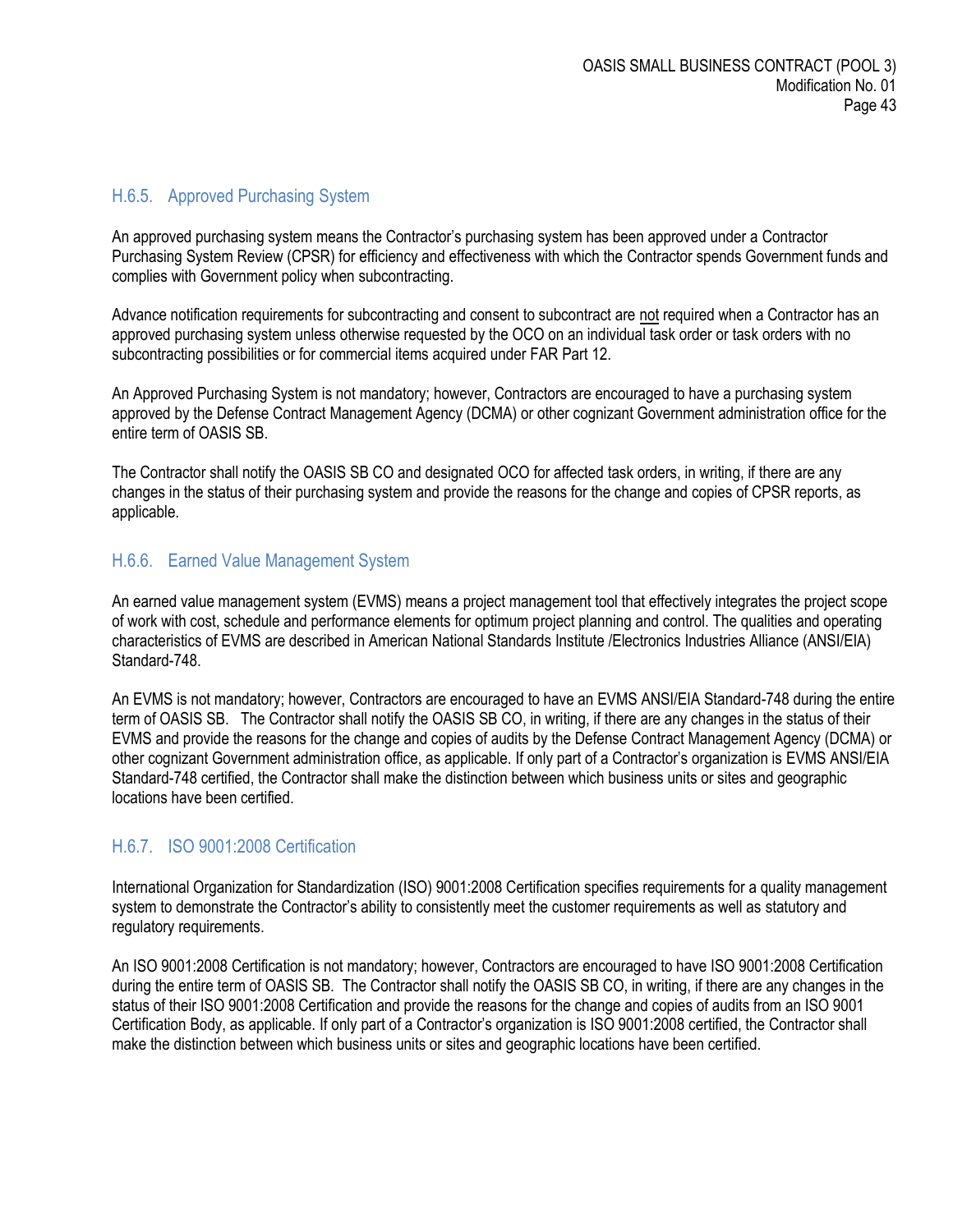## <span id="page-43-0"></span>H.6.8. ISO 17025 Certification

International Organization for Standardization (ISO) 17025 Certification is used by laboratories to implement a quality system aimed at improving their ability to consistently produce valid results.

An ISO 17025 Certification is not mandatory; however, Contractors who desire to compete for work involving laboratories within the research and development industry are encouraged to have ISO 17025 Certification during the entire term of OASIS SB. The Contractor shall notify the OASIS SB CO, in writing, if there are any changes in the status of their ISO 17025 Certification and provide the reasons for the change and copies of audits from an ISO 17025 Certification Body, as applicable. If only part of a Contractor's organization is ISO 17025 certified the Contractor shall make the distinction between which business units or sites and geographic locations have been certified.

#### <span id="page-43-1"></span>H.6.9. ISO 14001:2004 Certification

International Organization for Standardization (ISO) 14001:2004 Certification is applicable to any organization that wishes to establish, implement, maintain and improve their environmental management system and to assure itself of conformity with its stated environmental policy.

An ISO 14001:2004 Certification is not mandatory; however, Contractors who desire to compete for environmental related work are encouraged to have ISO 14001:2004 Certification during the entire term of OASIS SB. The Contractor shall notify the OASIS SB CO, in writing, if there are any changes in the status of their ISO 14001:2004 Certification and provide the reasons for the change and copies of audits from an ISO 14001:2004 Certification Body, as applicable. If only part of a Contractor's organization is ISO 14001:2004 certified, the Contractor shall make the distinction between which business units or sites and geographic locations have been certified.

## <span id="page-43-2"></span>H.6.10. AS9100 Certification

AS9100 Certification specifies requirements for a quality management system to demonstrate the Contractor's ability to consistently meet the customer requirements as well as statutory and regulatory requirements for the aerospace industry.

An AS9100 Certification is not mandatory; however, Contractors who desire to compete for work within the aerospace industry are encouraged to have AS9100 Certification during the entire term of OASIS SB. The Contractor shall notify the OASIS SB CO, in writing, if there are any changes in the status of their AS9100 Certification and provide the reasons for the change and copies of audits from an AS9100 Certification Body, as applicable. If only part of a Contractor's organization is AS9100 certified, the Contractor shall make the distinction between which business units or sites and geographic locations have been certified.

#### <span id="page-43-3"></span>H.6.11. CMMI Maturity Level Certification

Capability Maturity Model Integration (CMMI) is a 5 level approach to improve processes across projects, divisions, or an entire organization in the areas of acquisition, services, and/or development.

CMMI Certification is not mandatory; however, Contractors are encouraged to have CMMI Maturity Level 2 or higher in acquisition, services, and/or development during the entire term of OASIS SB. The Contractor shall notify the OASIS SB CO, in writing, if there are any changes in the status of their CMMI Level and provide the reasons for the change and copies of appraisals from a CMMI Instituted Certified Lead Appraiser, as applicable. If only part of a Contractor's organization is CMMI certified, the Contractor shall make the distinction between which business units or sites and geographic locations have been certified.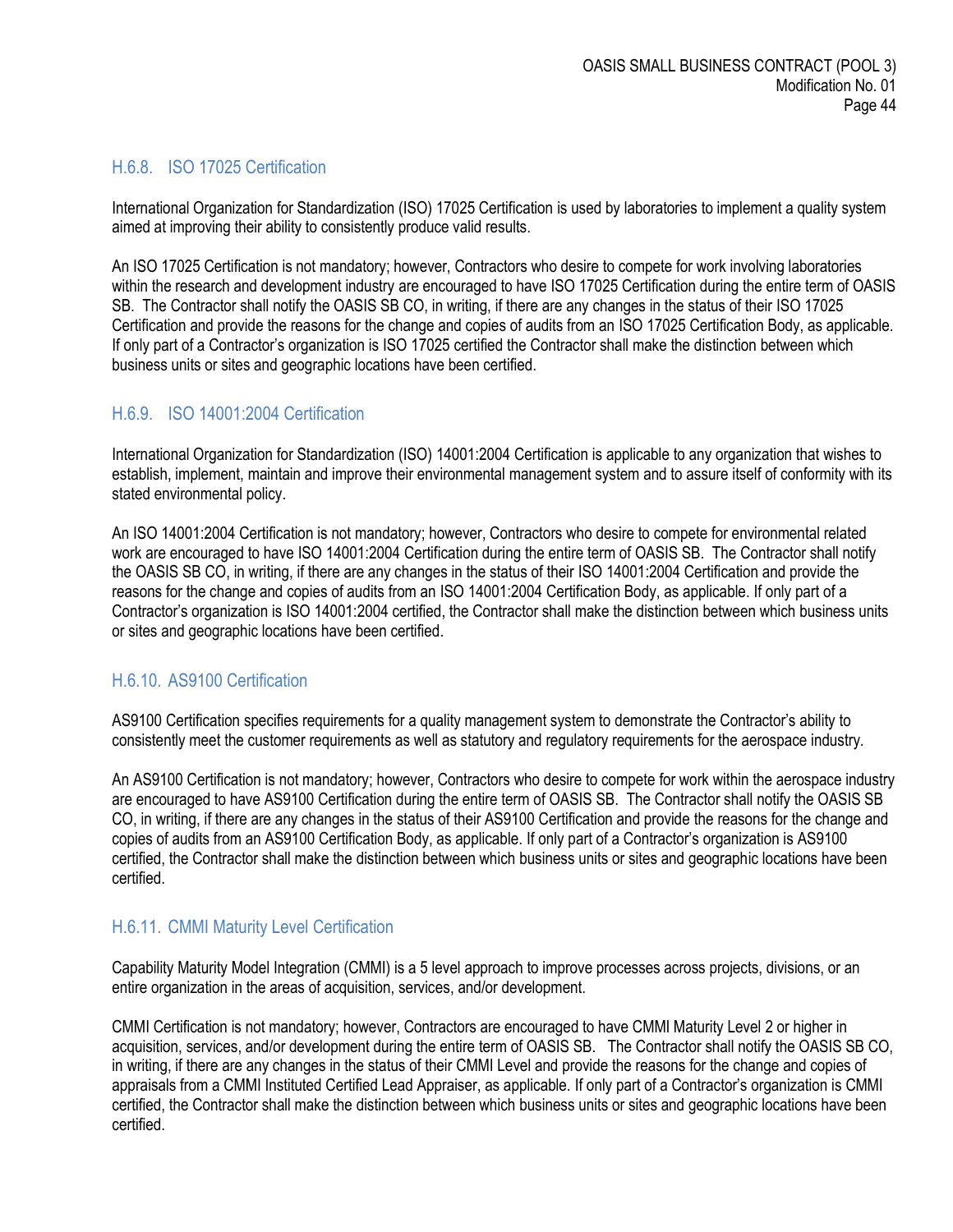#### <span id="page-44-0"></span>H.6.12. Meaningful Relationship Commitment Letters

If applicable, Meaningful Relationship Commitment Letter(s) (MRCL) establishes the relationship and commitments of performance for Contractors who share Systems, Certifications, and Clearances from other affiliates, divisions, or subsidiaries within a Contractor's internal corporate structure.

If applicable, the Contractor must maintain and honor each MRCL for the entire term of OASIS SB. The Contractor shall notify the OASIS SB CO, in writing, if there are any changes in the status of their internal corporate relationships or commitments and provide the reasons for the change.

If applicable, the Contractor's MRCLs are incorporated by reference into the OASIS SB contract and the OASIS Program Office will provide MRCLs for the OCO upon request.

#### <span id="page-44-1"></span>H.7. SECURITY CLEARANCE REQUIREMENTS

The OCO must tailor security requirements (both facility and employee), clauses, provisions, and other applicable terms and conditions specific to each task order's solicitation and award.

Only those Contractors that meet the required security clearance levels on individual task order solicitations are eligible to compete for such task orders.

In general, all necessary facility and employee security clearances shall be at the expense of the Contractor. In some cases, Government offices that conduct background investigations do not have a means for accepting direct compensation from Contractors and instead charge customer agencies for the background investigations. In these cases, the Contractor shall be flexible in establishing ways of reimbursing the Government for these expenses. The individual task order should specify the terms and conditions for reimbursement, if any, for obtaining security clearances. The Contractor shall comply with all security requirements in task orders awarded under OASIS SB.

#### <span id="page-44-2"></span>H.7.1. Facility Clearance Level

A facility clearance level (FCL) is when a Contractor's facility is eligible for access to classified information at the Confidential, Secret, or Top Secret level. The FCL includes the execution of a Department of Defense (DoD) Security Agreement (DD Form 441 and DD Form 441-1) and Certificate Pertaining to Foreign Interests (SF 328).

Under the terms of a FCL agreement, the Government agrees to issue the FCL and inform the Contractor as to the security classification of information to which the Contractor will have access. The Contractor, in turn, agrees to abide by the security requirements set forth in the National Industrial Security Program Operating Manual, commonly referred to as the NISPOM.

There are no mandatory levels of facility security clearance for Contractors under OASIS; however, task orders may require an FCL at any level, under OASIS SB.

The Contractor, at its own expense, must maintain their FCL by the Defense Security Service (DSS) for the entire term of OASIS SB. The Contractor shall notify the OASIS SB CO and designated OCO for affected task orders, in writing, if there are any changes in the status of their FCL and provide the reasons for the change. If only part of a Contractor's organization has a FCL, the Contractor shall make the distinction between which business units or sites and geographic locations have a FCL.

Only those Contractors that meet a required FCL level on task order solicitations shall be eligible to compete.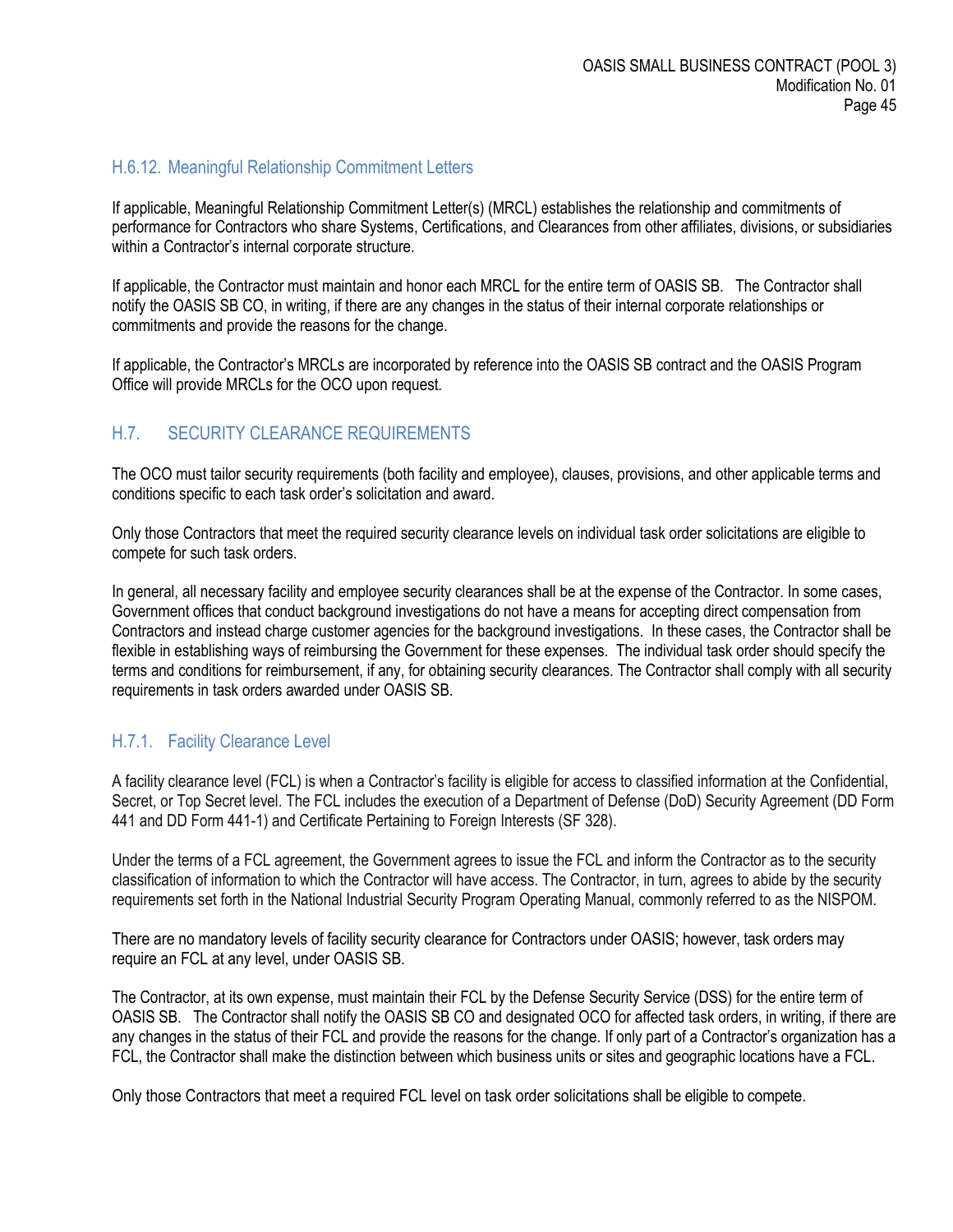# <span id="page-45-0"></span>H.7.2. Employee Security Clearance

Security clearances for Contractor employees, including Subcontractor employees, may require Confidential, Secret, Top Secret, Agency-Specific Clearances, and/or Special Background Investigations for Sensitive Compartmented Information or Special Access Programs. In such cases, the Contractor, at its own expense, is responsible for providing and maintaining personnel with the appropriate security clearances to ensure compliance with Government security regulations, as specified in the individual task order.

The Contractor shall fully cooperate on all security checks and investigations by furnishing requested information to verify the Contractor employee's trustworthiness and suitability for the position. Task orders containing classified work may also include a Contract Security Classification Specification, (i.e., DD Form 254 or civilian agency equivalent).

The Government has full and complete control over granting, denying, withholding or terminating security clearances for employees. The granting of a clearance shall not prevent, preclude, or bar the withdrawal or termination of any such clearance by the Government.

## <span id="page-45-1"></span>H.7.3. HSPD-12

When a Contractor or their Subcontractors are required to have physical access to a Federal controlled facility or access to a Federal information system, the Contractor shall comply with agency personal identity verification procedures in task orders that implement Homeland Security Presidential Directives-12 (HSPD-12).

# <span id="page-45-2"></span>H.8. SUSTAINABILITY

OASIS SB seeks to benefit from the use of sustainable management practices by Contractors including tracking and seeking continual reductions in energy usage, greenhouse gas emissions, water consumption, solid waste and hazardous waste, and other relevant environmental impacts and associated costs.

Use of these sustainable management practices results in lower environmental impacts of delivered products and services, helping customers meet sustainable acquisition requirements under Executive Order 13514: Federal Leadership in Environmental, Energy and Economic Performance, and its precursors, successors and related regulations.

Public disclosures of environmental impacts and sustainable management practices have been associated with increased operational efficiency, lower overhead costs, and reduced supply chain and other business risks for disclosing companies.

Sustainability disclosures can help OASIS SB customers understand the major environmental impacts of procured products and services, familiarize themselves with the available strategies for reducing these impacts, and design projects and task order requirements which incorporate these strategies.

GSA encourages Contractors to provide the location(s) (Internet URL or URLs) of one or more sources of publicly available information regarding its company-wide environmental impacts and sustainable management practices (sustainability disclosures) on the Contractor's OASIS SB webpage. In making sustainability disclosures, the Contractor is requested to utilize existing, widely recognized third-party sustainability reporting portals and services such as the Global Reporting Initiative (GRI) Sustainability Disclosure Database (database of corporate social responsibility (CSR) reports) and the Carbon Disclosure Project (CDP) Climate Change and Water Disclosure Questionnaires. Additionally, it is strongly encouraged that all sustainability disclosures be kept up-to-date and accurate.

These sustainability-related standards, including estimates of the lifecycle costs and environmental impacts of proposed solutions, may apply at the task order level.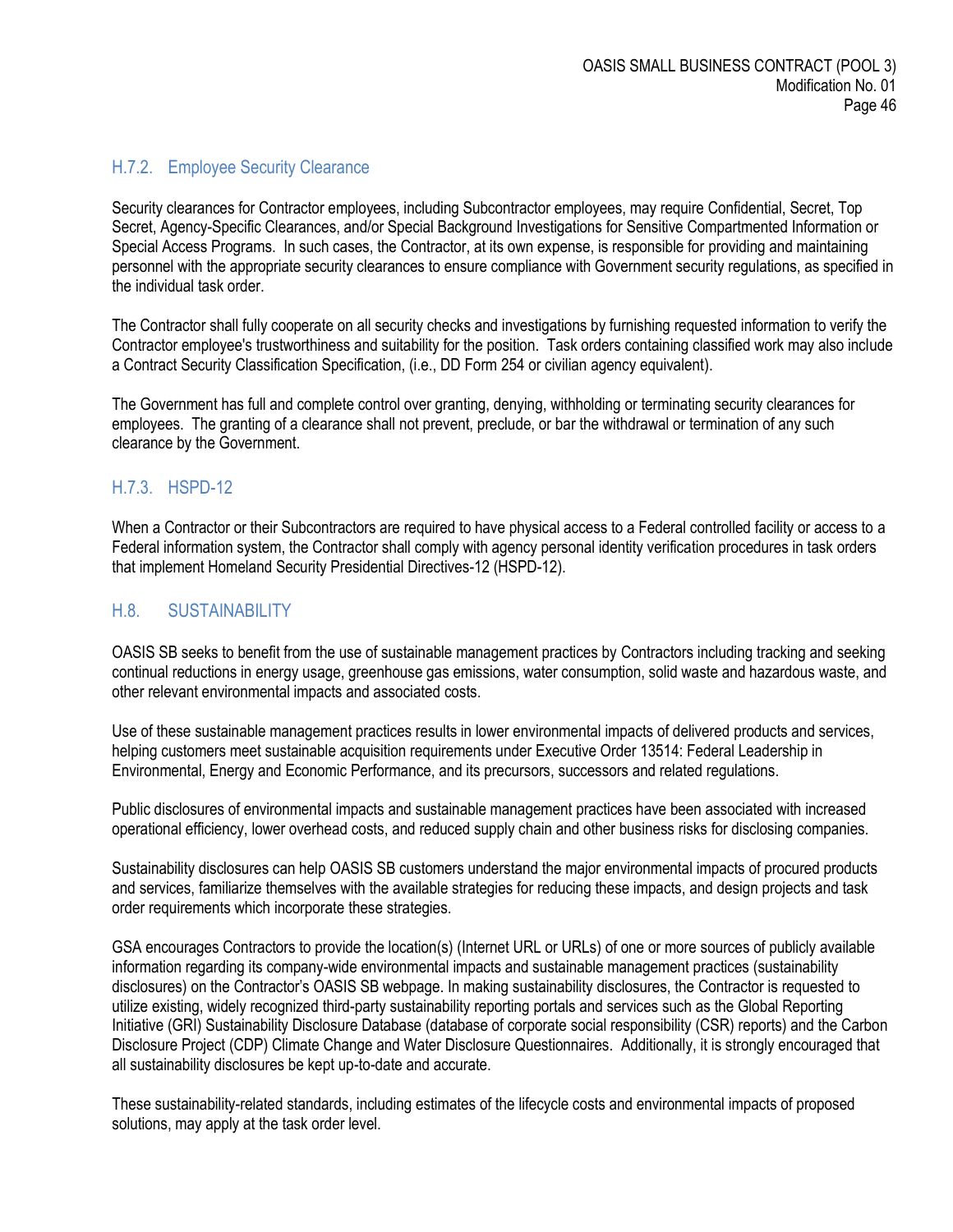#### <span id="page-46-0"></span>H.9. PROPRIETARY SOLUTIONS

Contractors are discouraged from proposing proprietary solutions in response to OASIS SB task order requirements that necessitate the Contractor's proprietary process, system, maintenance, and/or solution that would prevent competition at a future point or require sustained and non-competitive support.

If a proprietary solution is proposed by a Contractor for a given task order requirement, the Contractor shall mark their proposal accordingly and make it clear to the OCO all limitations and costs associated with the solution.

#### <span id="page-46-1"></span>H.10. LIMITATIONS ON SUBCONTRACTING

In performance of services awarded under OASIS SB, Limitations on Subcontracting, will be monitored and strictly enforced by the OASIS SB CO.

The Contractor shall invoice to the customer the Total Labor Dollars Subcontracted under each task order. The amount of Labor Dollars Subcontracted must be based on invoiced or actual payments to subcontractors, **NOT** on proposed or estimated amounts.

The Contractor's Limitations on Subcontracting performance will be monitored in accordance with the following criteria for each type of set-aside:

Total Small Business Set-Aside: In performance of all task orders combined as a Total Small Business Set-Aside, at least 50% of the cumulative average of all task order performance incurred for personnel shall be expended by the OASIS SB Prime Contractor. This requirement applies for each Pool the Contractor has an award under. (**Note:** For Total Small Business Set-Asides, each task order does not have to meet 50% unless otherwise specified by the OCO in their individual task order)

8(a) Set-Aside: In performance of each task order awarded as an 8(a) Set-Aside, at least 50 percent of the cost of contract performance incurred for personnel shall be expended for employees of the OASIS SB Prime Contractor.

EDWOSB Set-Aside: In performance of services each task order awarded as an EDWOSB Set-Aside, the OASIS SB Prime Contractor will perform at least 50 percent of the cost of the task order incurred for personnel with its own employees.

WOSB Set-Aside: In performance of services each task order awarded as a WOSB Set-Aside, the OASIS SB Prime Contractor will perform at least 50 percent of the cost of the task order incurred for personnel with its own employees.

HUBZone Set-Aside: In performance of each task order awarded as a HUBZone Set-Aside, at least 50 percent of the cost of personnel for contract performance will be spent for employees of the OASIS SB Prime Contractor or employees of other HUBZone small business concernsunder the NAICS Code assigned to the task order.

SDVOSB Set-Aside: In performance of each task order awarded as a SDVOSB Set-Aside, at least 50 percent of the cost of personnel for contract performance will be spent for employees of the OASIS SB Prime Contractor or employees of other service-disabled veteran-owned small business concerns under the NAICS Code assigned to the task order.

In the event any Limitations on Subcontracting regulations change during the duration of OASIS SB, the OASIS SB CO reserves the right to unilaterally modify OASIS SB to reflect the change at no additional cost to the Government.

The Contractor shall report Limitations on Subcontracting Data in the CPRM in accordance with Section G.3.2.1.4.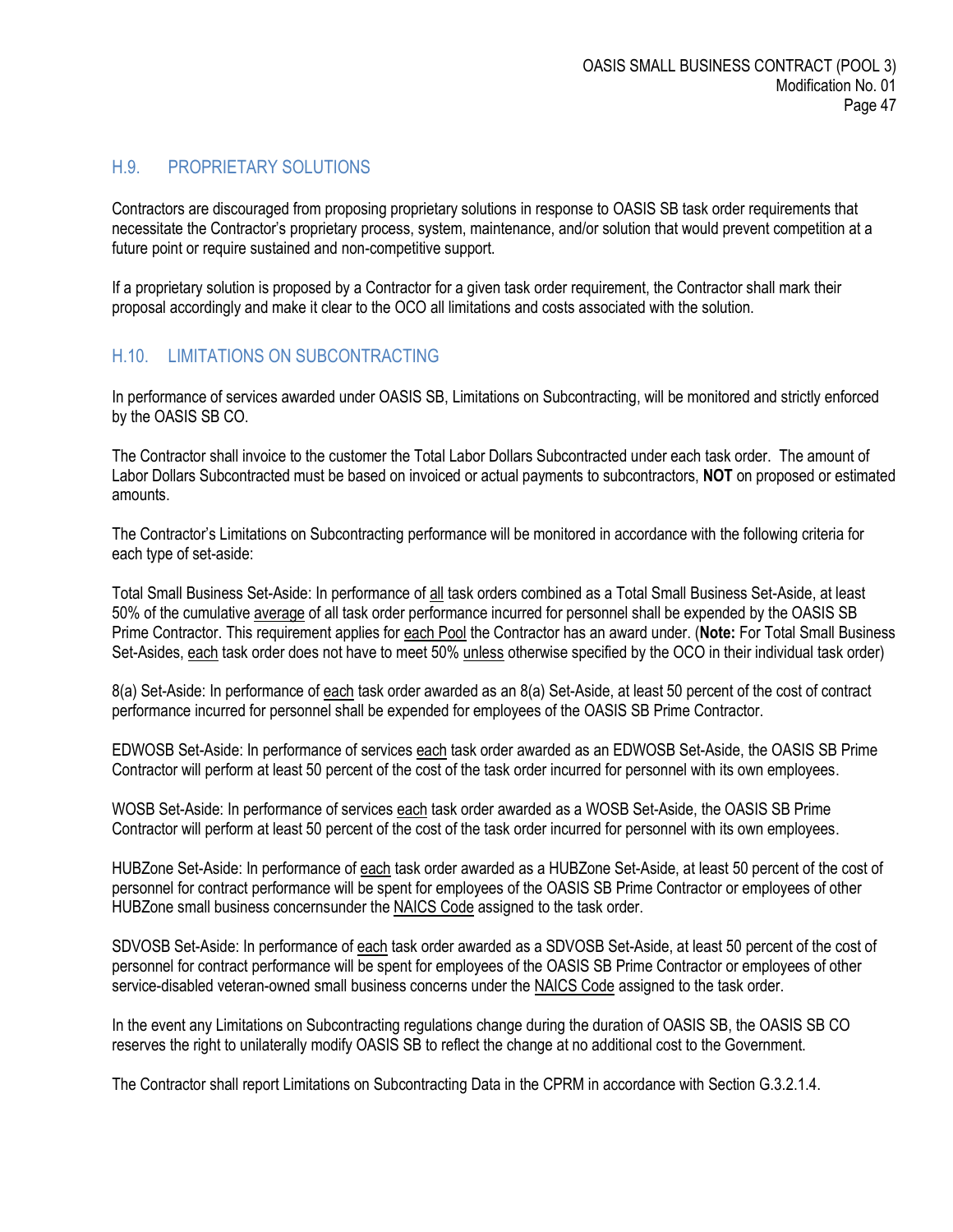## <span id="page-47-0"></span>H.11. PARTNERING

GSA intends to encourage the foundation of a cohesive partnership between the OASIS SB Contractors, GSA OASIS SB personnel, and Federal agency customers to identify and achieve reciprocal goals, with effective and efficient customerfocused service, in accordance with the terms of the OASIS SB contract.

Failure to attend meetings, maintain a Contractor OASIS SB webpage, or otherwise not comply with this section may result in activation of Dormant Status and/or result in a Contractor being Off-Ramped (See Sections H.16. and H.17.).

#### <span id="page-47-1"></span>H.11.1. Meetings

From time to time, the Government may require Contractor attendance, including the attendance of Contractor Key Personnel, at meetings at various locations.

Meetings may be via web-casting, in-person at a government facility, a commercial conference center, or a mutually agreedupon Contractor facility on a rotational basis, as determined by the Government. Follow-up meetings may be held periodically throughout the duration of OASIS SB in order to assess performance against the goals and to reinforce partnering principles.

GSA may require up to four OASIS SB Program Management Review (PMR) meetings per year. The goal of the PMR meetings are to provide a platform for OASIS SB Contractors, OASIS SB staff, and other agency representatives to communicate current issues, resolve potential problems, discuss business and marketing opportunities, review future and ongoing GSA and Government-wide initiatives, and address OASIS SB fundamentals. Any Contractor costs associated to PMR Meetings shall be at no direct cost to the Government.

## <span id="page-47-2"></span>H.11.2. GSA OASIS SB Webpage

GSA will establish an OASIS SB website for the purposes of informing our customers, stakeholders, and the general public of the attributes and procedures for OASIS SB.

The GSA OASIS SB webpage will include, but not be limited to, the following:

- 1. General overview of the attributes of OASIS SB
- 2. The OASIS SB conformed contract through the latest modification (Sections B through J)
- 3. GSA Key Personnel point of contact (POC) information (Names, Titles, Phone Numbers, E-mail Addresses)
- 4. Contractor Key Personnel POC information (Names, Titles, Phone Numbers, E-mail Addresses)
- 5. List of Contractor Numbers, Company Names by NAICS Pools and MA-IDIQ task order contracts, and direct POC for issuing task order solicitations by an OCO
- 6. Delegation of Procurement Authority (DPA) process for the OCO
- 7. OASIS SB Training and Ordering Guides
- 8. Sample procurement templates for the OCO
- 9. Scope review process for the OCO
- 10. Statistical information by Agency and Contractor
- 11. Links to other mandatory websites for reporting purposes or ordering procedures
- 12. List of Contractors not eligible for solicitations and awards due to Dormant Status or Off-Ramped, if necessary.
- 13. List of Contractors eligible for Socio-Economic set-asides by type of category
- 14. Frequently Asked Questions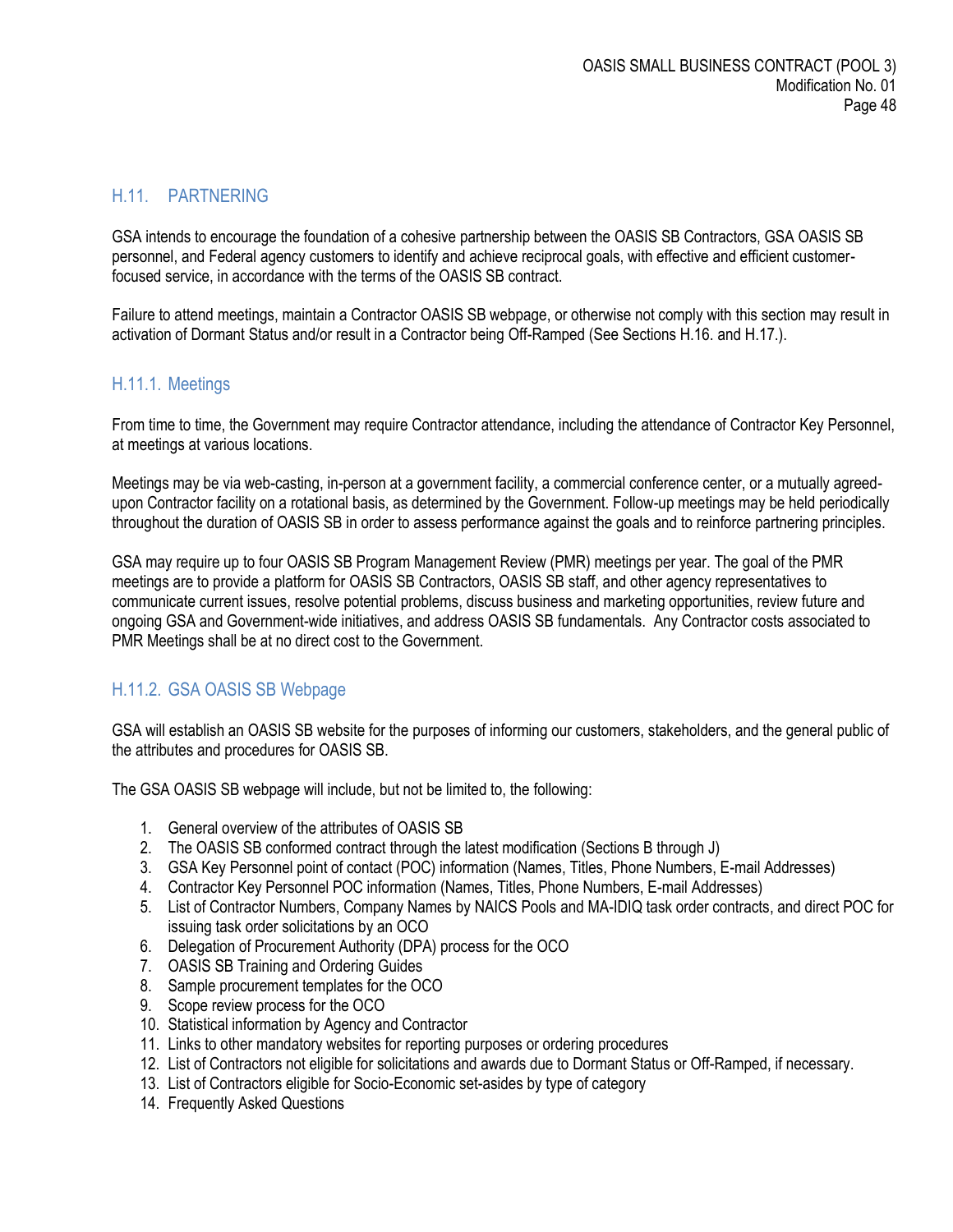#### <span id="page-48-0"></span>H.11.3. Contractor OASIS SB Webpage

Within 30 days of the Notice to Proceed, the Contractor shall develop and maintain a current, publicly available webpage accessible via the Internet throughout the term of OASIS SB and task orders awarded under OASIS SB. The Contractor shall make their OASIS SB webpage Rehabilitation Act Section 508 compliant.

The purpose of the webpage is for the Contractor to communicate with potential customers regarding the Contractor's ability to provide professional support services under OASIS SB.

At a minimum, this webpage must include, but is not limited to the following:

- 1. Link to the GSA OASIS SB webpage
- 2. General Overview of OASIS
- 3. OASIS SB related marketing materials and news releases
- 4. Contractor Capabilities for OASIS
- 5. Contractor Key Personnel POC information (Names, Titles, Phone Numbers, E-mail Addresses)
- 6. The OASIS SB conformed contract through the latest modification (Sections B through J) in Adobe format
- 7. The OASIS SB Contract's Awarded DUNS Number and CAGE Code
- 8. Sustainability Disclosures, if any

#### <span id="page-48-1"></span>H.11.4. Marketing

The Contractor must maintain participation by actively pursuing work and competing for task order solicitations under OASIS SB.

The Contractor may develop company specific OASIS SB brochures for distribution at trade shows, conferences, seminars, etc., and distribute printed materials to enhance awareness of OASIS SB.

The Contractor may participate in various conferences and trade shows to facilitate outreach efforts for federal agency customers and to aid in the marketing of OASIS SB.

All marketing, promotional materials, and news releases in connection with OASIS SB or task order awards under OASIS SB, including information on the Contractor's OASIS SB webpage, may be co-branded with marks owned or licensed by the Contractor and GSA, as long as the Contractor complies with GSAM 552.203-71, Restriction on Advertising.

GSA reserves the right to review, and must approve, any marketing, promotional materials, or news releases by a Contractor that is OASIS SB related, including information on the Contractor's OASIS SB webpage.

#### <span id="page-48-2"></span>H.11.5. Minimum Task Order Awards or Estimated Value

Starting from the date of the OASIS SB Notice-to-Proceed, the Contractor shall attain a minimum of 3 task order awards or a total task order estimated value of \$20M (total estimated value of all task orders inclusive of all options) prior to the exercise of Option I under OASIS SB.

This requirement applies to the OASIS program as a whole (e.g. this requirement is cumulative across all task orders awarded under the Pool(s) the Contractor has been awarded OASIS SB contracts under).

In the event a Contractor is on-ramped to the contract after original contract award, the number of expected task order awards to be attained shall be proportionate with the amount of time spent on the contract in the base period. For example, if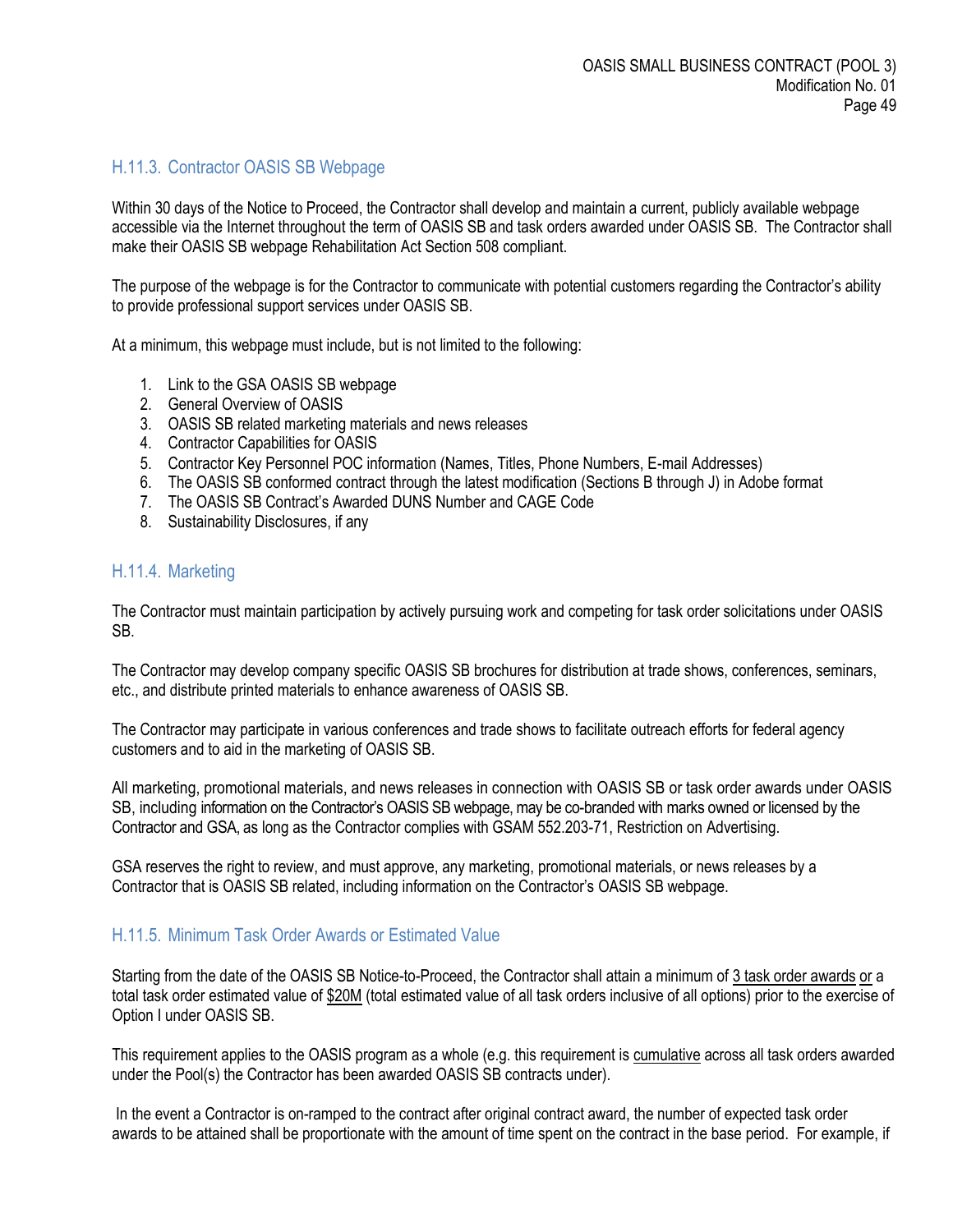the Contractor is on-ramped to the contract in Year 1, the Contractor would be expected to attain a minimum of 2 task order awards or total task order estimated value of \$13.3M prior to the exercise of Option I.

Failure to attain the expected number of task order awards or estimated value prior to the exercise of Option I may result in a Contractor being Off-Ramped (See Section H.16.).

#### <span id="page-49-0"></span>H.12. TRAINING AND PERMITS

The Contactor shall provide fully trained and experienced personnel required for performance under task orders awarded under OASIS SB. The Contractor shall train Contractor personnel, at its own expense, except when the OCO has given prior approval for specific training to meet special requirements that are peculiar to a particular task order.

Except as otherwise provided in an individual task order, the Contractor shall, at its own expense, be responsible for obtaining any and all licenses, certifications, authorizations, approvals, and permits, and for complying with any applicable Federal, national, state, and municipal laws, codes, and regulations, and any applicable foreign work permits, authorizations, and/or visas in connection with the performance of any applicable task order issued under OASIS SB.

#### <span id="page-49-1"></span>H.13. ETHICS AND CONDUCT

Personal services are not authorized under OASIS SB. OASIS SB is strictly a non-personal services contract which means the personnel rendering the services are not subject, either by the contract's terms or by the manner of its administration, to the supervision and control usually prevailing in relationships between the Government and its employees.

The Contractor and its employees must conduct themselves with the highest degree of integrity and honesty and adhere to the policies and procedures as specified in FAR Part 3 and GSAM Part 503 Improper Business Practices and Personal Conflicts of Interest.

Failure to adhere to proper ethics and conduct may result in activation of Dormant Status and/or result in a Contractor being Off-Ramped (Sections H.16. and H.17.).

#### <span id="page-49-2"></span>H.13.1. Supervision

The Contactor shall not supervise, direct, or control the activities of Government personnel or the employee of any other Contractor under OASIS SB and the Government will not exercise any supervision or control over the Contractor in the performance of contractual services under OASIS SB. The Contractor is accountable to the Government for the actions of its personnel.

Contractor employees shall not represent themselves as Government employees, agents, or representatives or state orally or in writing at any time that they are acting on behalf of the Government.

In all communications with third parties in connection with OASIS SB, the Contractor must ensure that all Contractor employees identify themselves as Contractor employees and identify the name of the company for which they work and, must not carry out any direction that violates the terms and conditions of OASIS SB.

The Contactor shall ensure that all of its employees, including Subcontractor employees, working under OASIS SB are informed of the substance of this Section.

If the Contractor believes any action or communication has been given that would create a personal services relationship between the Government and any Contractor employee or any other potential supervision or duty violation, the Contractor must notify the OCO and OASIS SB CO immediately of this communication or action.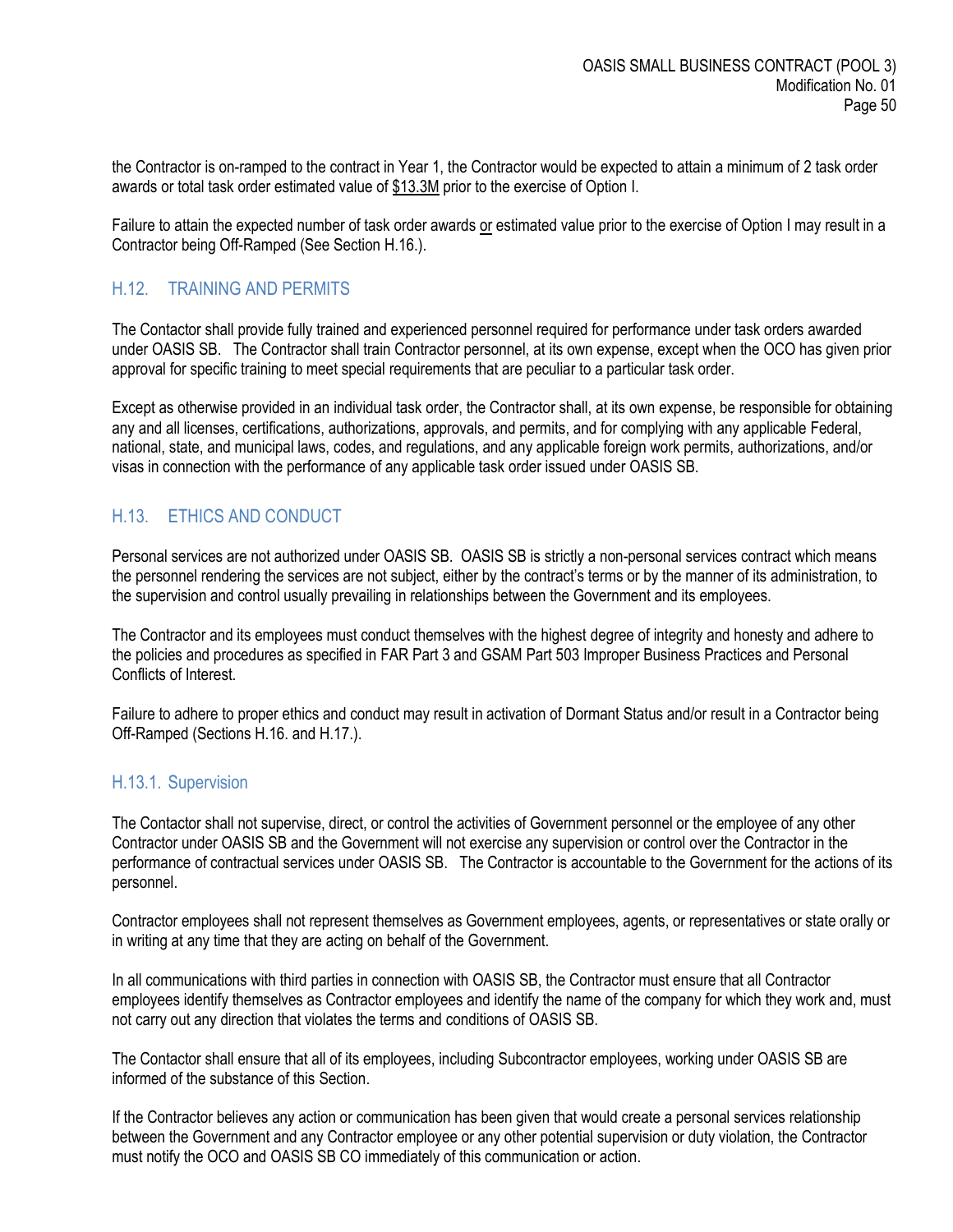#### <span id="page-50-0"></span>H.13.2. Conduct

The Contactor shall not discuss with unauthorized persons any information obtained in the performance of work under OASIS; conduct business other than that which is covered by OASIS SB during periods funded by the Government; conduct business not directly related to OASIS SB on Government premises; use Government computer systems and/or other Government facilities for company or personal business; recruit on Government premises; or otherwise act to disrupt official Government business.

The Contactor shall ensure that all of its employees, including Subcontractor employees, working under OASIS SB are informed of the substance of this clause.

If the Contractor believes any action or communication has been given that would create a business ethic or conduct violation, the Contractor must notify the OCO and OASIS SB CO immediately of this communication or action.

## <span id="page-50-1"></span>H.13.3. Conflicts of Interest

The guidelines and procedures of FAR Subpart 9.5 and GSAM Subpart 509.5, Organizational and Consultant Conflicts of Interest, and FAR Part 3 and GSAM Part 3, Improper Business Practices and Personal Conflicts of Interest, will be used in identifying and resolving any issues of a conflict of interest under OASIS SB. The FAR and other applicable agency specific regulatory supplements will govern task orders awarded under OASIS SB.

Assuming no real or potential conflict of interest, an OASIS SB Prime Contractor may be a Subcontractor to another Prime Contractor on task orders solicited and awarded under OASIS or OASIS SB; however, the OCO may require that the Contractor sign an Organizational Conflict of Interest (OCI) Statement in which the Contractor (and any Subcontractors or teaming partners) agree not to submit any proposal or provide any support to any firm which is submitting (as Prime or Subcontractor) any proposal for any solicitation resulting from the work on a specific task order under OASIS SB.

All Contractor personnel (to include Subcontractors and Consultants) who will be personally and substantially involved in the performance of any task order issued under OASIS SB which requires the Contractor to act on behalf of, or provide advice with respect to any phase of an agency procurement shall execute and submit an "Employee/Contractor Non-Disclosure Agreement" Form. The OCO will provide the appropriate nondisclosure form specific to the procurement. This form shall be required prior to the commencement of any work on such task order and whenever replacement personnel are proposed under an ongoing task order.

The Contractor shall be responsible for identifying and preventing personal conflicts of interest of their employees. The Contractor shall prohibit employees who have access to non-public information by reason of performance on a Government contract from using that information for personal gain.

In the event that a task order requires activity that would create an actual or potential conflict of interest, the Contractor shall immediately notify the OCO of the conflict, submit a plan for mitigation, and not commence work until specifically notified by the OCO to proceed; or, identify the conflict and recommend to the OCO an alternate approach to avoid the conflict.

The OCO or OASIS SB CO, if necessary, will review the information provided by the Contractor and make a determination whether to proceed with the task order and process a request for waiver, if necessary.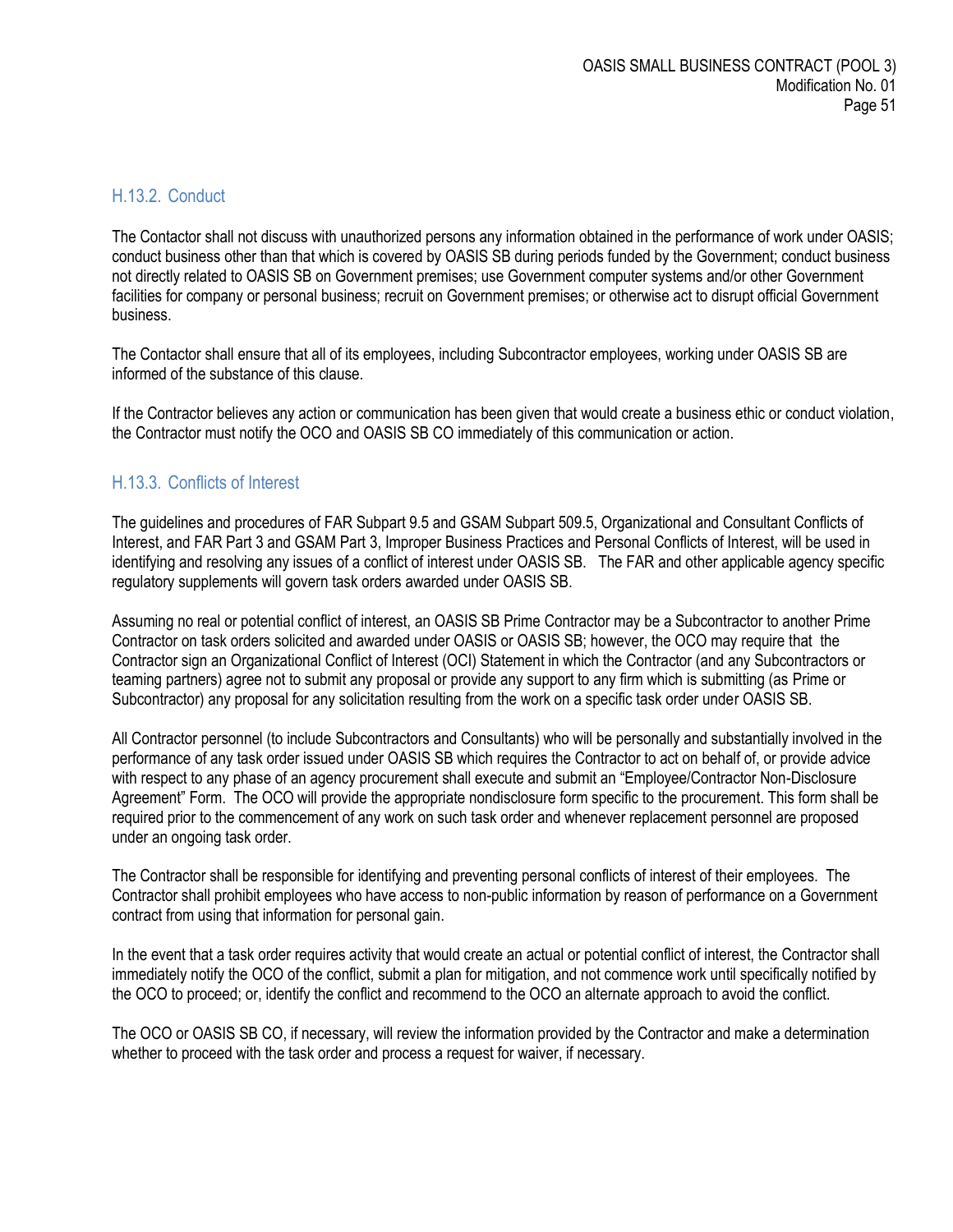#### <span id="page-51-0"></span>H.13.4. Cooperation with other Contractors on Government Sites

The Government may undertake or award other contracts or task orders for work at or in close proximity to the site of the work under OASIS SB. The Contractor shall fully cooperate with the other Contractors and with Government employees and shall carefully adapt scheduling and performing the work under OASIS SB to accommodate the working environment, heeding any direction that may be provided by the OCO. The Contractor shall not commit or permit any act that will interfere with the performance of work by any other Contractor or by Government employees.

#### <span id="page-51-1"></span>H.14. GOVERNMENT PROPERTY

For task orders awarded under OASIS SB, Government property matters shall follow the same policies and procedures for Government property under FAR Part 45, Government Property and other applicable agency specific regulatory supplements.

FAR Part 45 does not apply to Government property that is incidental to the place of performance, when the task order requires Contractor personnel to be located on a Government site or installation, and when the property used by the Contractor within the location remains accountable to the Government.

Unless otherwise specified in a task order, the Contactor shall provide all office equipment and consumable supplies at the Contractor's sole and exclusive expense, including computers/workstations used in daily operation in support of OASIS SB.

The OCO must tailor property clauses, provisions, and other applicable terms and conditions specific to each task order solicitation and award.

#### <span id="page-51-2"></span>H.14.1. Leasing of Real and Personal Property

The Government contemplates that leases may be part of a task order solution offered by a Contractor, but the Government, where the Contractor's solution includes leasing, must not be the Lessee. Under no circumstances on any task order awarded under OASIS SB shall the Government be deemed to have privity-of-contract with the Owner/Lessor of the Leased Items; or, the Government be held liable for early Termination/Cancellation damages if the Government decides not to exercise an option period under a task order unless the Contractor has specifically disclosed the amount of such damages (or the formula by which such damages would be calculated) as part of its proposal and the OCO for the task order has specifically approved/allowed such damages as part of the task order terms and conditions.

#### <span id="page-51-3"></span>H.14.2. Government Facilities

The Contactor shall arrange with the OCO or other designated representative for means of access to premises, delivery and storage of materials and equipment, use of approaches, use of corridors, stairways, elevators, and similar matters.

A Contractor working in a government facility shall be responsible for maintaining satisfactory standards of employee competency, conduct, appearance, and integrity and shall be responsible for taking disciplinary action with respect to their employees as necessary.

The Contractor is responsible for ensuring that their employees do not disturb papers on desks, open desk drawers or cabinets, or use Government telephones, except as authorized. Each employee is expected to adhere to standards of behavior that reflect favorably on their employer and the Federal Government.

The Contactor shall ensure that all of its employees, including Subcontractor employees, working under OASIS SB are informed of the substance of this clause.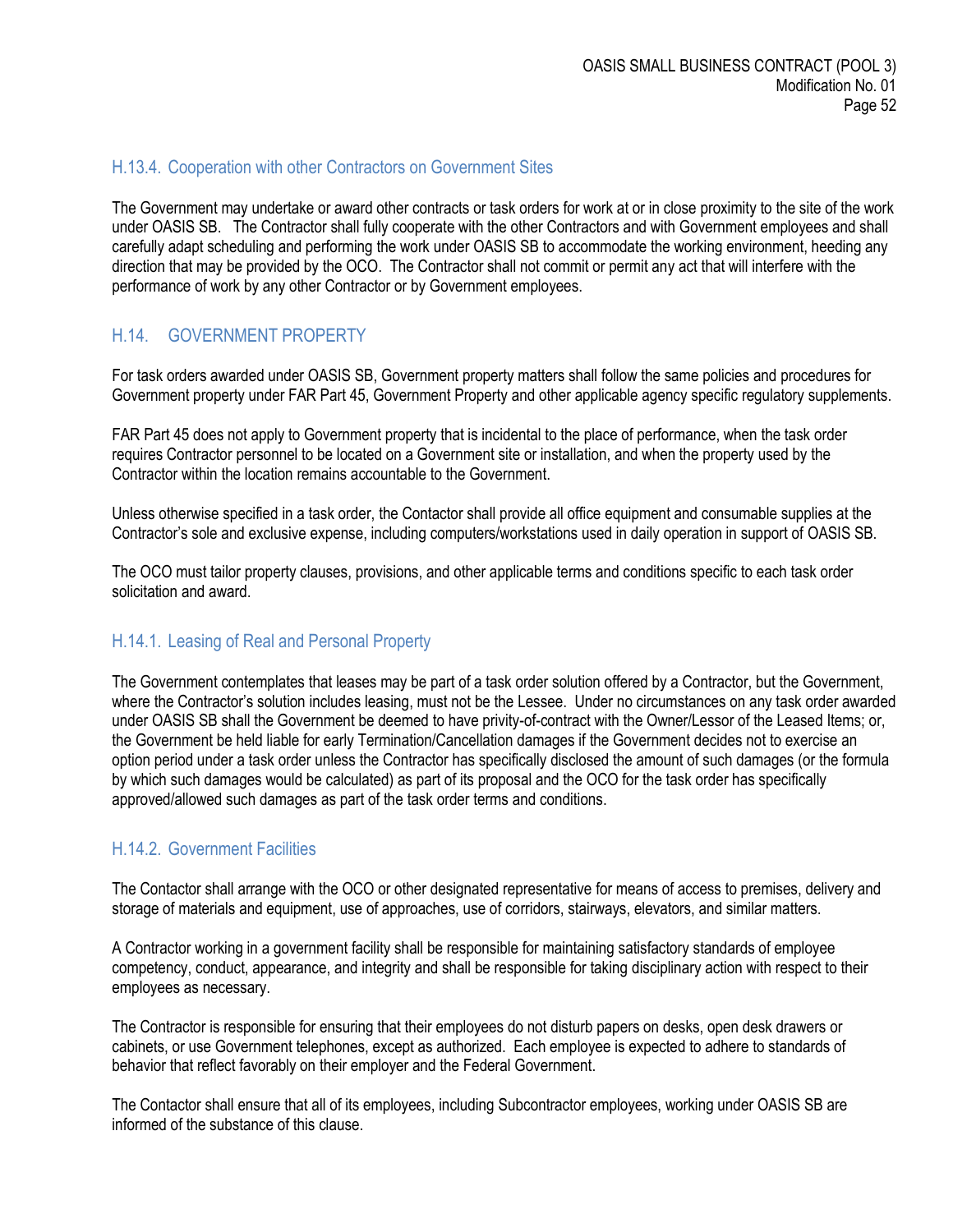#### <span id="page-52-0"></span>H.14.3. Rights of Ingress and Egress

The rights of ingress to, and egress from, Government facilities for the Contractor's personnel must be specified in the task order. Specific federally-controlled facilities or those areas located within a given facility may have additional security clearance requirements must be specified in the task order.

Contractor employees, including Subcontractor employees, shall have in their possession, at all times while working, the specific Government identification credential issued by the Government. The identification credential shall be displayed and be visible at all times while on Government property.

During all operations on Government premises, the Contractor's personnel shall comply with the rules and regulations governing the facility access policies and the conduct of personnel. The Government reserves the right to require Contractor personnel to "sign-in" upon entry and "sign-out" upon departure from the Government facilities.

The Contactor shall be responsible for ensuring that all identification credentials are returned to the issuing agency whenever contract employees leave the contract, when the task order has been completed, employees leave the company, or employees are dismissed or terminated. The Contractor shall notify the issuing agency whenever employee badges are lost.

#### <span id="page-52-1"></span>H.15. ON-RAMPING

The total number of Contractors within any of the 7 OASIS SB Pools may fluctuate due to any number of reasons including but, not limited to, competition levels on task orders, mergers & acquisitions; the Government's exercise of the off-ramp process; and OASIS SB Contractors outgrowing their small business size status under their existing OASIS SB Contract.

It is in the Government's best interest that there remain an adequate number of Contractors eligible to compete for task orders in each OASIS SB Contract to meet the Government's professional service mission requirements.

Contractors are hereby notified that utilization of any on-ramping procedure below does not obligate the Government to perform any other on-ramping procedure. Furthermore, any on-ramping procedure may be performed for any single OASIS SB Pool at any time.

#### <span id="page-52-2"></span>H.15.1. Lateral Pool Ramping

In accordance with Section G.3.10., Contractors under OASIS SB will be required to recertify their business size standard under their existing NAICS Pool(s).

For those OASIS SB Contractors who no longer certify as a small business for their respective Pool(s), the OASIS SB Contractor may elect to be considered for an OASIS SB Pool with a higher size standard if they qualify as a small business for that size standard and were not already included in that Pool.

Additionally, for those OASIS SB Contractors who now certify as a small business for other OASIS Pool(s) that they did not previously fit the size standard, the OASIS SB Contractor may elect to be considered for an OASIS SB Pool with a lower size standard if they qualify as a small business for that size standard and were not already included in that Pool.

For example, if Contractor X in OASIS SB Pool 1 (\$15M size standard) only has a contract in Pool 1 and no longer qualifies as a small business for that Pool after recertification, Contractor X may elect to be considered for Pools 2 through 6 assuming they can qualify as a small business for each of those respective Pools.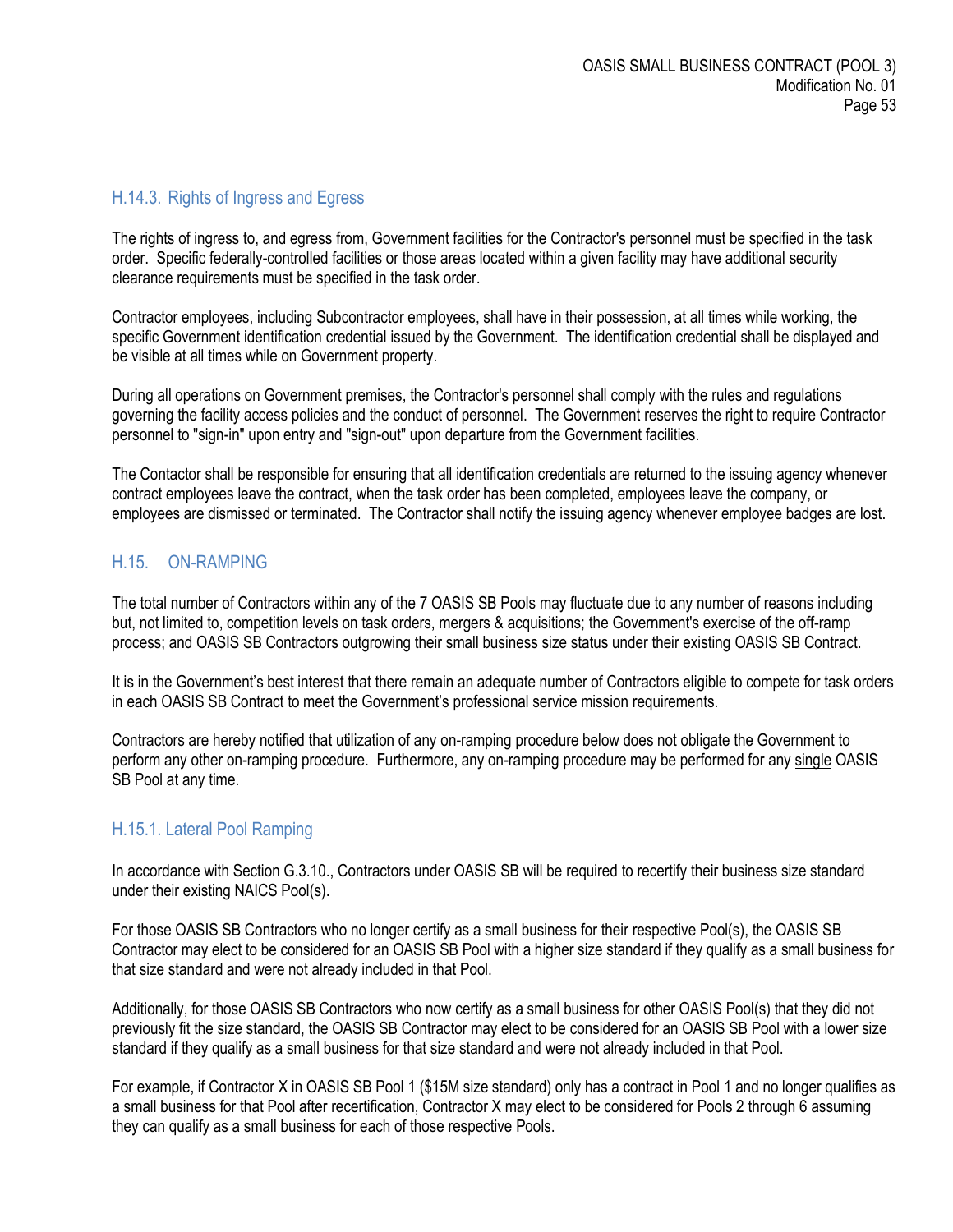Example 2: Contractor X in OASIS SB Pool 2 (\$20.5M size standard) experiences reduced business volume and now qualifies as a small business for Pool 1 after recertification. Contractor X may now elect to be considered for Pool 1 assuming they can qualify as a small business for that Pools.

In order to obtain a Lateral Pool Ramp, the Contractor must:

- 1. Have outgrown their Pool size standard on the basis of natural growth, not on the basis of a merger, acquisition or novation agreement in recognition of a successor in interest when Contractor assets are transferred during the term of OASIS SB OR certify as a lower size standard than originally proposed.
- 2. Qualify as a small business for the Pool(s) being applied for
- 3. Demonstrate successful performance under the OASIS SB contract
- 4. Submit a proposal in response to a solicitation materially identical to the original version of the OASIS SB solicitation and,
- 5. Receive a proposal score equal to or higher than the lowest scoring Contractor within the Pool being applied for. Note: The lowest scoring Contractor is based on the lowest evaluated numerical score within a given Pool in accordance with the scoring table in Section M.6. of the OASIS SB solicitation at the time of the original OASIS SB awards.

The lateral Pool ramping solicitation will include the same evaluation factors/sub-factors as the original OASIS SB solicitation. The terms and conditions of the resulting award will be materially identical to the existing version of OASIS SB. The period of performance term will be coterminous with the existing term of all other OASIS SB Contractors.

Immediately upon lateral Pool ramping to OASIS SB, the Contractor is eligible to submit a proposal in response to any task order solicitation and receive task order awards with the same rights and obligations as any other Contractor within the new Pool(s); however, the Contractor will be placed on Dormant Status under the OASIS SB Pool(s) the Contractor is no longer eligible under (if applicable). The Contractor must continue performance on active task orders under their dormant OASIS SB Pool(s), including the exercise of options at the task order level at the discretion of the OCO, until all active task orders are closed-out.

The OASIS SB CO may conduct a lateral pool on-ramp without conducting any other on-ramp.

## <span id="page-53-0"></span>H.15.2. Vertical Contract On-Ramping

The OASIS Program is a family of OASIS Pools and OASIS Small Business (SB) Pools with identical scopes. Each OASIS Pool is unrestricted and each OASIS SB Pool is a 100% Small Business Set Aside contract

For those OASIS SB Contractors who no longer certify as a small business for their respective OASIS SB Pool, the OASIS SB Contractor may elect to be considered to be placed on the corresponding OASIS unrestricted Pool. In order to be eligible to do this, the recertification as a large business of the company must not have been achieved on the basis of a merger or acquisition; or novation agreement in recognition of a successor in interest when Contractor assets are transferred during the term of OASIS SB.

For example, if Contractor X in OASIS SB Pool 1 (\$15M size standard), can no longer certify as a small business under the \$15M size standard, Contractor X may elect to be considered for OASIS Pool 1 as a large business.

In order to obtain a Vertical Contract Ramp, the Contractor must:

- 1. Have outgrown their small business sized standard on the basis of natural growth, not on the basis of a merger, acquisition or novation agreement in recognition of a successor in interest when Contractor assets are transferred during the term of OASIS SB
- 2. Demonstrate successful performance under OASIS SB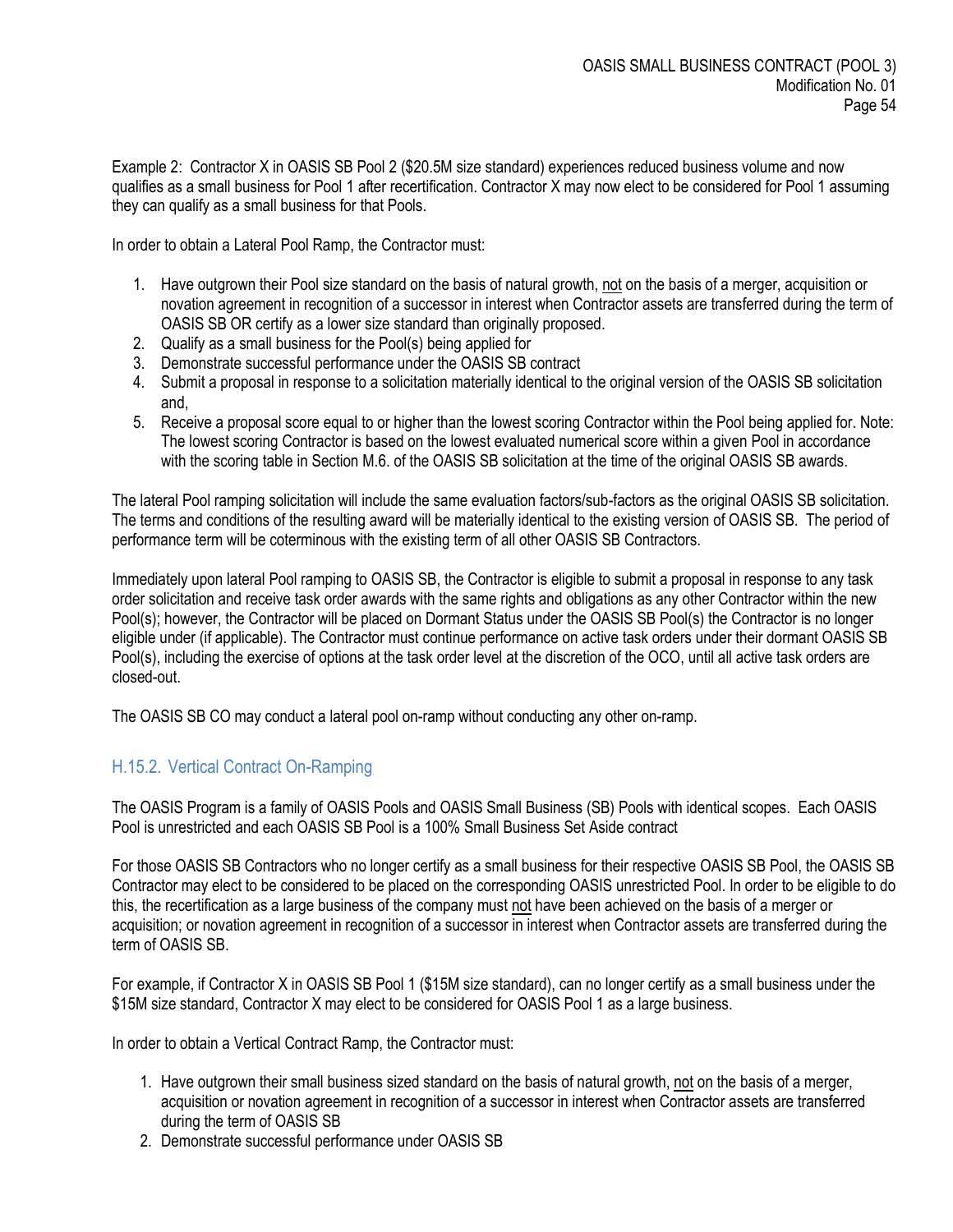- 3. Submit a proposal in response to a solicitation materially identical to the original version of the OASIS unrestricted solicitation
- 4. Meet all of the Pass/Fail Criteria of the original OASIS unrestricted solicitation and,
- 5. Receive a proposal score equal to or higher than the lowest scoring Contractor within the Pool being applied for. Note: The lowest scoring Contractor is based on the lowest evaluated numerical score within a given OASIS Pool in accordance with the scoring table in Section M.6. of the OASIS unrestricted solicitation at the time of the original OASIS unrestricted Pools.

The vertical Pool ramping solicitation will include the same evaluation factors/sub-factors as the original OASIS unrestricted solicitation. The terms and conditions of the resulting award will be materially identical to the existing version of OASIS unrestricted. The period of performance term will be coterminous with the existing term of all other OASIS unrestricted Contractors.

Immediately upon vertical ramping to OASIS unrestricted, the Contractor is eligible to submit a proposal in response to any task order solicitation and receive task order awards with the same rights and obligations as any other Contractor; however, the Contractor will be placed on Dormant Status under their OASIS SB Pool. The Contractor must continue performance on active task orders under their dormant OASIS SB Pool, including the exercise of options at the task order level at the discretion of the OCO, until all active task orders are closed-out.

The OASIS SB CO may conduct a vertical pool on-ramp without conducting any other form of on-ramp.

## <span id="page-54-0"></span>H.15.3. Open Season On-Ramping

GSA will determine whether it would be in the Government's best interest to initiate an open season to add additional Contractors to any of the OASIS SB Pools at any time, subject to the following conditions.

- 1. An open season notice is published in Federal Business Opportunities in accordance with FAR Part 5, Publicizing Contract Action
- 2. An open season solicitation is issued under current Federal procurement law
- 3. The solicitation identifies the total anticipated number of new contracts that GSA intends to award
- 4. Any Offeror that meets the eligibility requirements set forth in the open season solicitation may submit a proposal in response to the solicitation
- 5. The award decision under the open season solicitation is based upon substantially the same evaluation factors/subfactors as the original solicitation
- 6. An Offeror's proposal must meet all of the Acceptability Pass/Fail Criteria of the original solicitation
- 7. If the intent of the on-ramp is to "replace" OASIS SB contractors acquired, merged, off-ramped, etc., an Offeror's proposal must receive a proposal score equal to or higher than the lowest scoring Contractor within the OASIS SB Pool being applied for Note: The lowest scoring Contractor is based on the lowest evaluated numerical score within a given OASIS SB Pool in accordance with the scoring table in Section M.6. of the solicitation at the time of the original awards.
- 8. If the intent of the on-ramp is to "add" OASIS SB contractors such as SubPool development or to increase the total number of contractors in a given pool beyond the original number of awards for competition purposes, a number of contracts to be added will be announced and the highest technically rated Offerors will receive those awards regardless of how their score compared to the original awardees.
- 9. The terms and conditions of any resulting awards are materially identical to the existing version of the OASIS SB Pool and,
- 10.The period of performance term for any new awards is coterminous with the existing term for all other Contractors

Immediately upon on-ramping, the Contractor is eligible to submit a proposal in response to any task order solicitation and receive task order awards with the same rights and obligations as any other Contractor.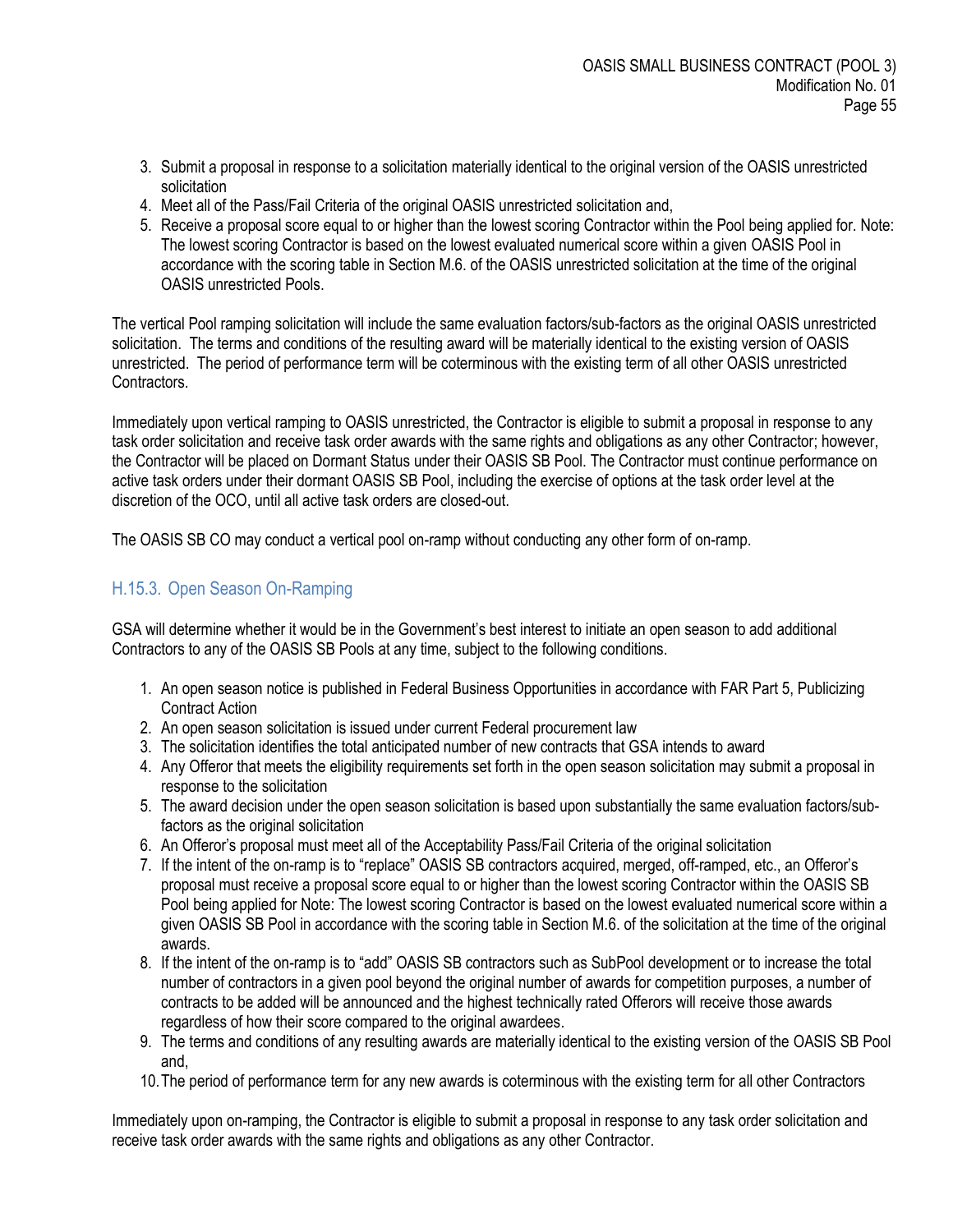# <span id="page-55-0"></span>H.15.4. Focused On-Ramping (SubPool Creation)

GSA will determine whether it would be in the Government's best interest to initiate an open season to create a SubPool within established OASIS SB Pools. This may be done in response to client needs, competition levels, or other factors. For example, Pool 2 consists of 5 different NAICS codes. Over time, the OASIS Program Office notices that competition levels for all NAICS are healthy except for NAICS Code 541720. In response to this and based on anticipated demand, a SubPool for NAICS Code 541720 could be created through this on-ramping procedure.

Implementation of this form of on-ramping would be subject to the following conditions.

- 1. An open season notice is published in Federal Business Opportunities in accordance with FAR Part 5, Publicizing Contract Action
- 2. An open season solicitation is issued under current Federal procurement law
- 3. The solicitation identifies the total anticipated number of new contracts that GSA intends to award
- 4. Any Offeror already possessing a contract in the affected Pool will automatically be included in the newly formed SubPool if the Offeror can provide Pool Qualification projects for the new SubPool.
- 5. Any Offeror that meets the eligibility requirements set forth in the open season solicitation may submit a proposal in response to the solicitation. This SubPool would require Pool Qualification projects associated with the NAICS Code/exception of the new SubPool.
- 6. The award decision under the open season solicitation is based upon substantially the same evaluation factors/subfactors as the original solicitation. The newly formed SubPool will become a new MA-IDIQ contract in the family of OASIS SB contracts.
- 7. An Offeror's proposal must meet all of the Acceptability Pass/Fail Criteria of the original solicitation
- 8. The terms and conditions of any resulting awards are materially identical to the existing version of the OASIS SB Pool and,
- 9. The period of performance term for any new awards is coterminous with the existing term for all other Contractors

## <span id="page-55-1"></span>H.16. DORMANT STATUS

GSA is responsible for ensuring performance and compliance with the terms of OASIS SB and safeguarding the interests of the Government and the American taxpayer in its contractual relationships. Additionally, GSA must ensure that Contractors receive impartial, fair, and equitable treatment. OASIS SB must be reserved for high performing OASIS SB Contractors. Accordingly, if the OASIS SB CO determines that any requirement of OASIS SB is not being met an OASIS SB Contractor may be placed into Dormant Status. Dormant status may be activated for a given OASIS SB Pool that a Contractor has been awarded or Dormant Status may be activated for all OASIS SB Pools.

If Dormant Status is activated, the Contractor shall not be eligible to participate or compete in any subsequent task order solicitations while the Contractor is in Dormant Status; however, Contractors placed in Dormant Status shall continue performance on previously awarded and active task orders, including the exercise of options and modifications at the task order level.

Dormant Status is not a Debarment, Suspension, or Ineligibility as defined in FAR Subpart 9.4 or a Termination as defined in FAR Part 49. Dormant Status is a condition that applies to the OASIS SB contract only. Grounds for being placed in Dormant Status specifically include, but are not limited to, trends or patterns of behavior associated with the failure to meet the deliverables and compliances specified under Section F.4.

Dormant status will only be imposed after careful consideration of the situation and collaboration with the Contractor to resolve the issues. To place a Contractor in Dormant Status, the OASIS SB CO must first send a letter, in writing, to the Contractor regarding the poor performance or non-compliance issue. The Contractor shall have reasonable time, at the discretion of the OASIS SB CO, to provide the OASIS SB CO with a remediation plan to correct the deficiencies/issues. If the OASIS SB CO is satisfied with the Contractor's response, the Contractor will not be placed in Dormant Status. If the OASIS SB CO is not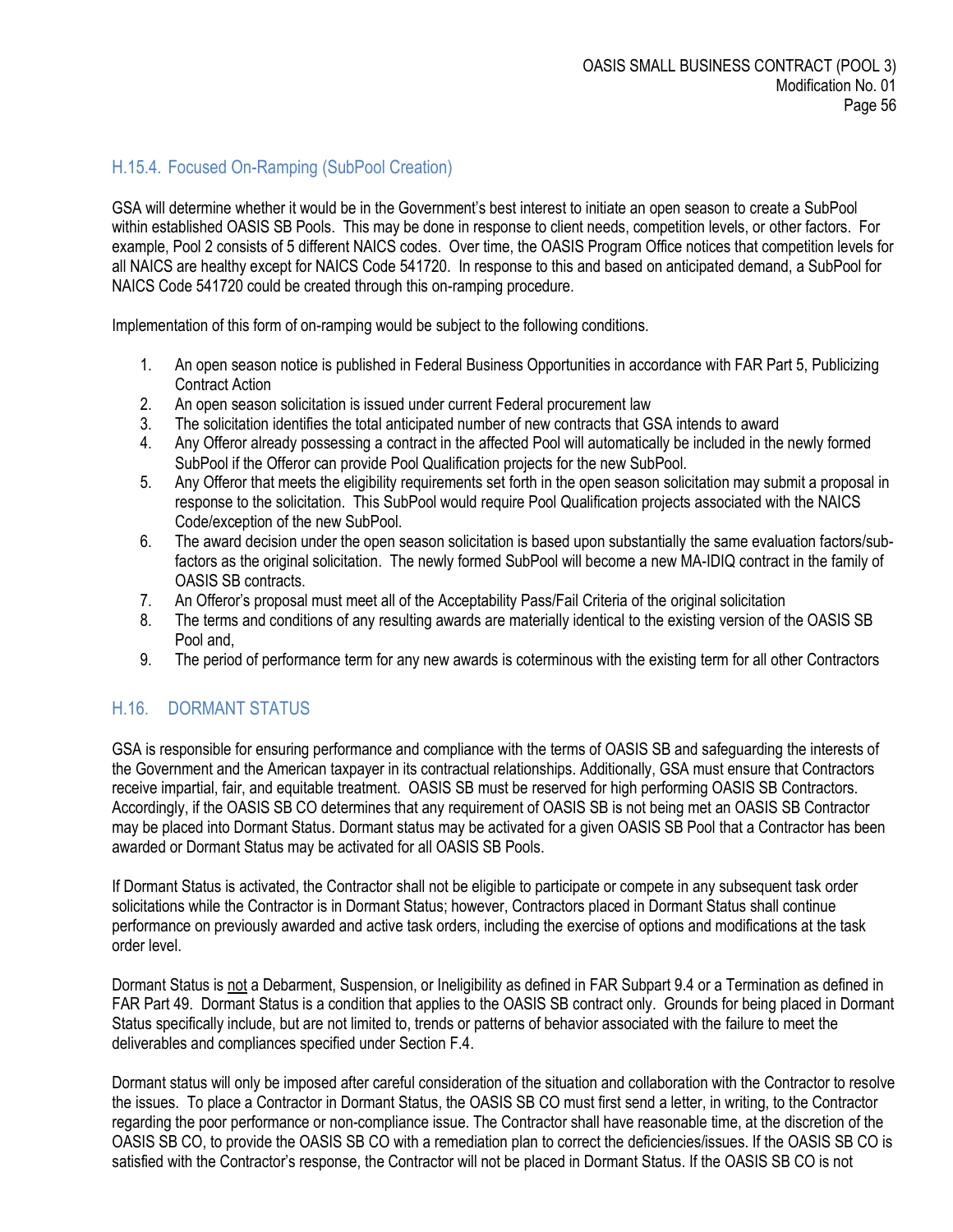satisfied with the response, or the remediation plan is not effective, the OCO may issue a final decision, in writing, placing the Contractor in a Dormant Status. The OASIS SB CO final decision may be appealed to the OASIS SB Ombudsman under Alternative Disputes Resolution (ADR), as defined in FAR Subpart 33.201 and GSAM 533.214. Using ADR does not waive the Contractor's right to appeal to the Agency Board of Contract Appeals or United States Court of Federal Claims.

# <span id="page-56-0"></span>H.17. OFF-RAMPING

GSA reserves the unilateral right to Off-Ramp non-performing Contractors. Contractors that are Off-Ramped have no active task orders under their OASIS SB Pool at the time of the Off-Ramping. Contractors under more than one OASIS SB Pool will only be off-ramped from the OASIS SB Pool where the non-performing issues have occurred.

Off-ramping methods may result from one of the following conditions:

- 1. Permitting the Contractor's OASIS SB Contract term to expire instead of exercising Option I
- 2. After a Contractor is placed in Dormant Status and the Contractor has completed all previously awarded task orders under OASIS
- 3. Debarment, Suspension, or Ineligibility as defined in FAR Subpart 9.4.
- 4. Termination as defined in FAR Part 49
- 5. Contractors who fail to meet the standards of performance, deliverables, or compliances
- 6. Taking any other action which may be permitted under the OASIS SB terms and conditions

(END OF SECTION H)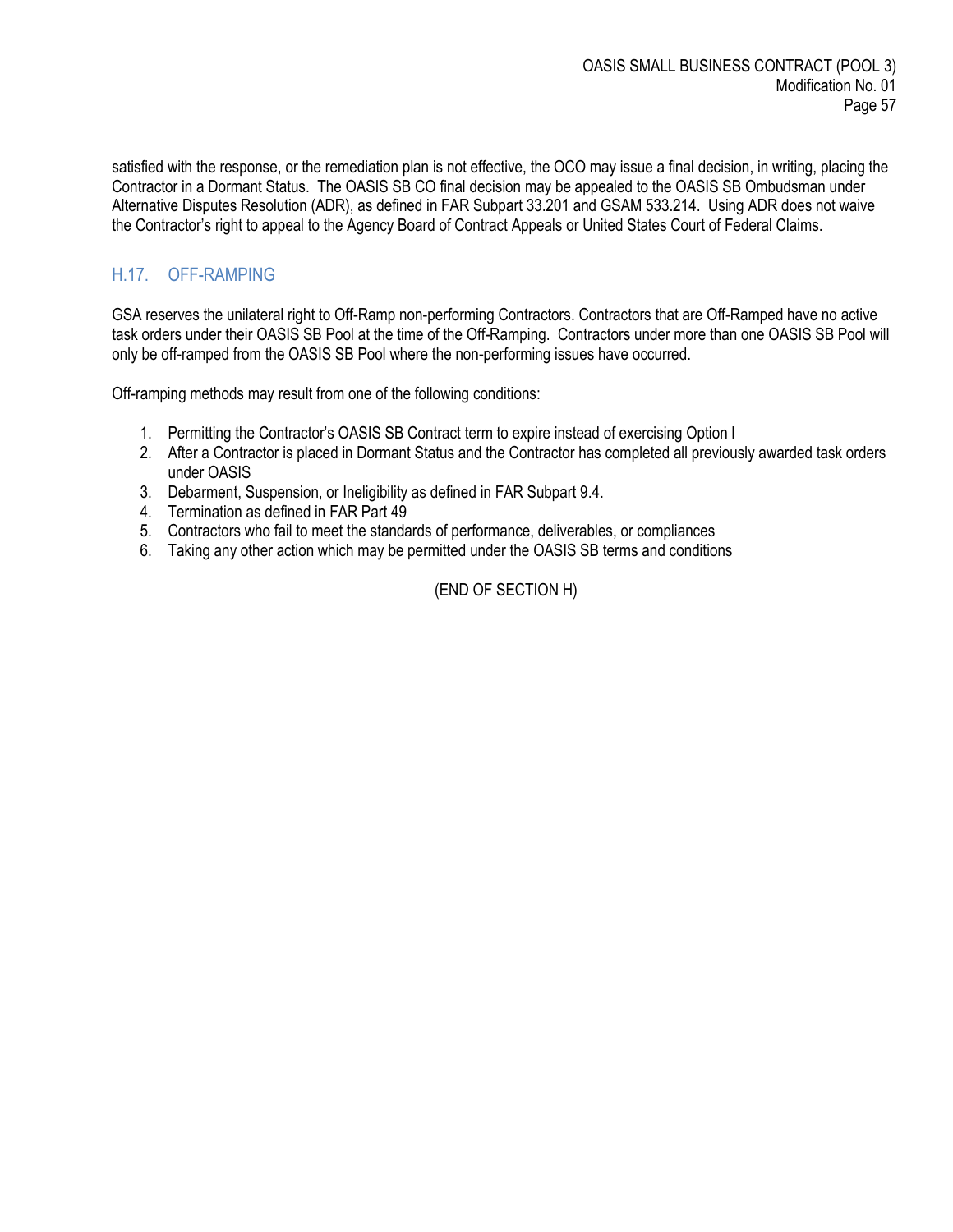# **PART II – CONTRACT CLAUSES SECTION I – CONTRACT CLAUSES**

# <span id="page-57-2"></span><span id="page-57-1"></span><span id="page-57-0"></span>I.1. TASK ORDER CLAUSES

In accordance with FAR 52.301, Solicitation Provisions and Contract Clauses (Matrix), the OASIS SB master contracts cannot predetermine all the contract provisions/clauses for future individual task orders.

Representation and Certification Provisions from the OASIS SB master contracts automatically flow down to all OASIS SB task orders.

All "Applicable" and "Required" provisions/clauses set forth in FAR 52.301 automatically flow down to all OASIS SB task orders based on their specific contract type (e.g. cost, fixed price, etc.), statement of work, competition requirements, commercial or not commercial, and dollar value as of the date the task order solicitation is issued. (**Note:** Any Applicable and/or Required provisions/clauses that require fill-in information must be provided by the OCO in full text).

The OCO must identify any "Optional" provisions/clauses set forth in FAR 52.301 and/or any of the ordering agency's "Supplemental" provisions/clauses for each individual task order solicitation and subsequent award. (**Note:** For Optional and/or agency Supplemental provisions/clauses, the OCO must provide the Provision/Clause Number, Title, Date, and fill-in information (if any), as of the date the task order solicitation is issued)

The OCO must identify in the task order solicitation whether FAR Part 12 commercial clauses/provisions apply or do not apply.

For T&M and/or L-H task orders **ONLY**, the OCO must identify one of the following provisions in the task order solicitation.

- 1. FAR 52.216-29 Time-and-Materials/Labor-Hour Proposal Requirements—Non-Commercial Item Acquisition With Adequate Price Competition. (**Note:** For organizations within DoD, when selecting FAR 52.216-29, the OCO must also identify DFARs 252.216-7002, Alternate A).
- 2. FAR 52.216-30 Time-and-Materials/Labor-Hour Proposal Requirements—Non-Commercial Item Acquisition Without Adequate Price Competition
- 3. FAR 52.216-31 Time-and-Materials/Labor-Hour Proposal Requirements—Commercial Item Acquisition

## <span id="page-57-3"></span>I.2. OASIS SB CLAUSES

The following clauses apply only to the OASIS SB MA-IDIQ task order contracts. The clauses and dates remain unchanged throughout the term of OASIS SB unless changed through a bi-lateral modification to OASIS SB.

#### <span id="page-57-4"></span>I.2.1. FAR 52.252-2 CLAUSES INCORPORATED BY REFERENCE

This contract incorporates one or more clauses by reference, with the same force and effect as if they were given in full text. Upon request, the Contracting Officer will make their full text available. Also, the full text of a clause may be accessed electronically at this address: http://acquisition.gov/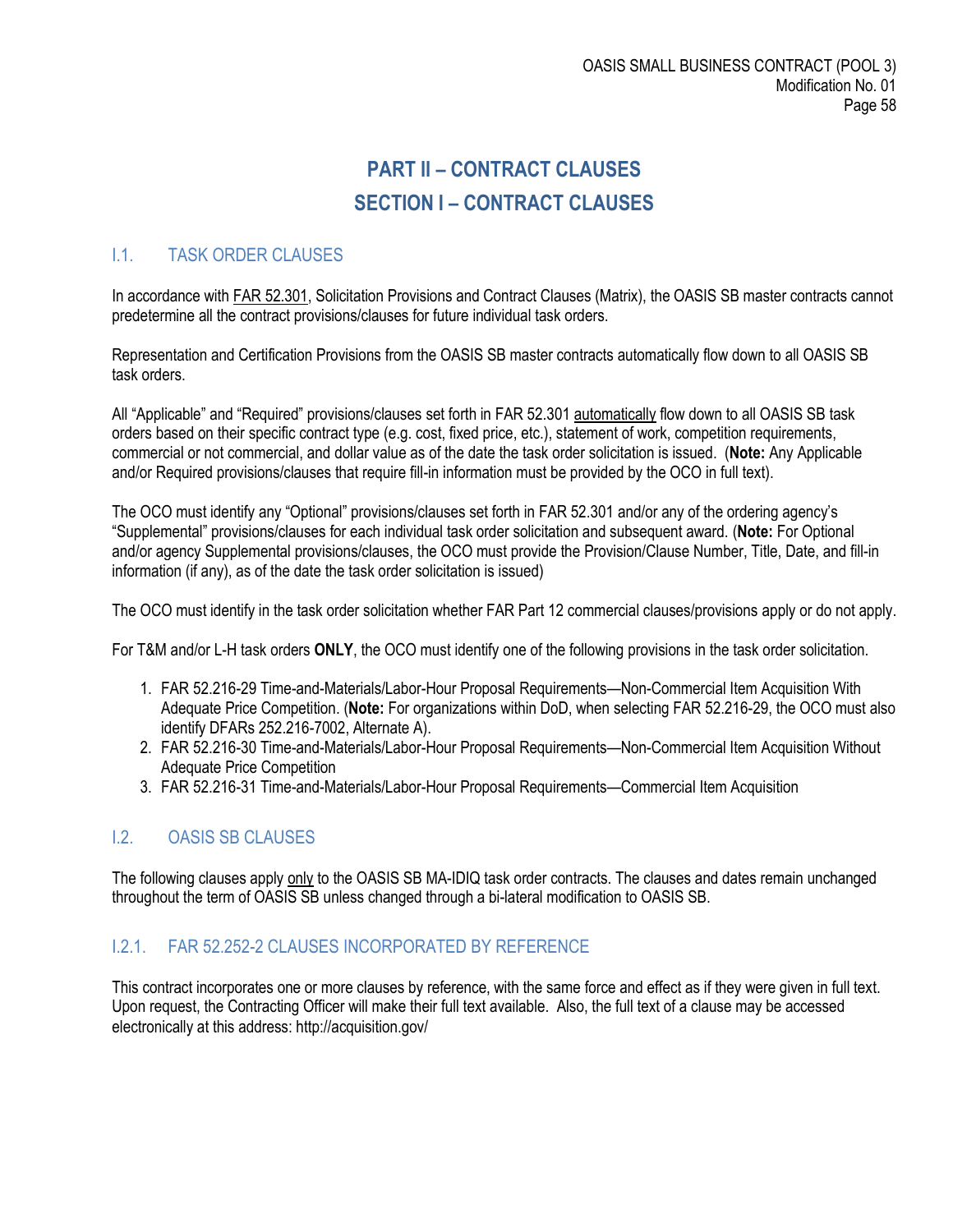#### <span id="page-58-0"></span>1.2.2. GSAR 552.252-6 AUTHORIZED DEVIATIONS IN CLAUSES (DEVIATION FAR 52.252-6)(SEP 1999)

(a) *Deviations to FAR clauses***.** 

(1) This solicitation or contract indicates any authorized deviation to a Federal Acquisition Regulation (48 CFR Chapter 1) clause by the addition of "(DEVIATION)" after the date of the clause, if the clause is not published in the General Services Administration Acquisition Regulation (48 CFR Chapter 5).

(2) This solicitation indicates any authorized deviation to a Federal Acquisition Regulation (FAR) clause that is published in the General Services Administration Acquisition Regulation by the addition of "(DEVIATION (FAR clause no.))" after the date of the clause.

(b) *Deviations to GSAR clauses*. This solicitation indicates any authorized deviation to a General Services Administration Acquisition Regulation clause by the addition of "(DEVIATION)" after the date of the clause.

(c) *"Substantially the same as" clauses*. Changes in wording of clauses prescribed for use on a "substantially the same as" basis are not considered deviations.

| <b>FAR</b> | <b>TITLE</b>                                                                     | <b>DATE</b>     |
|------------|----------------------------------------------------------------------------------|-----------------|
| 52.202-1   | Definitions                                                                      | <b>JAN 2012</b> |
| 52.203-3   | Gratuities                                                                       | <b>APR 1984</b> |
| 52.203-5   | <b>Covenant Against Contingent Fees</b>                                          | APR 1984        |
| 52.203-6   | Restrictions on Subcontractor Sales to the Government                            | <b>SEP 2006</b> |
| 52.203-7   | Anti-Kickback Procedures                                                         | <b>OCT 2010</b> |
| 52.203-8   | Cancellation, Rescission, and Recovery of Funds For Illegal or Improper Activity | <b>JAN 1997</b> |
| 52.203-10  | Price or Fee Adjustment for Illegal or Improper Activity                         | <b>JAN 1997</b> |
| 52.203-12  | Limitation on Payments to Influence Certain Federal Transactions                 | <b>OCT 2010</b> |
| 52.203-13  | Contractor Code of Business Ethics and Conduct                                   | APR 2010        |
| 52.203-14  | Display of Hotline Poster(s)                                                     | <b>DEC 2007</b> |
| 52.203-16  | Preventing Personal Conflict of Interest                                         | <b>DEC 2011</b> |
| 52.204-2   | <b>Security Requirements</b>                                                     | <b>AUG 1996</b> |
| 52.204-4   | Printed or Copied Double-Sided on Postconsumer Fiber Content Paper               | MAY 2011        |
| 52.204-9   | Personal Identity Verification of Contractor Personnel                           | <b>JAN 2011</b> |
| 52.204-10  | Reporting Executive Compensation and First-Tier Subcontract Awards               | <b>JUN 2013</b> |
| 52.204-13  | System for Award Management Maintenance                                          | <b>JUL 2013</b> |
| 52.209-6   | Protecting the Government's Interest When Subcontracting With Contractors        | <b>AUG 2013</b> |
|            | Debarred, Suspended, or Proposed for Debarment                                   |                 |
| 52.209-9   | Updates of Publicly Available Information Regarding Responsibility Matters       | <b>JUL 2013</b> |
| 52.209-10  | Prohibition on Contracting with Inverted Domestic Corporations                   | MAY 2012        |
| 52.210-1   | <b>Market Research</b>                                                           | APR 2011        |
| 52.211-5   | <b>Materials Requirements</b>                                                    | <b>AUG 2000</b> |
| 52.215-2   | Audit and Records -Negotiation                                                   | <b>OCT 2010</b> |
| 52.215-8   | Order of Precedence - Uniform Contract Format                                    | <b>OCT 1997</b> |
| 52.215-14  | Integrity of Unit Prices                                                         | <b>OCT 2010</b> |
| 52.215-15  | Pension Adjustments and Asset Reversions                                         | <b>OCT 2010</b> |
| 52.215-16  | <b>Facilities Capital Cost of Money</b>                                          | <b>JUN 2003</b> |
| 52.215-17  | Waiver of Facilities Capital Cost of Money                                       | OCT 1997        |
| 52.215-18  | Reversion or Adjustment of Plans for Postretirement Benefits (PRB) other than    | <b>JUL 2005</b> |
|            | Pensions                                                                         |                 |
| 52.215-19  | Notification of Ownership Changes                                                | <b>OCT 1997</b> |

(End of clause)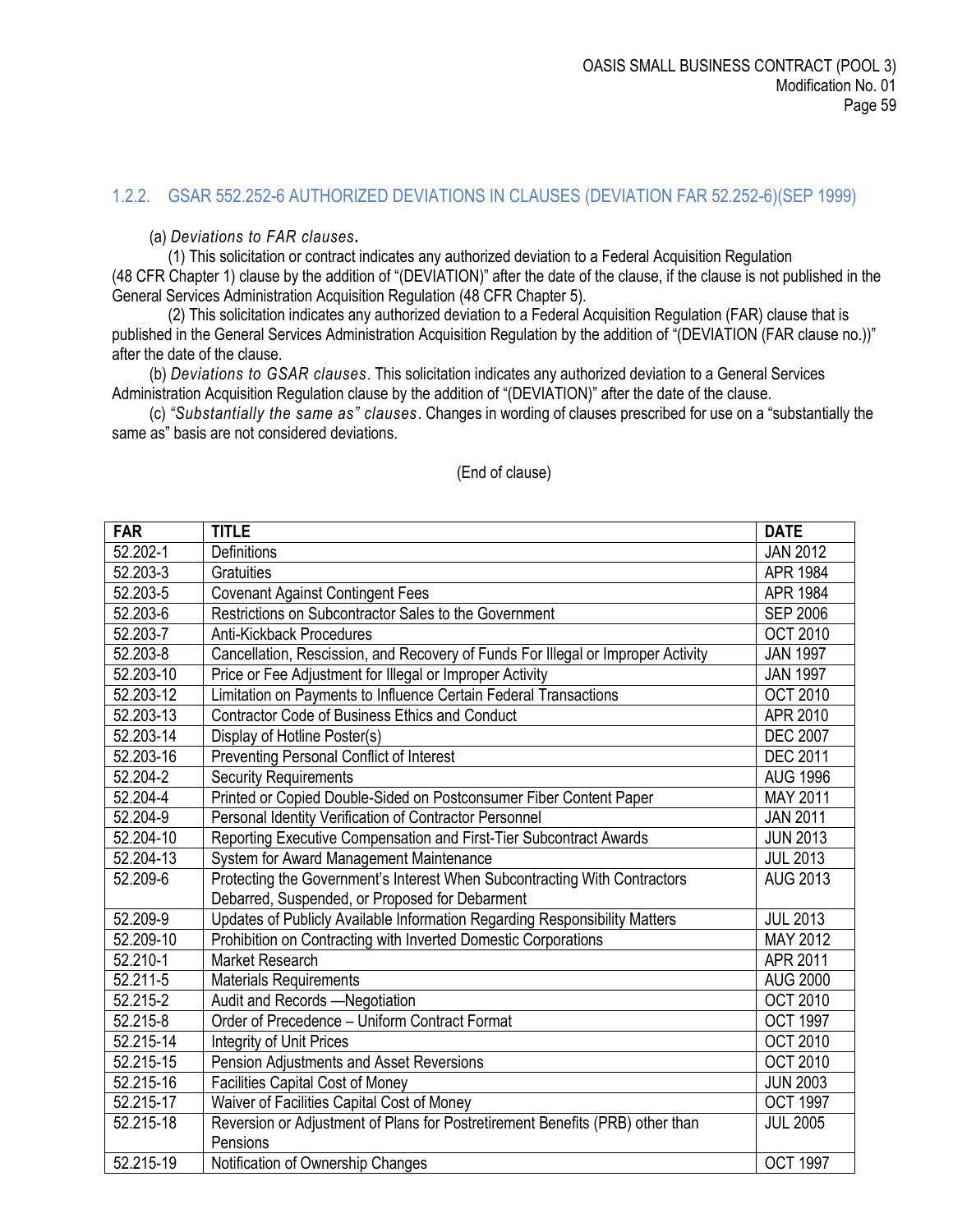| <b>FAR</b>            | <b>TITLE</b>                                                                    | <b>DATE</b>     |
|-----------------------|---------------------------------------------------------------------------------|-----------------|
| 52.215-21             | Requirements for Cost or Pricing Data or Information Other Than Cost or Pricing | <b>OCT 2010</b> |
|                       | Data-Modifications                                                              |                 |
| 52.215-21             | Alternate IV                                                                    | <b>OCT 2010</b> |
| 52.219-6              | Notice of Total Small Business Set Aside                                        | <b>NOV 2011</b> |
| 52.219-8              | <b>Utilization of Small Business Concerns</b>                                   | <b>JUL 2013</b> |
| 52.219-9              | *Small Business Subcontracting Plan (*Not Mandatory)                            | <b>JUL 2013</b> |
| 52.219-9              | *Alternate II (*Not Mandatory)                                                  | <b>OCT 2001</b> |
| 52.219.14             | Limitations on Subcontracting                                                   | <b>NOV 2011</b> |
| 52.219-16             | Liquidated Damages-Subcontracting Plan                                          | <b>JAN 1999</b> |
| 52.219-28             | Post-Award Small Business Program Re-representation                             | <b>JUL 2013</b> |
| 52.222-3              | <b>Convict Labor</b>                                                            | <b>JUN 2003</b> |
| 52.222-4              | Contract Work Hours and Safety Standards Act - Overtime Compensation            | <b>JUL 2005</b> |
| 52.222-19             | Child Labor - Cooperation With Authorities and Remedies                         | MAR 2012        |
| 52.222-21             | Prohibition of Segregated Facilities                                            | FEB 1999        |
| 52.222-26             | <b>Equal Opportunity</b>                                                        | <b>MAR 2007</b> |
| 52.222-35             | <b>Equal Opportunity For Veterans</b>                                           | <b>SEP 2010</b> |
| 52.222-36             | Affirmative Action For Workers With Disabilities                                | <b>OCT 2010</b> |
| 52.222-37             | <b>Employment Reports Veterans</b>                                              | <b>SEP 2010</b> |
| 52.222-38             | <b>Compliance With Veterans Employment Reporting Requirements</b>               | <b>SEP 2010</b> |
| 52.222-40             | Notification of Employee Rights Under the National Labor Relations Act          | <b>DEC 2010</b> |
| 52.222-50             | <b>Combating Trafficking in Persons</b>                                         | FEB 2009        |
| 52.222-54             | <b>Employment Eligibility Verification</b>                                      | <b>AUG 2013</b> |
| 52.223-5              | Pollution Prevention and Right-To-Know Information                              | MAY 2011        |
| 52.223-6              | Drug-Free Workplace                                                             | MAY 2001        |
| 52.223-18             | Encouraging Contractor Policies to Ban Text Messaging While Driving             | <b>AUG 2011</b> |
| 52.223-19             | <b>Compliance with Environmental Management Systems</b>                         | MAY 2011        |
| 52.224-1              | <b>Privacy Act Notification</b>                                                 | APR 1984        |
| 52.224-2              | Privacy Act                                                                     | APR 1984        |
| 52.225-13             | Restrictions on Certain Foreign Purchases                                       | <b>JUN 2008</b> |
| 52.225-26             | Contractors Performing Private Security Functions Outside the United States     | <b>JUL 2013</b> |
| 52.227-1              | <b>Authorization and Consent</b>                                                | <b>DEC 2007</b> |
| 52.227-2              | Notice and Assistance Regarding Patent and Copyright Infringement               | <b>DEC 2007</b> |
| 52.227-3              | Patent Indemnity                                                                | APR 1984        |
| 52.227-14             | Rights in Data-General                                                          | <b>DEC 2007</b> |
| 52.227-17             | <b>Rights in Data-Special Works</b>                                             | <b>DEC 2007</b> |
| 52.228-5              | Insurance - Work on a Government Installation                                   | <b>JAN 1997</b> |
| 52.229-3              | Federal, State, and Local Taxes                                                 | FEB 2013        |
| 52.232-8              | <b>Discounts For Prompt Payment</b>                                             | FEB 2002        |
| 52.232-9              | Limitation on Withholding of Payments                                           | APR 1984        |
| 52.232-11             | Extras                                                                          | APR 1984        |
| 52.232-17             | Interest                                                                        | <b>OCT 2010</b> |
| 52.232-33             | Payment by Electronic Funds Transfer-System for Award Management                | <b>JUL 2013</b> |
| 52.232-39             | Unenforceability of Unauthorized Obligations                                    | <b>JUN 2013</b> |
| 52.233-1              | <b>Disputes</b>                                                                 | <b>JUL 2002</b> |
| 52.233-1              | Alternate I                                                                     | <b>DEC 1991</b> |
| 52.233-3              | <b>Protest After Award</b>                                                      | <b>AUG 1996</b> |
| 52.233-4              | Applicable Law For Breach of Contract Claim                                     | <b>OCT 2004</b> |
| $\overline{52.237-2}$ | Protection of Government Buildings, Equipment, and Vegetation                   | APR 1984        |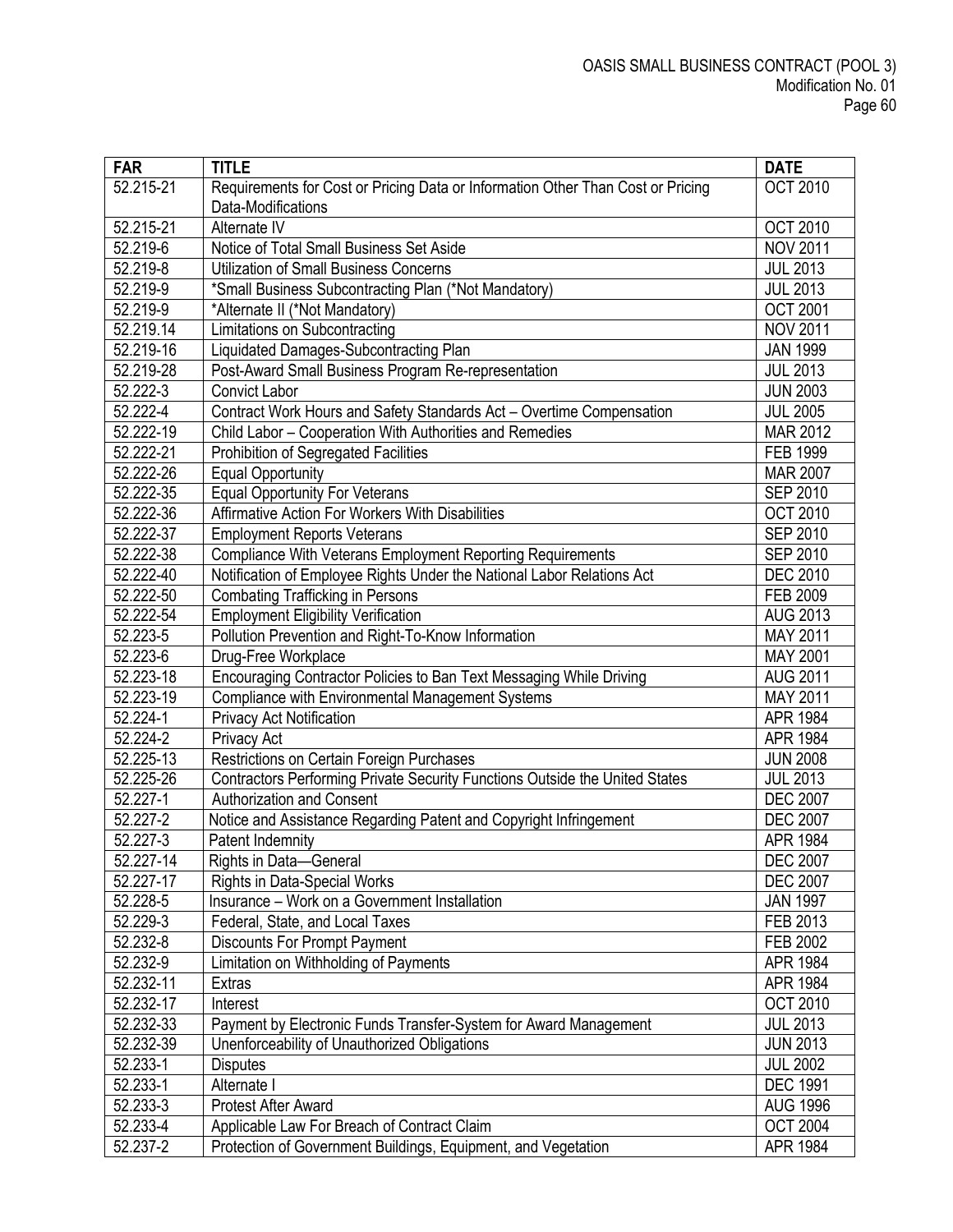| <b>FAR</b> | <b>TITLE</b>                                                | <b>DATE</b>     |
|------------|-------------------------------------------------------------|-----------------|
| 52.237-3   | <b>Continuity of Services</b>                               | <b>JAN 1991</b> |
| 52.242-13  | Bankruptcy                                                  | <b>JUL 1995</b> |
| 52.243-1   | Changes - Fixed-Price                                       | <b>AUG 1987</b> |
| 52.243-1   | Alternate II                                                | APR 1984        |
| 52.244-5   | <b>Competition in Subcontracting</b>                        | <b>DEC 1996</b> |
| 52.244-6   | <b>Subcontracts For Commercial Items</b>                    | <b>JUL 2013</b> |
| 52.245-1   | <b>Government Property</b>                                  | APR 2012        |
| 52.245-9   | Use and Charges                                             | APR 2012        |
| 52.246-4   | Inspection of Services - Fixed Price                        | <b>AUG 1996</b> |
| 52.246-25  | Limitation of Liability - Services                          | <b>FEB 1997</b> |
| 52.249-2   | Termination For Convenience of the Government (Fixed-Price) | APR 2012        |
| 52.249-8   | Default (Fixed-Price Supply And Service)                    | APR 1984        |
| 52.251-1   | <b>Government Supply Sources</b>                            | APR 2012        |
| 52.253-1   | <b>Computer Generated Forms</b>                             | <b>JAN 1991</b> |

# <span id="page-60-0"></span>I.3. GSAR CLAUSES INCORPORATED BY REFERENCE

| <b>GSAR</b> | <b>TITLE</b>                                | <b>DATE</b>     |
|-------------|---------------------------------------------|-----------------|
| 552.203-71  | <b>Restriction on Advertising</b>           | <b>SEP 1999</b> |
| 552.204-9   | Personal Identity Verification Requirements | <b>OCT 2012</b> |
| 552.215-70  | Examination of Records by GSA               | <b>FEB 1996</b> |
| 552.216-74  | Task-Order and Delivery-Order Ombudsman     | <b>AUG 2010</b> |
| 552.219-75  | GSA Mentor-Protégé Program                  | <b>SEP 2009</b> |
| 552.228-5   | Government as Additional Insured            | MAY 2009        |
| 552.232-1   | Payments (DEVIATION FAR 52.232-1)           | <b>NOV 2009</b> |
| 552.232-23  | Assignment of Claims                        | <b>SEP 1999</b> |
| 552.232-25  | Prompt Payment (DEVIATION FAR 52.232-25)    | <b>NOV 2009</b> |
| 552.237-73  | Restriction on Disclosure Of Information    | <b>JUN 2009</b> |

## <span id="page-60-1"></span>I.4. FAR AND GSAR CLAUSES IN FULL TEXT

# <span id="page-60-2"></span>I.4.1. FAR 52.209-9 Updates of Publicly Available Information Regarding Responsibility Matters (FEB 2012)

(a) The Contractor shall update the information in the Federal Awardee Performance and Integrity Information System (FAPIIS) on a semi-annual basis, throughout the life of the contract, by posting the required information in the Central Contractor Registration database via https://www.acquisition.gov.

(b) As required by section 3010 of the Supplemental Appropriations Act, 2010 (Pub. L. 111-212), all information posted in FAPIIS on or after April 15, 2011, except past performance reviews, will be publicly available. FAPIIS consists of two segments—

(1) The non-public segment, into which Government officials and the Contractor post information, which can only be viewed by—

(i) Government personnel and authorized users performing business on behalf of the Government; or

(ii) The Contractor, when viewing data on itself; and

(2) The publicly-available segment, to which all data in the non-public segment of FAPIIS is automatically transferred after a waiting period of 14 calendar days, except for—

(i) Past performance reviews required by subpart  $42.15$ ;

(ii) Information that was entered prior to April 15, 2011; or

(iii) Information that is withdrawn during the 14-calendar-day waiting period by the Government official who posted it in accordance with paragraph (c)(1) of this clause.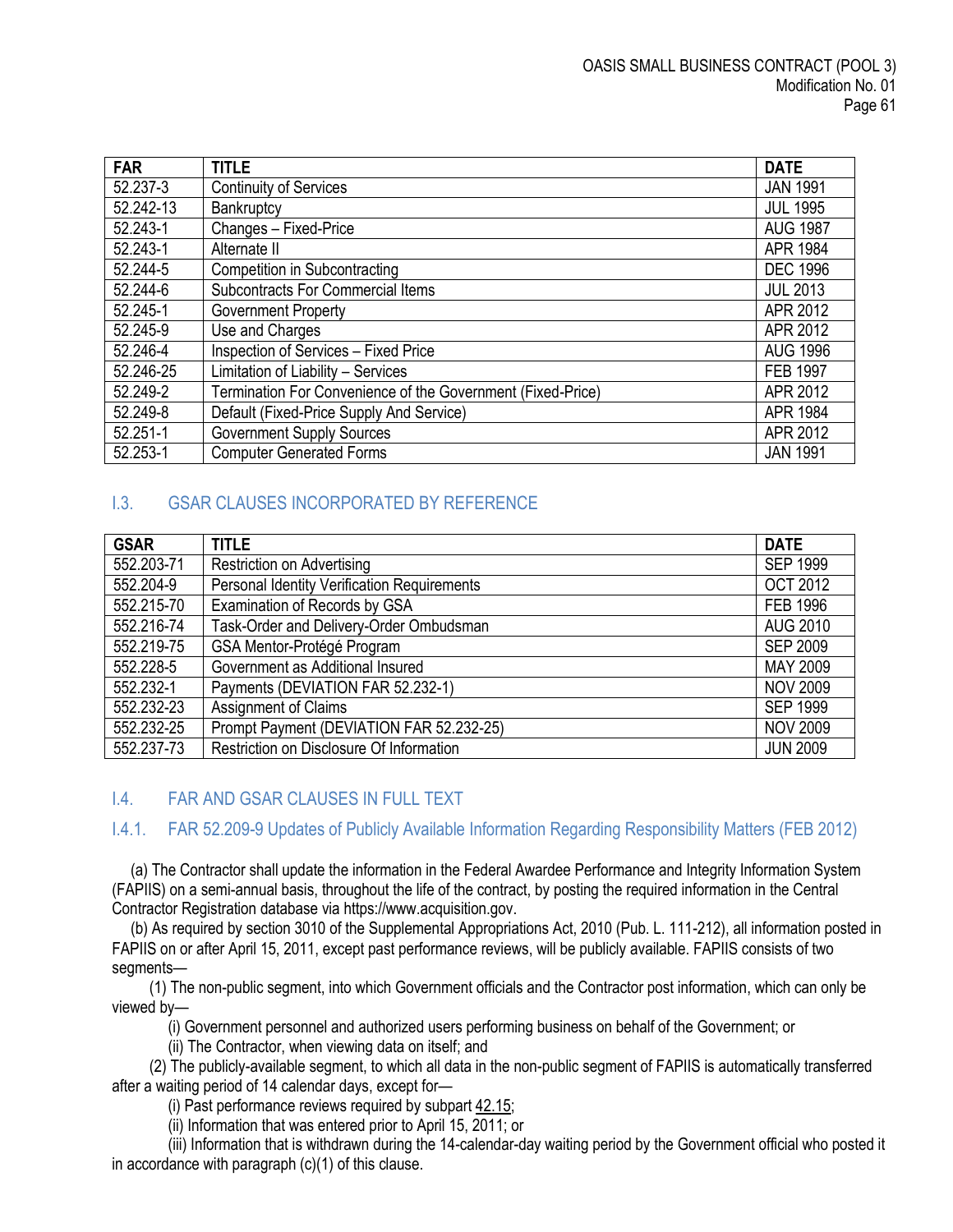(c) The Contractor will receive notification when the Government posts new information to the Contractor's record.

(1) If the Contractor asserts in writing within 7 calendar days, to the Government official who posted the information, that some of the information posted to the non-public segment of FAPIIS is covered by a disclosure exemption under the Freedom of Information Act, the Government official who posted the information shall within 7 calendar days remove the posting from FAPIIS and resolve the issue in accordance with agency Freedom of Information procedures, prior to reposting the releasable information. The Contractor shall cite [52.209-9](https://www.acquisition.gov/far/current/html/52_207_211.html#wp1145644) and request removal within 7 calendar days of the posting to FAPIIS.

(2) The Contractor will also have an opportunity to post comments regarding information that has been posted by the Government. The comments will be retained as long as the associated information is retained, *i.e.*, for a total period of 6 years. Contractor comments will remain a part of the record unless the Contractor revises them.

(3) As required by section 3010 of Pub. L. 111-212, all information posted in FAPIIS on or after April 15, 2011, except past performance reviews, will be publicly available.

(d) Public requests for system information posted prior to April 15, 2011, will be handled under Freedom of Information Act procedures, including, where appropriate, procedures promulgated under E.O. 12600.

## <span id="page-61-0"></span>I.4.2. FAR 52.216-18 Ordering (OCT 1995)

(a) Any supplies and services to be furnished under this contract shall be ordered by issuance of delivery orders or task orders by the individuals or activities designated in the Schedule. Such orders may be issued from contract start date through the contract end date.

(b) All delivery orders or task orders are subject to the terms and conditions of this contract. In the event of conflict between a delivery order or task order and this contract, the contract shall control.

(c) If mailed, a delivery order or task order is considered "issued" when the Government deposits the order in the mail. Orders may be issued orally, by facsimile, or by electronic commerce methods only if authorized in the Schedule.

#### <span id="page-61-1"></span>I.4.3. FAR 52.216-19 Order Limitations (OCT 1995)

(a) *Minimum order*. When the Government requires supplies or services covered by this contract in an amount of less than the Simplified Acquisition Threshold, as amended, the Government is not obligated to purchase, nor is the Contractor obligated to furnish, those supplies or services under the contract.

(b) *Maximum order*. The Contractor is not obligated to honor—

(1) Any order for a single item in excess of N/A per year

(2) Any order for a combination of items in excess of N/A per year

(3) A series of orders from the same ordering office within 365 days that together call for quantities exceeding the limitation in paragraph (b)(1) or (2) of this section.

(c) If this is a requirements contract (*i.e.,* includes the Requirements clause at subsection [52.216-21](https://www.acquisition.gov/far/current/html/52_216.html#wp1115057) of the Federal Acquisition Regulation (FAR)), the Government is not required to order a part of any one requirement from the Contractor if that requirement exceeds the maximum-order limitations in paragraph (b) of this section.

(d) Notwithstanding paragraphs (b) and (c) of this section, the Contractor shall honor any order exceeding the maximum order limitations in paragraph (b), unless that order (or orders) is returned to the ordering office within 5 days after issuance, with written notice stating the Contractor's intent not to ship the item (or items) called for and the reasons. Upon receiving this notice, the Government may acquire the supplies or services from another source.

#### <span id="page-61-2"></span>I.4.4. FAR 52.216-22 Indefinite Quantity (OCT 1995)

(a) This is an indefinite-quantity contract for the supplies or services specified and effective for the period stated, in the Schedule. The quantities of supplies and services specified in the Schedule are estimates only and are not purchased by this contract.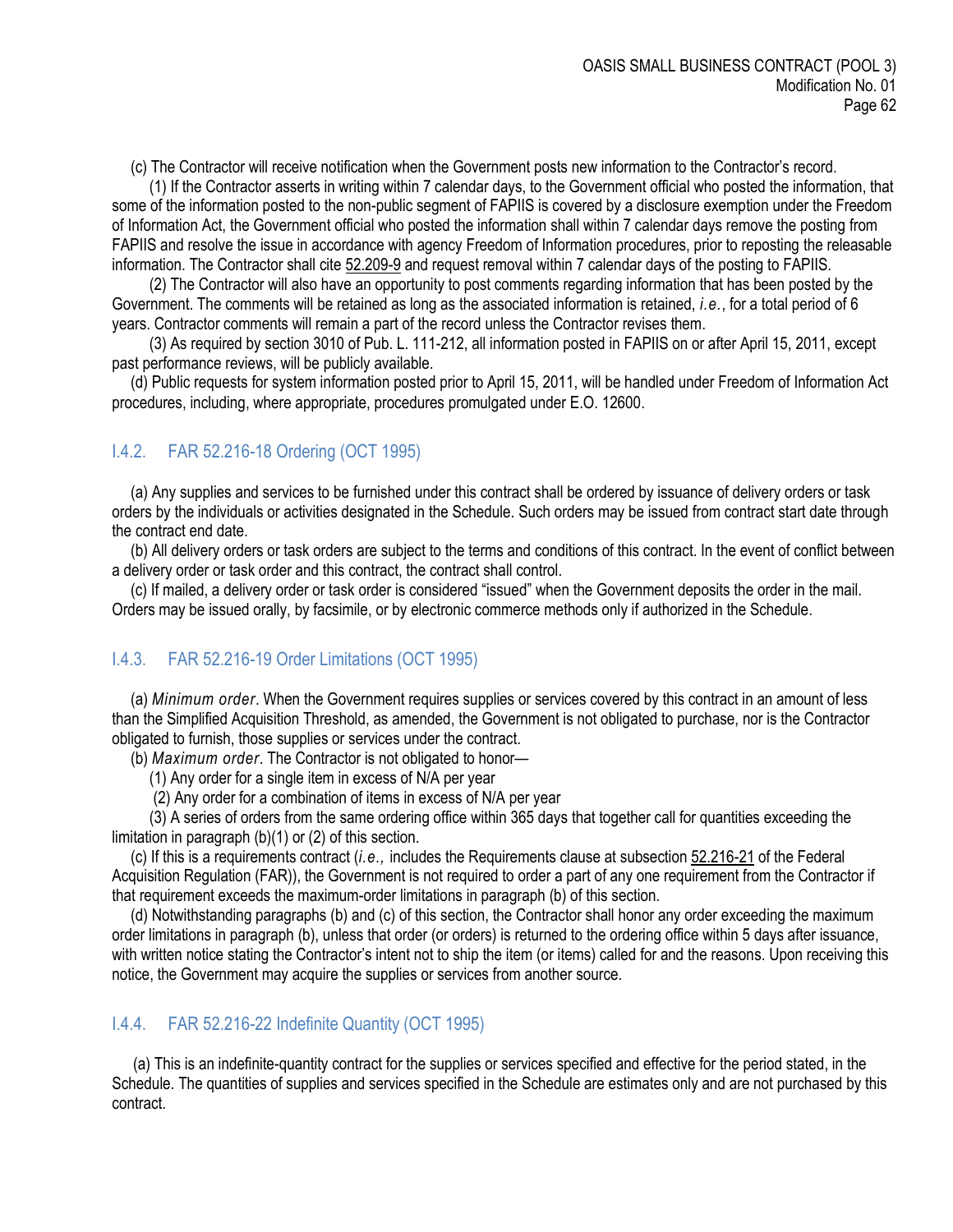(b) Delivery or performance shall be made only as authorized by orders issued in accordance with the Ordering clause. The Contractor shall furnish to the Government, when and if ordered, the supplies or services specified in the Schedule up to and including the quantity designated in the Schedule as the "maximum." The Government shall order at least the quantity of supplies or services designated in the Schedule as the "minimum."

(c) Except for any limitations on quantities in the Order Limitations clause or in the Schedule, there is no limit on the number of orders that may be issued. The Government may issue orders requiring delivery to multiple destinations or performance at multiple locations.

(d) Any order issued during the effective period of this contract and not completed within that period shall be completed by the Contractor within the time specified in the order. The contract shall govern the Contractor's and Government's rights and obligations with respect to that order to the same extent as if the order were completed during the contract's effective period; *provided*, that the Contractor shall not be required to make any deliveries under this contract in accordance with Section F.4.

# <span id="page-62-0"></span>I.4.5. FAR 52.217-8 Option to Extend Services (NOV 1999)

The Government may require continued performance of any services within the limits and at the rates specified in the contract. These rates may be adjusted only as a result of revisions to prevailing labor rates provided by the Secretary of Labor. The option provision may be exercised more than once, but the total extension of performance hereunder shall not exceed 6 months. The Contracting Officer may exercise the option by written notice to the Contractor within 30 days.

# <span id="page-62-1"></span>I.4.6. FAR 52.217-9 Option to Extend the Term of the Contract (MAR 2000)

(a) The Government may extend the term of this contract by written notice to the Contractor within 30 days provided that the Government gives the Contractor a preliminary written notice of its intent to extend at least 60 days before the contract expires. The preliminary notice does not commit the Government to an extension.

(b) If the Government exercises this option, the extended contract shall be considered to include this option clause.

(c) The total duration of this contract, including the exercise of any options under this clause, shall not exceed 10 years.

## <span id="page-62-2"></span>I.4.7. GSAR 52.232-99 Providing Accelerated Payment to Small Business Subcontractors (DEVIATION) (AUG 2012)

This clause implements the temporary policy provided by OMB Policy Memorandum M-12-16, providing Prompt Payment to Small Business Subcontractors, dated July 11, 2012.

(a) Upon receipt of accelerated payments from the Government, the Contractor is required to make accelerated payments to small business subcontractors to the maximum extent practicable after receipt of a proper invoice and all proper documentation from the small business subcontractor.

(b) Include the substance of this clause, including this paragraph (b), in all subcontracts with small business concerns.

(c) The acceleration of payments under this clause does not provide any new rights under the Prompt Payment Act.

## (END OF SECTION I)